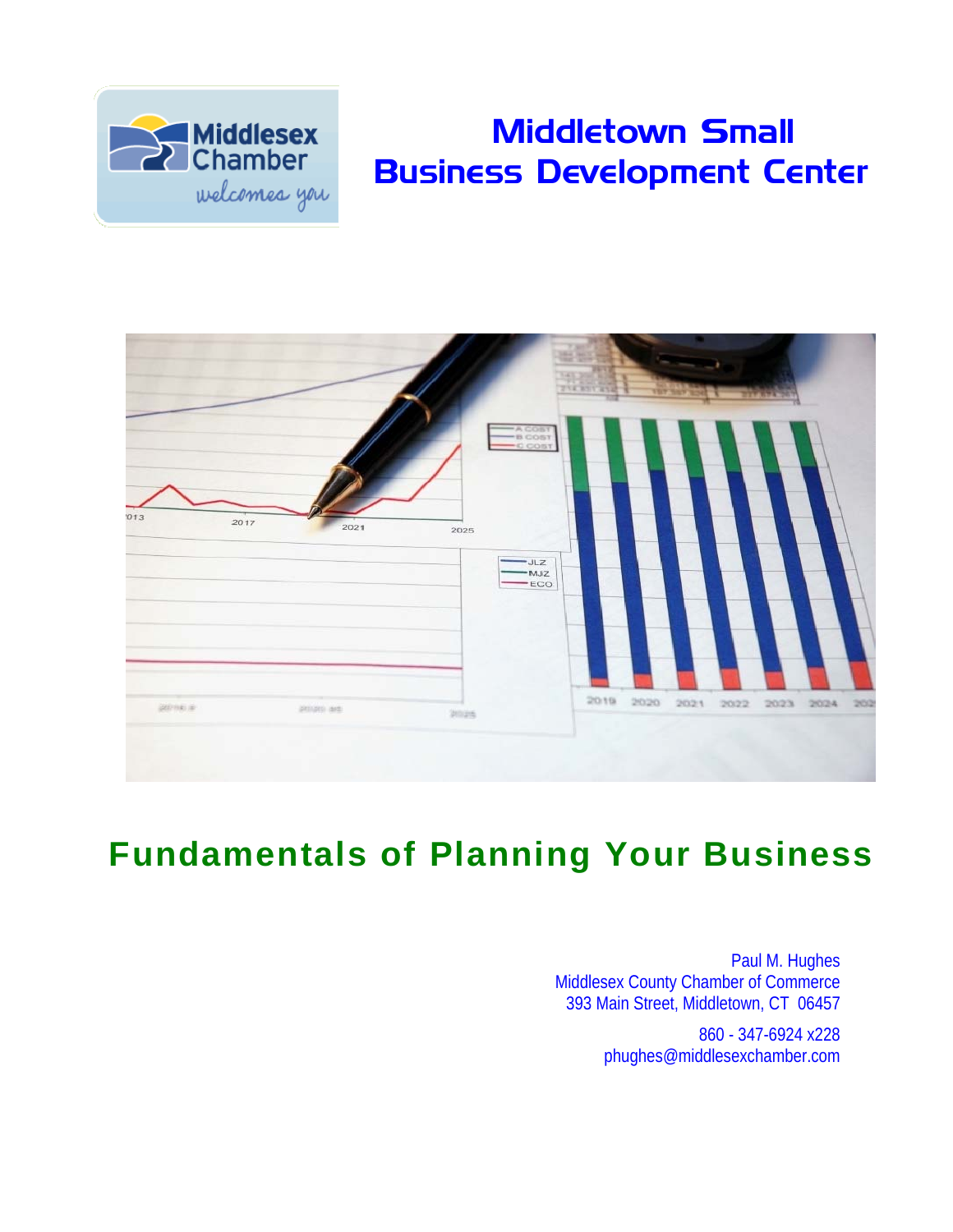# **Table of Contents**

| Choosing a Business $\frac{1}{5}$ |    |
|-----------------------------------|----|
|                                   |    |
|                                   |    |
|                                   |    |
|                                   |    |
|                                   |    |
|                                   |    |
|                                   |    |
|                                   |    |
|                                   |    |
| $S-Corporation$ 14                |    |
|                                   |    |
|                                   |    |
|                                   |    |
|                                   |    |
|                                   |    |
|                                   |    |
|                                   |    |
| Overtime Exempt or Not?<br>21     |    |
|                                   |    |
| <b>State Taxation</b>             | 24 |
|                                   | 24 |
|                                   | 24 |
|                                   | 24 |
|                                   | 25 |
|                                   | 25 |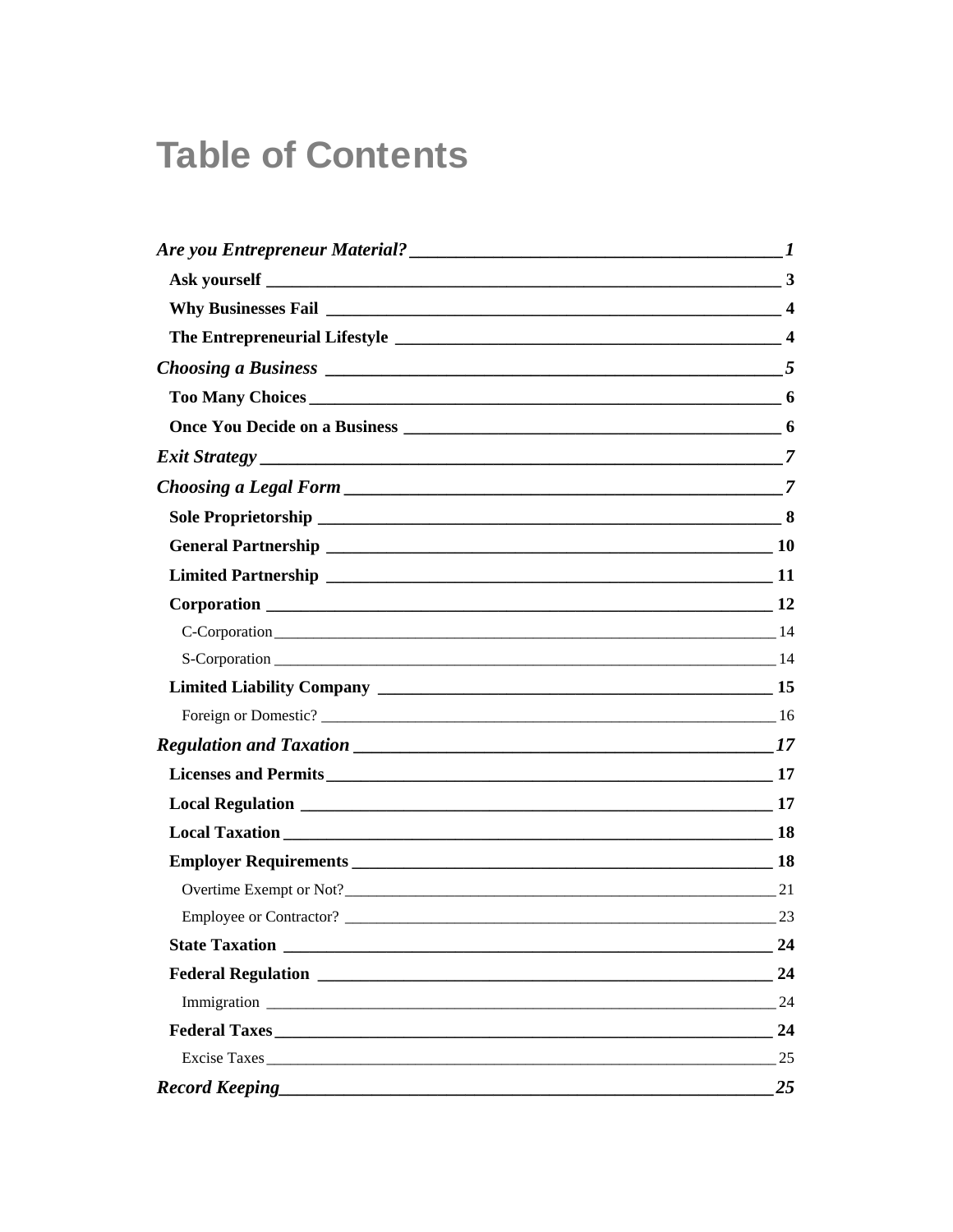|                                                                                                                | 26             |
|----------------------------------------------------------------------------------------------------------------|----------------|
|                                                                                                                |                |
|                                                                                                                |                |
|                                                                                                                |                |
|                                                                                                                |                |
| <i>Insurance</i> 233                                                                                           |                |
|                                                                                                                |                |
|                                                                                                                |                |
|                                                                                                                |                |
|                                                                                                                |                |
|                                                                                                                |                |
|                                                                                                                |                |
| The Business Plan $\qquad$ 40                                                                                  |                |
|                                                                                                                |                |
|                                                                                                                |                |
|                                                                                                                |                |
|                                                                                                                |                |
| Capital Sources 27 22 22 23 247                                                                                |                |
|                                                                                                                |                |
| How to Get a Business Loan 1994 and 1994 and 1994 and 1994 and 1994 and 1994 and 1994 and 1994 and 1994 and 19 |                |
|                                                                                                                |                |
|                                                                                                                | $\frac{1}{52}$ |
| <b>Buying a Business</b> 52                                                                                    |                |
|                                                                                                                |                |
|                                                                                                                | 55             |
| <b>References &amp; Resources</b>                                                                              | 56             |

© Paul M. Hughes, 7 January 2009

Based on a curriculum created by Louise Kahler

Tax, reporting and regulatory requirements are subject to change. Such information is presented here as example. Always secure current information from any authority having jurisdiction.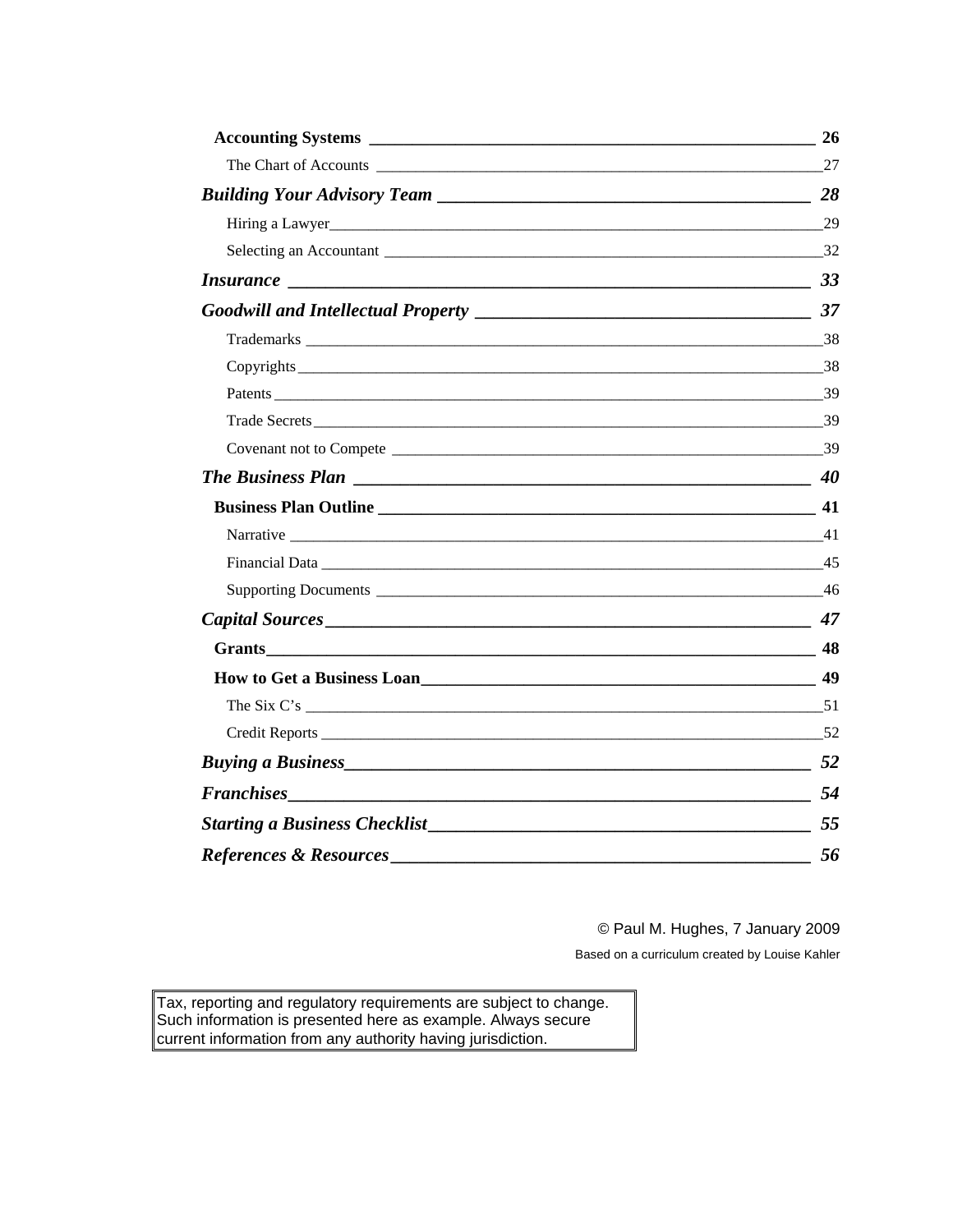# Are you Entrepreneur Material?

*Do you have what it takes?* 

n entrepreneur is one who organizes, operates and assumes the risk of a business venture. That takes some special skills, resources and traits that not everybody has. The entrepreneur is no better than those who are better off working for someone else, just different. To be a successful entrepreneur, you must have: A

- **Vision**. This is the first thing you need and you cannot proceed without it. The type of vision needed is not a dream, but a realistic idea of what your business is going to be. This is not just the product or service, but a complete, integrated system for doing business. If you want your business to last, you have to pay attention to the future – where you will spend the rest of your life. You must always have a goal and a plan to get there!
- **Time**. Running your business will take much more of your time than working for someone else, especially at the beginning. Are you prepared to work an eight to ten hour day or more *and then* do the paperwork – accounting, billing and record keeping? If you often found yourself taking time from your job to do other things, you may not have the time. If you have a list of activities – like sports, classes, crafts or social events – that you are not willing to give up for your business, than you definitely don't have the time.
- **Ability to Prioritize**. The largest corporations do not have unlimited resources, neither will you. No matter how much time and other resources you put into your business, it will never be enough to accomplish everything you want to. You will have to be able to set priorities for the best long-term outcome for the business. The choices will not be clear and you may not know if you made the right choices for months, if ever. There is little instant gratification in owning a business.
- **Ability to Multi-Task.** The business owner has to handle operations, financial, sales, staff, purchasing, legal and more – all at the same time! Interruptions are more common than not and most days don't go as planned. Your business may need you at any time. You may have an employee no-show on your day off. If you have a store or office, it could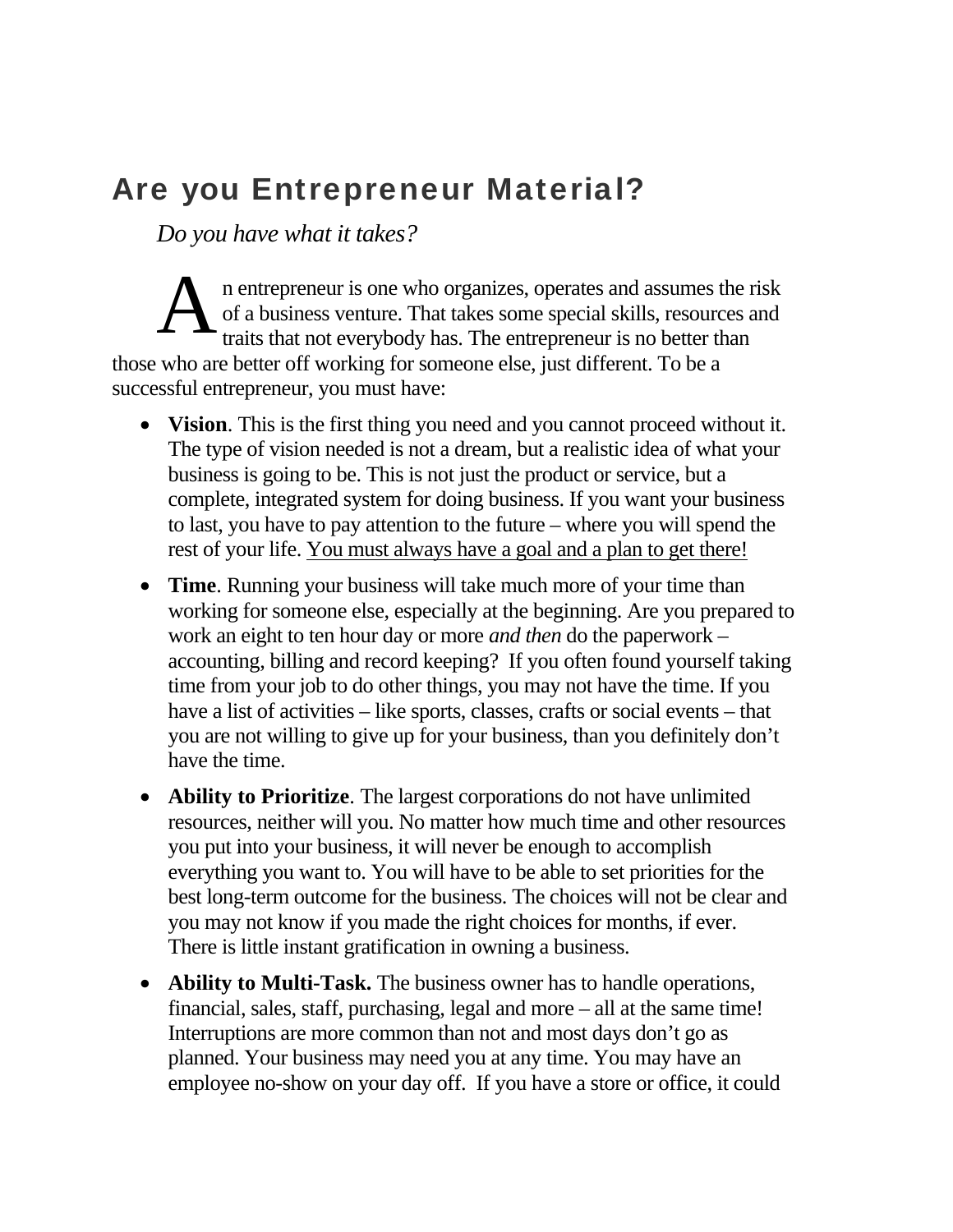have a robbery or fire in the middle of the night. Your customers will call at their convenience, not yours. If you can't tolerate interruptions, if you are not willing to let your business schedule you as opposed to you trying to schedule your business, than you may not be flexible enough.

- **Ability to partner**. Running a business goes beyond just working with people. You will have highly important relationships with your customers, suppliers, employees, contractors and the government agencies that regulate or tax you. If any of these relationships is adversarial, your business will suffer. In many ways you will not be your own boss, but have lots of bosses.
- **Negotiating Skills**. Americans get so little experience in negotiation until they go into business, then they need to negotiate almost every day. The goal in negotiation is not to come out ahead of the other side but to find something to offer, to trade that is of value for the other side.
- **Discipline**. There will be a lot of temptation to divert your attention and resources from your business. As a matter of fact, your employees will probably encourage you to goof off because it makes work easier for them. Do you have the discipline to resist temptation and focus on your business? That means setting goals and sticking with them until they are accomplished or you make a sound business decision to change them.
- **Responsibility**. You will also be responsible for anything the business does, even if your employees or agents do it. You will be responsible for any reporting requirements. There will be no boss to handle problems; you are the boss. You will have to handle the customer with a complaint, the fire marshal with a demand and the letter from the Internal Revenue Service – maybe on the same day! There is no place to hide. Are you willing to be "where the buck stops?"
- **Patience**. As time goes on, you will find yourself doing much the same thing and handling the same problems over and over. Employee related problems are especially repetitive. Your business will be no less tedious than working for someone else. If you want to go into business for yourself for adventure, think again. Most of the excitement is going to come in the form of the problems we brought up in the previous paragraph.
- **Willingness to take risk**. As you create your business, and as long as you operate it, you will be continually faced with decisions that involve risk. Worse, most of the time you will have to make those decisions with incomplete facts and uncertain outcomes. You have to be tolerant of risk,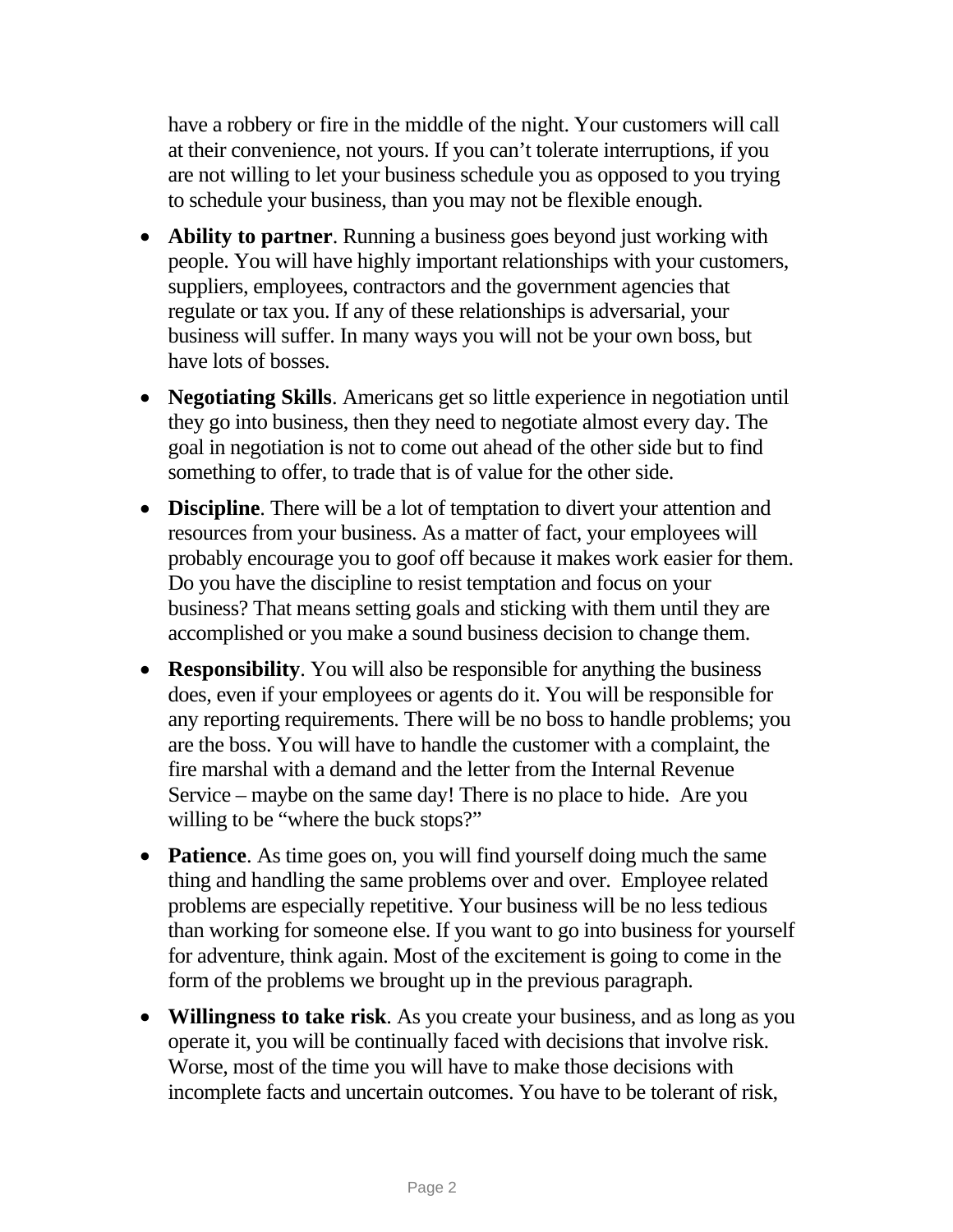but not a fool. A fool shoots from the hip, ignoring the facts that are available. Honestly, are you the type of person who is willing to make such decisions?

#### **In addition to those traits and resources, the entrepreneur must have three distinct skill sets**:

- **Industry-specific skills**. It may be obvious that you have to know something about a business before you go into it, but how much is enough? You need to know enough to compete in the marketplace. It is very difficult to assess how ready you are for that. Study and training will go a long way, but there is no substitute for experience – especially to find out if you actually *like* the business.
- **Marketing skills**. No matter what you do, you are going to have to sell. You will have to step outside of your business and look at it from your customer's perspective to create effective marketing plans. This is very difficult for the business owner who is so close to the core of his or her business.
- **Business Systems skills.** If you are going to have employees, you must have Human Resources systems. No matter what your business, you must have recordkeeping and accounting systems. These systems are the foundation for organization and management.

## <span id="page-5-0"></span>Ask yourself

- What are specific skills, knowledge and experience do I have? Is it enough to handle this business?
- What are my weaknesses and what can I do to overcome them?
- Am I comfortable with math and finance? Working with all kinds of people? Selling?
- Why am I considering this?
- Is my family going to support this endeavor? Do they realistically understand the sacrifices we may have to make?
- Have I been successful planning and managing things without supervision?
- Can I ask for help or take complaints and criticism without becoming defensive or offended?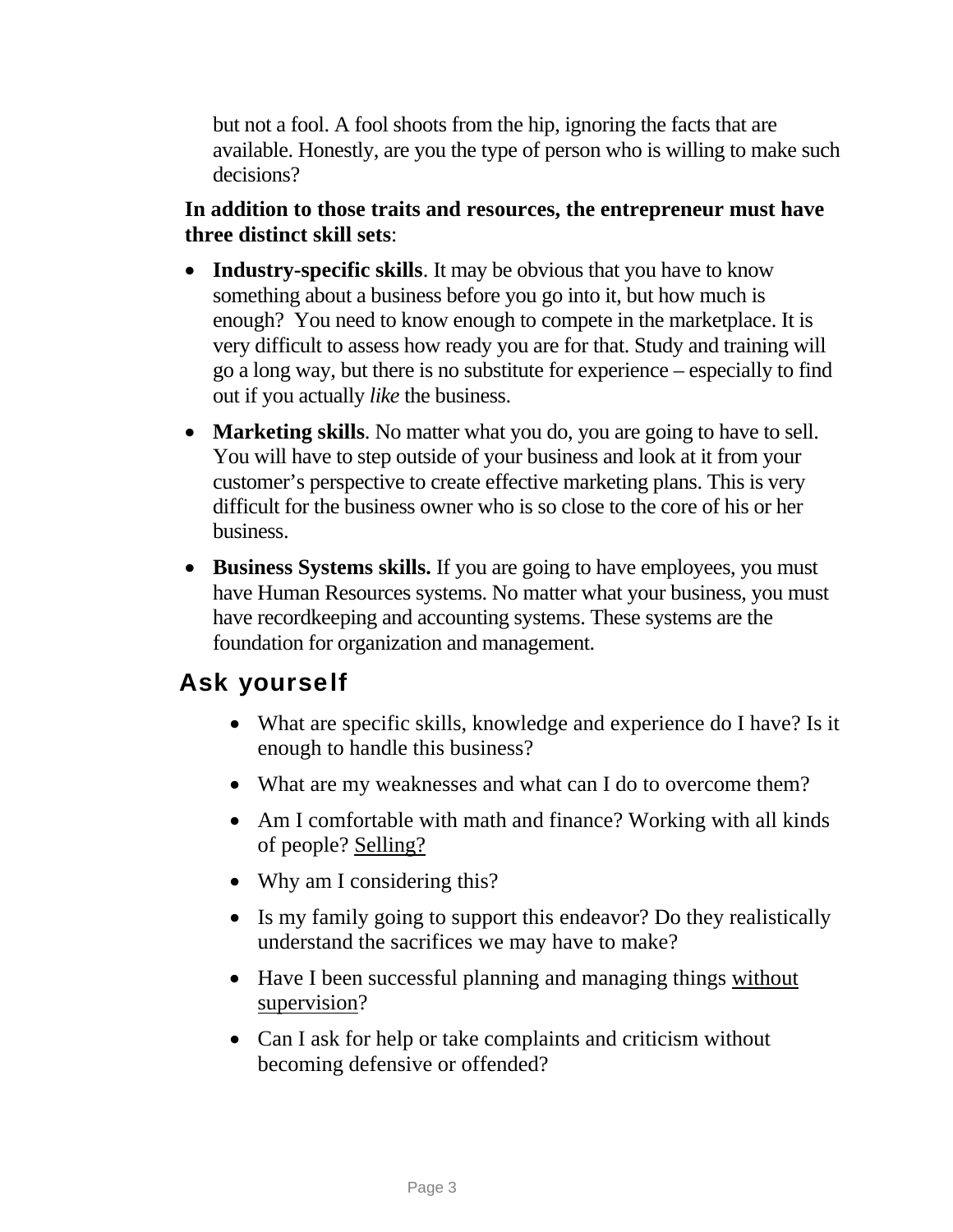- Am I willing to spend the time, give up vacations, holidays and personal time to get this going?
- Do I have the courage and conviction to give up dependable income, relative security and peace of mind and become entirely self-reliant?
- And most important: **What is my plan to open and grow this business?**

# Why Businesses Fail

<span id="page-6-0"></span>About two of three new small businesses fail in their first year and only one in six are still in business five years later. How it happens is almost always the same, the business simply runs out of money. The reasons why that happens, in order of frequency, high to low, are:

- 1. Lack of management experience or capability;
- 2. Insufficient starting (working) capital;
- 3. Wrong location;
- 4. Poor or no systems, policy and procedure;
- 5. Excessive debt at start-up;
- 6. Poor supply chain/credit arrangements;
- 7. Personal use of business funds;
- 8. Unexpected customer behavior;
- 9. Competition;
- 10.Overestimated sales/underestimated expenses.

# <span id="page-6-1"></span>The Entrepreneurial Lifestyle

*Is it worth it?* 

f you are asking yourself that question after reading the previous chapters, then consider what you gain in return for all that work, discipline, responsibility and patience. Going into business for yourself will change your life in a profound way. Nothing will be quite the same. I

> • Although you cannot just do as you please, you will be in control of your destiny as never before. That can be very fulfilling.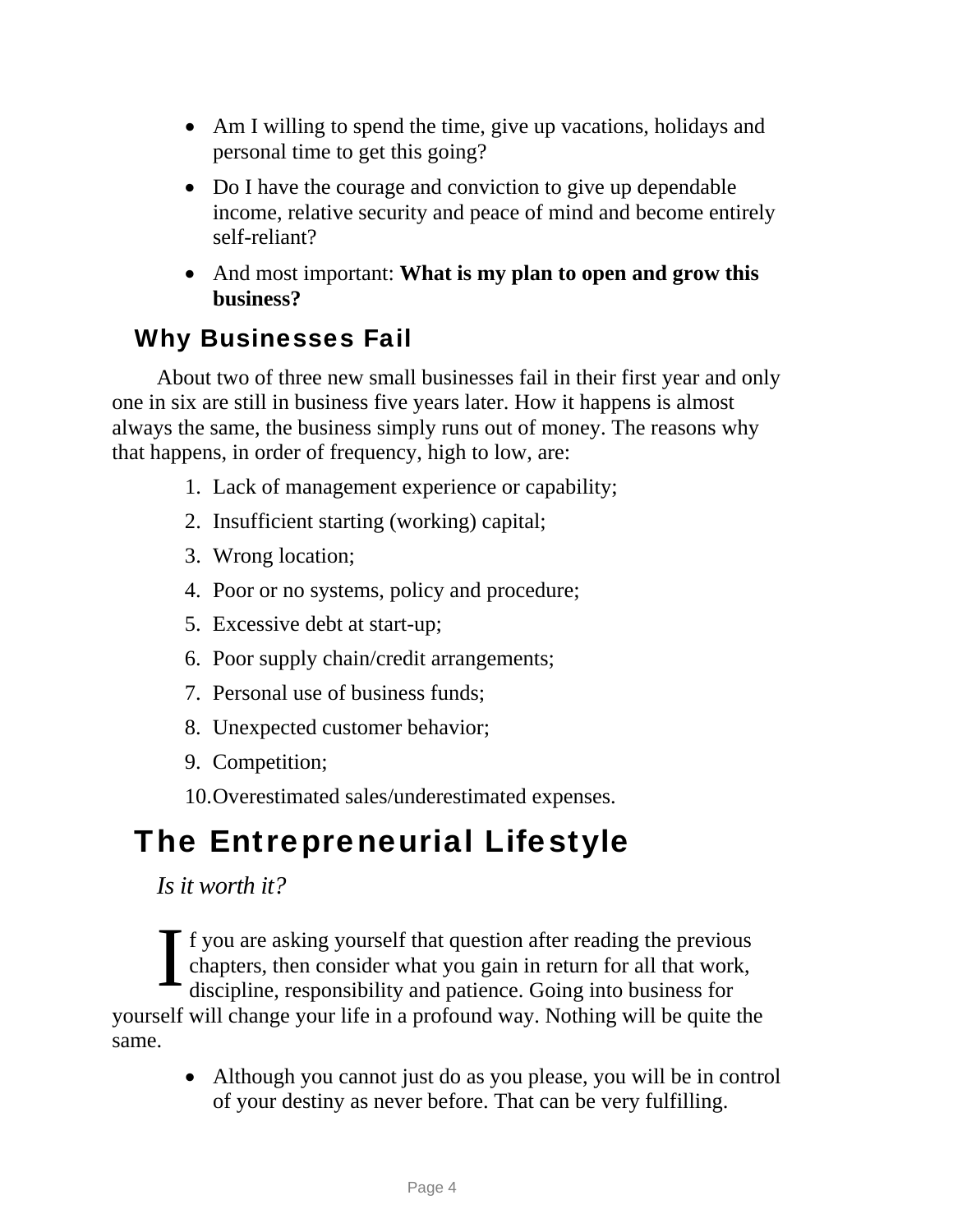- Earning potential is far less limited. Hard work has its reward and all of yours will directly benefit you.
- You can be creative in the business solutions you execute and take pride when they work.
- Because of your direct contact with customers, suppliers, employees and others, your identity and that of your business will merge. Your business will become a passion and you will not be able to imagine yourself without it. Others will identify you, and probably your family, with that business.
- If you become successful managing your business, you will eventually have more freedom than you can imagine – but you will probably chose to spend time with the business you love.
- You can build something substantial for your children to take over or execute a "windfall" exit.

Although owning your own business is not easy, it is not impossible either. One in six Americans owns a business! You will not be alone and you will have the support of the business community you will be part of, and economic development agencies, like MSBDC.

As an exercise, list the advantages of going into business specific to your personal situation. Make another list of the risks and sacrifices specific to you going into business. Be honest; this is only for you. Study these before you commit to starting a business.

# Choosing a Business

<span id="page-7-0"></span>**Do what you love doing and stick with it.** 

Most MSBDC clients don't need this chapter. They are either already in business or have a pretty good idea of what business they want to open when we first meet them.

There are a few, however, who have evaluated all of the sacrifices and rewards, decided they want to be entrepreneurs, but haven't decided on what business to be in. Many of those will be very successful once they make that decision.

This is one decision MSBDC cannot help you with, because it has everything to do with you on a very personal level. It must be based on a thorough self-examination that only you can do. We suggest you start by making a list of everything you enjoy doing or think you would. Include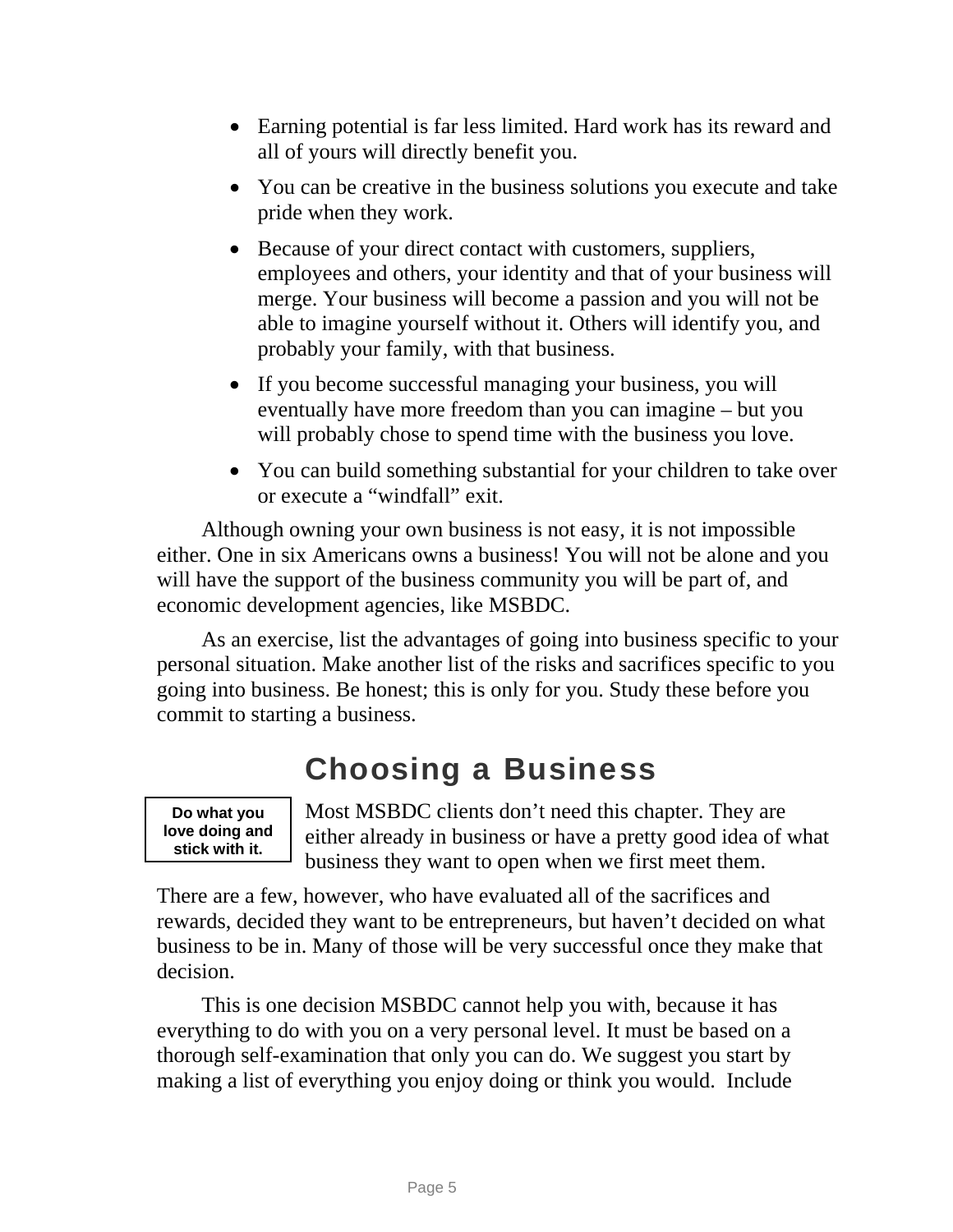everything without thinking about it – crafts, hobbies and academic pursuits as well as jobs.

Next, place a star on those items on the list you, and especially others, consider you skilled or experienced at. Rank those in order of your preference. Now you have an area to focus your research on:

- Basic research books, trade magazines, websites;
- Observation of operating businesses (be especially sensitive to the working dynamic);
- Hands-on working, interning, partnering (remember there is no substitute for experience).

Sometimes people decide the best business for them to operate categorically. They may know they want to be in sales, but selling what? Or they want to get into computers, but doing exactly what? The same exercise works to narrowing down what to sell or what niche of the computer business to research.

## Too Many Choices

<span id="page-8-0"></span>The most common problem for those choosing a business is too many choices. The client has the entrepreneurial skills necessary but can't choose among several possible businesses. The fear of not picking the best makes the client hesitant to pick at all. Some people just hate to exclude any opportunity from the list, even though some directly conflict with others.

The way to sort this out is to outline a vision and very basic business plan for each choice. Don't let easier start up or immediate opportunity make the decision. Think long term: What would your life be like in five, ten or fifteen years for each alternative?

## Once You Decide on a Business

<span id="page-8-1"></span>No matter if you knew what business you wanted to be in from the start or you decided among many possibilities, once you know what business you want to go into, your research is just beginning. The more you know about business, the more likely you will succeed and the more successfully you can compete.

Even if you worked in the industry for years, you need to do some research to fill the gaps. It takes a broader skill set to own and manage a business than to work in one.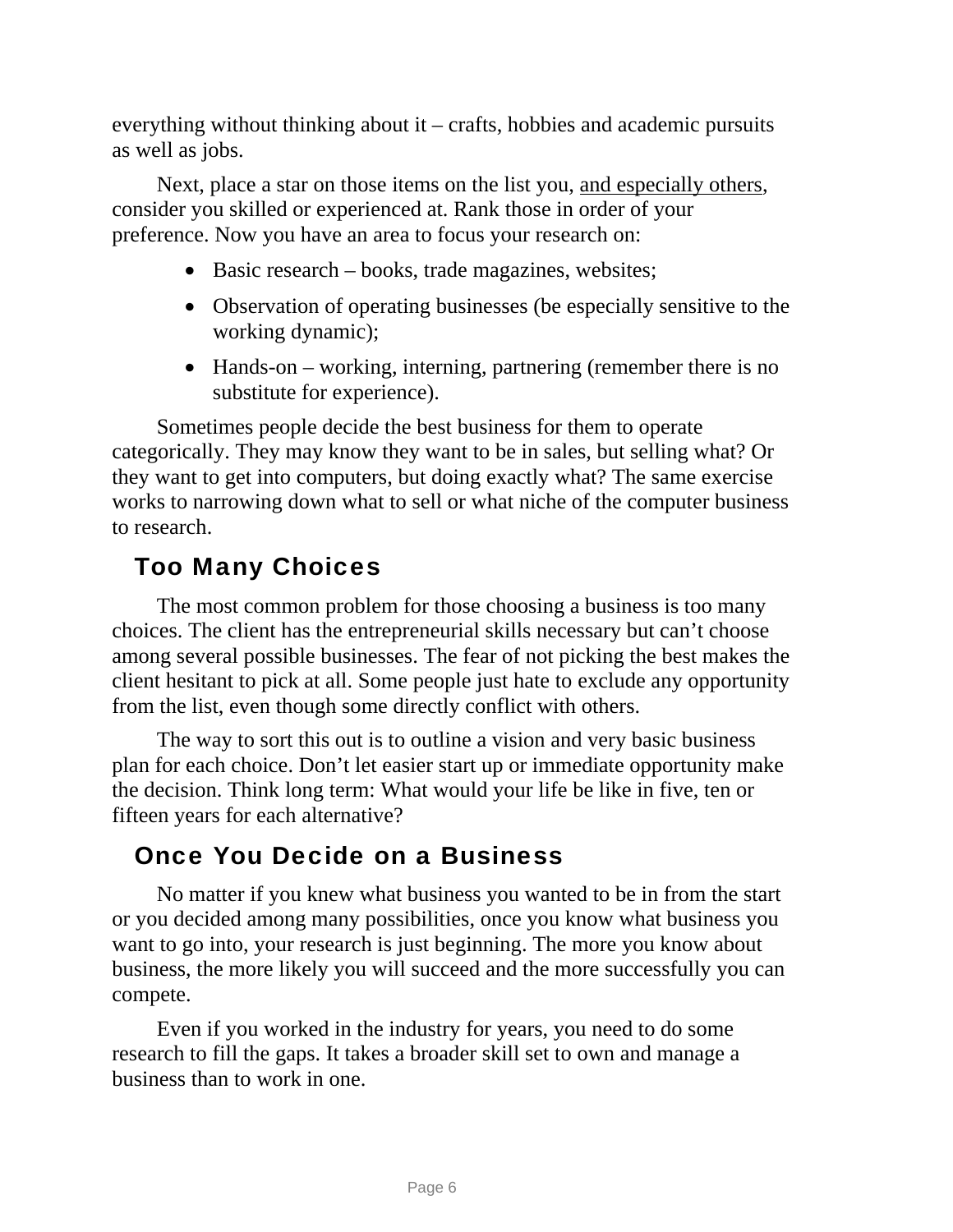Areas of focus are:

- Industry Research What are the trends, the opportunities and threats? Where do the insiders think it is going?
- Market research Which are the customers you plan to serve and how can you get your message to them. How can you differentiate your business from the competition?
- Location Research Where will you operate your business and how do customers find you? What are the zoning and use issues?
- Resource Research Where will you get product, supplies, employees, utilities and equipment?

It is important that you keep the data and materials you collect in your research organized. You will be using it and building on it as you progress towards opening and operating your business. The last section of this booklet gives you lots of research sources to start with.

# <span id="page-9-0"></span>Exit Strategy

It may seem strange to consider how to get out of a business even before you get into it, but eventually, everyone has to leave his or her business. If you don't have a plan for an exit, you could be trapped working in a business that can't run without you, is your sole source of income, with nothing set aside for retirement. Worse, after working your business for decades, you may not be qualified to do anything else.

Whether you want to sell the business, pass it on to family members or simply wind it down, you must have a plan to not only get that done, but also provide for yourself afterwards. Think about it before it is too late and plan your exit strategy. Your choice of exit will affect many of the decisions you will make even before you start the business, including...

# <span id="page-9-1"></span>Choosing a Legal Form

You have a business in mind and want to take the big step. Before you develop your plan, you need to pick a legal form for your business. They fall into two categories: Owner Entity and Separate Entity. Sole proprietorship and partnership are owner entities, where the owners and the business are legally the same. Corporation and Limited Liability Company (LLC) are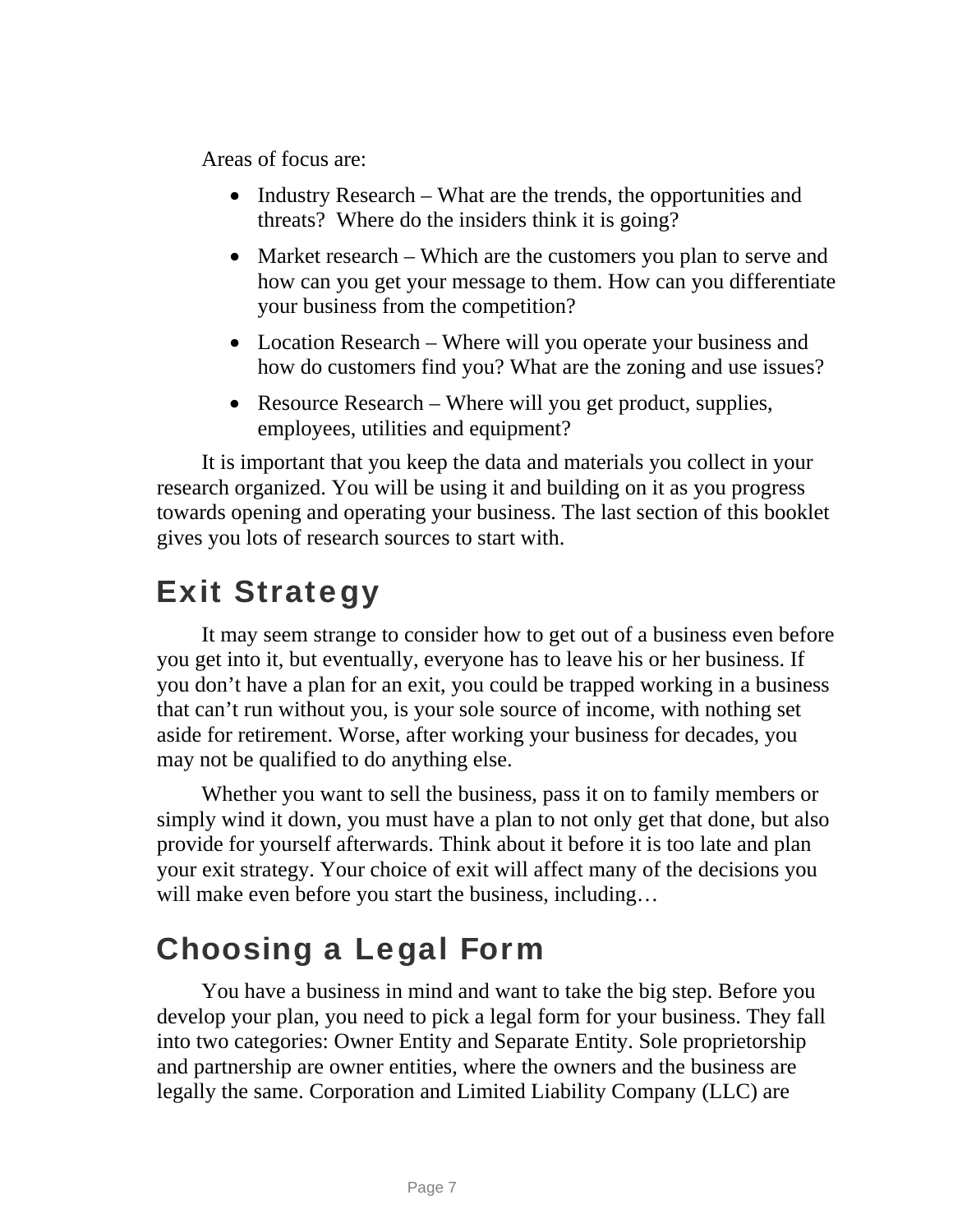separate legal entities from the owners and have much the same rights and duties under the law as a living person.

Sometimes external requirements will determine what form your business takes.Your customers or suppliers may force you to adopt a business form as a condition of doing business with you. This is very rare though and usually the choice is yours.

You make that choice based on several characteristics that differentiate the forms of business, based on what is most advantageous for you and your business. Those characteristics include organizational and reporting requirements, treatment of earnings and taxes, and liability. Factors such as license and other regulatory requirements affect all forms of business the same and are not a factor in choosing a business form.

# Sole Proprietorship

<span id="page-10-0"></span>This is the simplest form of business – you are the business entity. A sole proprietorship may have employees, but it may not have co-owners, so raising equity capital is impractical (you can't sell "a piece of the action"). Financing is pretty much restricted to debt.

### *Organizational and Reporting Requirements.*

A sole proprietorship does not have to register with any authority. While most businesses do not require a license to operate, certain trades, such as home remodeling, must be licensed and certain trades' people, such as electricians, must have licenses.

## **Trade Name Certificate**

If you use your own name for the business ("Jack Smith Plumbing"), you do not have to register the business. If you use a fictitious name, like "Quality Painting", you must register that name with the town clerk where you live, or where your business operates. There is a \$500 fine and up to a year in jail for failure to register a fictitious trade name, usually because of a complaint based on fraud or confusion.

Pursuant to the Patriot Act, banks cannot open a business account unless there is a Trade Name Certificate on file, even if the business is operated under the owner's legal name. You can use a personal account for your business, but the checks you deposit must be made out to you, not the business ("Jack Smith", not "Jack Smith Plumbing").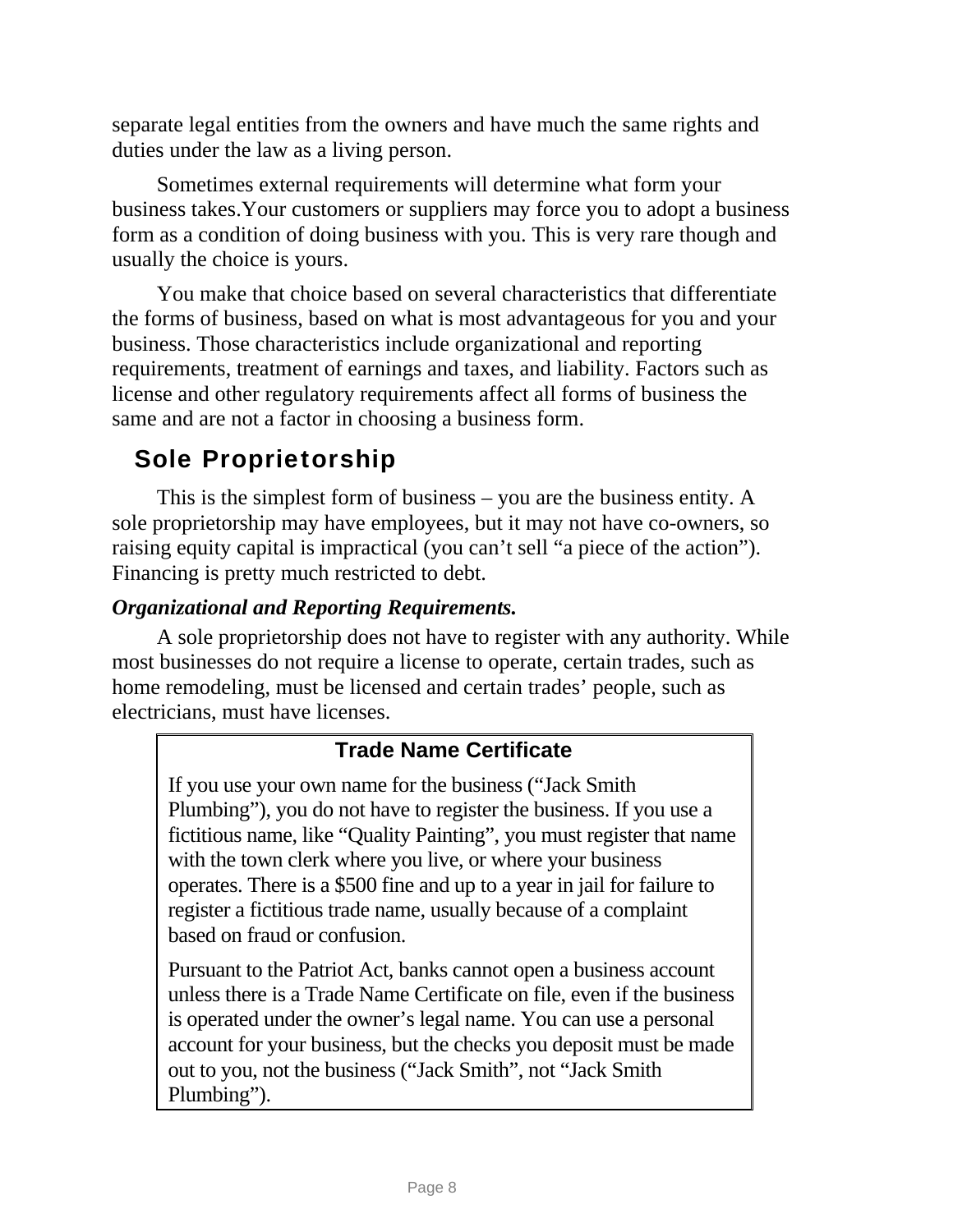No reports are required from sole proprietorships.

Owners of sole proprietorships who work in the business may want to, or even be required to carry workers compensation insurance on themselves. If they do not, the owner has no coverage for a work-related injury.

#### *Earnings and Taxes*

-

The state or federal government does not tax the sole proprietorship itself. All income and expense from a sole proprietorship is reported on the owner's personal tax return, on Schedule C. The net income on Schedule C is added to the business owner's income, on line 12 of his or her tax return, form 1040. The business owner then pays all federal and state income tax at his or her personal tax rates. In addition, Schedule C net income is subject to selfemployment tax. Losses from a sole proprietorship are deductible only to the extent of the owner's "basis" which is the sum of the owner's investment (monetary and asset value, not work<sup>[1](#page-11-0)</sup>), plus any *taxed* profits from prior years, minus any *deducted* losses form prior years. Losses in excess of the basis may be carried forward to offset future profits.

### **Self-Employment Tax**

While it sounds like a special tax or maybe even a penalty for the selfemployed, it is actually the owner's Social Security. When you work for an employer, the employer deducts 7.65% of your pay for Social Security in addition to any income tax withholding. The employer pays the same amount for your Social Security. When you are self-employed, you are both employer and employee, so you pay 15.3% of your net (Schedule C) earnings<sup>[2](#page-11-1)</sup> for social security. Because most self-employed do not treat themselves as employees, they do not get a paycheck with social security deducted, so they pay the tax annually by attaching Schedule SE to their income tax return and adding the self employment tax with their personal income tax payment.

Sole proprietors do not pay unemployment tax on their non-employee earnings and are not eligible for unemployment benefits to replace that income.

<sup>&</sup>lt;sup>1</sup> "Sweat Equity" does not count towards basis, nor will banks count it as an owner contribution.

<span id="page-11-1"></span><span id="page-11-0"></span><sup>&</sup>lt;sup>2</sup> For the purpose of calculating Self-Employment Tax, the net Schedule C earnings is multiplied by 92.35% to reflect the tax advantage that would have offered when the employer paid it's half as a tax-deductible business expense.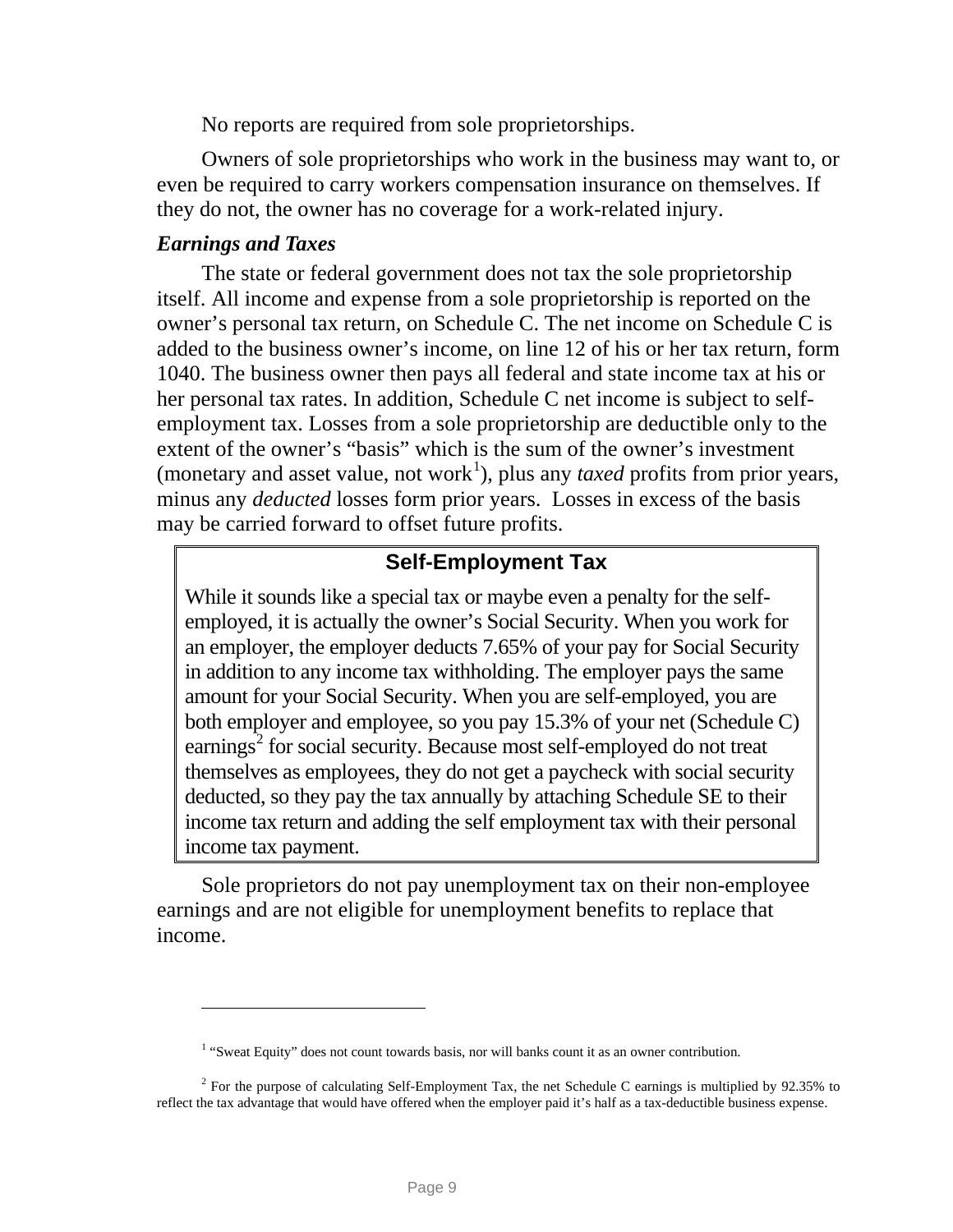### *Liability*

The owner/operator of a sole proprietorship is personally liable for the debts of the business, including judgments from lawsuits. From the standpoint of responsibility and liability, the owner is the business.

## General Partnership

<span id="page-12-0"></span>If there is more than one owner, the business cannot operate as a sole proprietorship. A partnership must have two or more owners, called "Partners". Their partnership interest (percent ownership) need not be equal. Each partner in a general partnership contributes money or time with the expectation of sharing in the profits and losses of the business. Each partner is an agent of the partnership, making his or her actions binding on the whole business.

A partnership is legally the Partners and has no life on its own. A partnership ceases to exist upon any change in the partnership interest of any of the individual partners. In that case the business need not close. A new sole proprietorship or partnership of the remaining partner(s) can be created.

### *Organizational and Reporting Requirements.*

Partnerships need not be registered with anyone. The same rules for Trade Name Certificate apply, so having the legal name of at least one partner in the business name satisfies the law.

Although a written partnership agreement is not required, most partners enter into such an agreement to define their individual rights and obligations. If there is no written agreement, the state partnership law governs the terms of the partnership. Partnership agreements address a lot of *what ifs* that may occur, such as a partner wanting to leave the business or dying. It is wise to work these out before they happen. *Hire an attorney to draw up, or at least review, the partnership agreement.*

#### *Earnings and Taxes*

The partnership itself pays no tax on its earnings. The partnership must file an informational tax return: Federal form 1065 and Connecticut form CT-1065. These forms show the partnership profit and loss statement and the portion of the net profit and loss that accrues to each partner. Each partner's identity and share of the profit or loss is then shown on a separate page, called Form K-1.

Each partner must attach a copy of the K-1 to his or her personal tax (1040) return, add the partnership profit to income and pay income tax on it at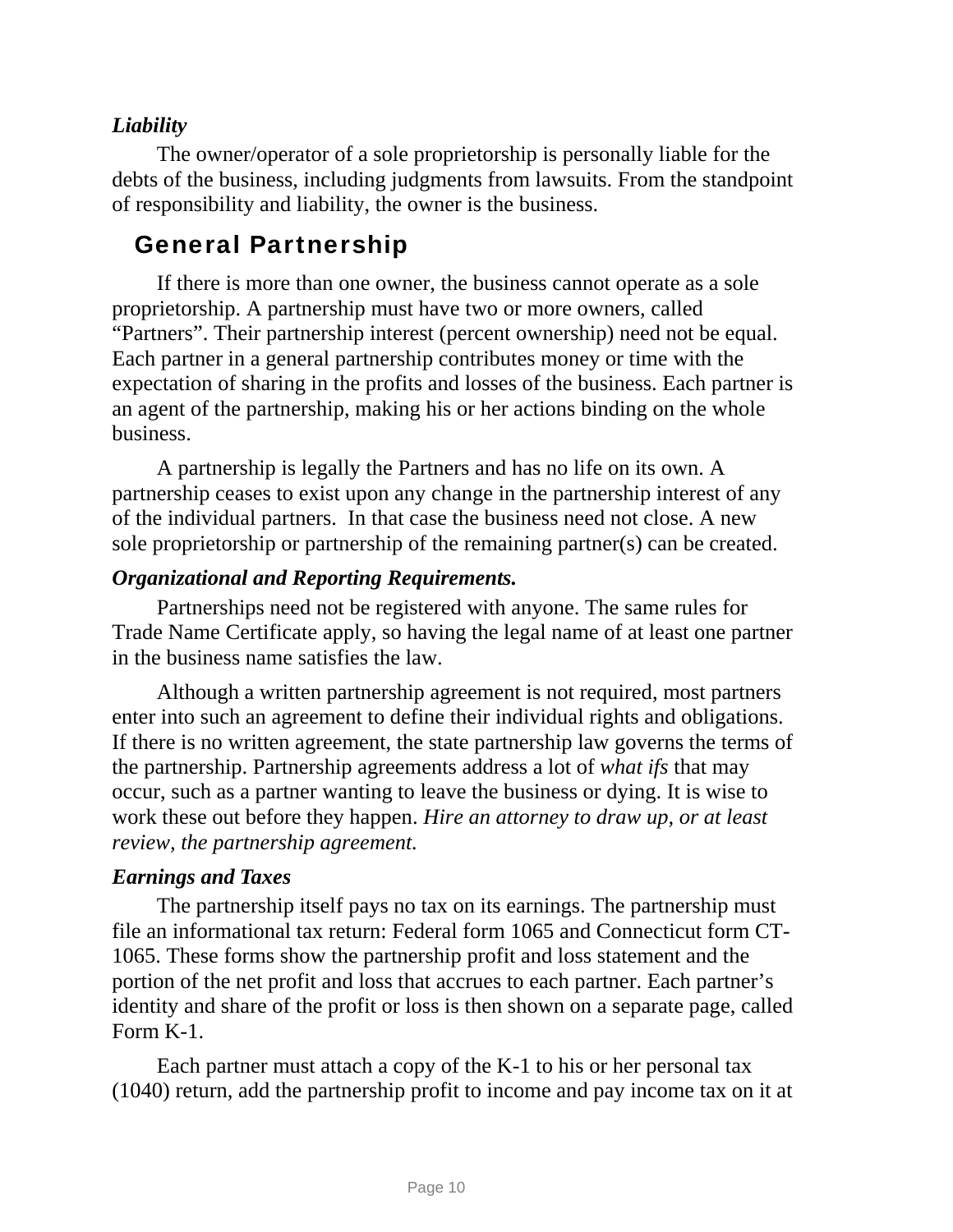the appropriate personal tax rate. K-1 income is also subject to Self-Employment Tax, unless it is from a "Passive" source, such as rental income. Losses are only deductible to the extent of the partners "basis".

Partners do not pay unemployment tax on their non-employee earnings and are not eligible for unemployment benefits to replace that income.

### *Liability*

Partnerships may own real property and may sue and be sued in the partnership name. *The partners are subject to unlimited personal liability.* The liability is joint and several, meaning that any of the partners could be held responsible for the entire debt of the business, if the other partners have insufficient assets to cover their share of the loss.

## Limited Partnership

<span id="page-13-0"></span>A limited partnership is designed to attract investors. It includes at least one general partner and one or more limited partners. The limited partners are passive participants. They invest capital into the partnership, but do not and cannot take part in management or operations.

### *Organizational and Reporting Requirements.*

Limited partnerships are required by statute to file with the Secretary of the State a Certificate of Limited Partnership, which has been signed by all general partners, or by their attorneys. It is an investment vehicle and there are laws to protect investors from fraud.

#### *Earnings and Taxes*

Earnings and taxes for both General and Limited Partners are handled the same as regular partnerships, proportional to the partnership interests.

### *Liability*

The general partner(s) have unlimited personal liability, the same as in a regular partnership

A limited partner has no liability for the debts of, or judgments against, the Limited Partnership. The most they have to lose is the amount of their investment in the partnership. Under federal tax laws, limited partners may deduct the limited partnership losses, or the loss of their investments in limited partnerships, from other passive (but not active) income.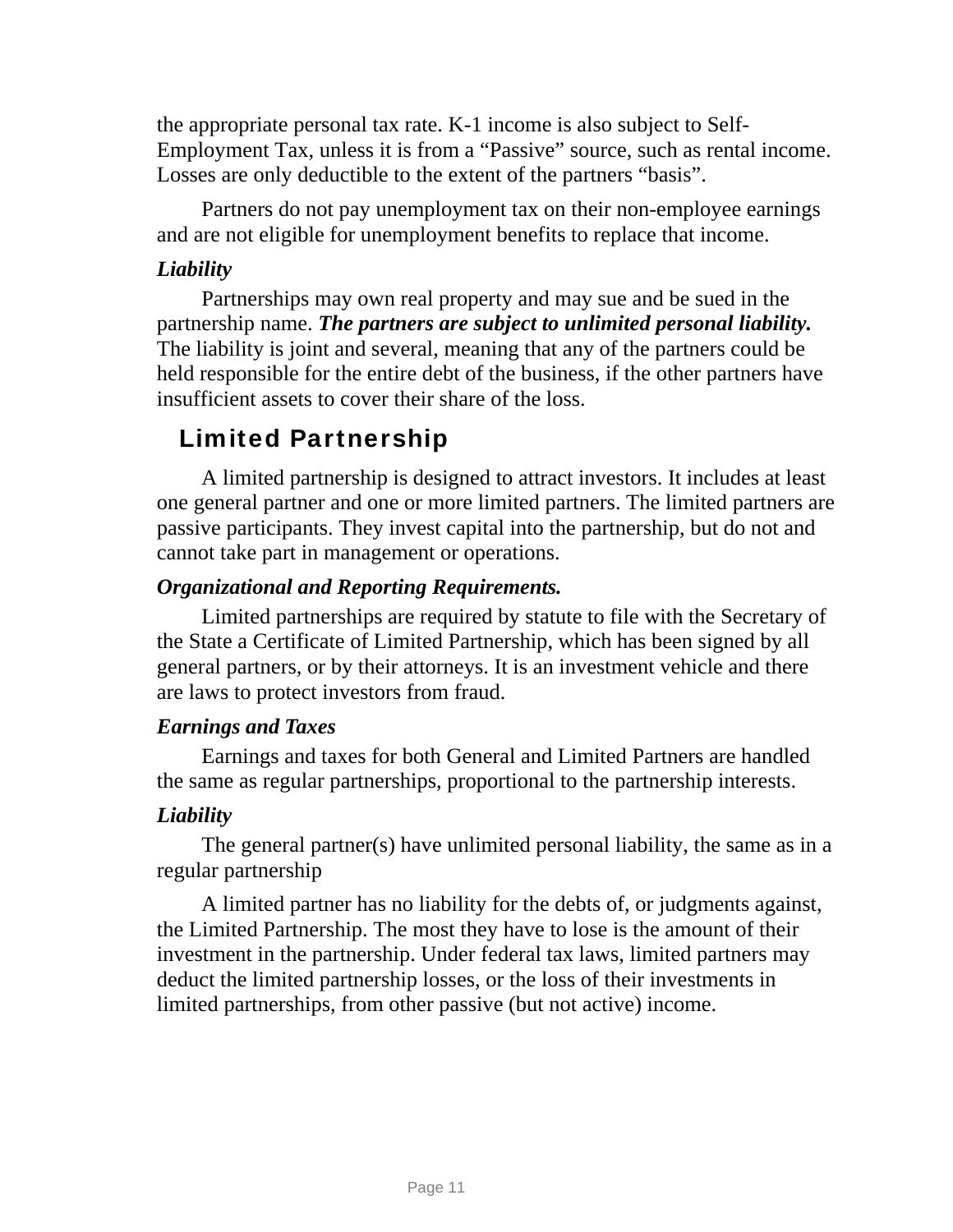## Corporation

<span id="page-14-0"></span>A corporation is a state chartered legal entity that exists separate from its owners. It can outlive an owner and be passed from owner to owner without having to be re-formed. One or more shareholders own it, whose loss exposure is limited to the amount of their respective investments. Corporate shareholders generally will not be held liable for the corporate entity's debts or liabilities, unless they have personally guaranteed them. Likewise, corporate assets are protected against liabilities incurred by the shareholders, as individuals.

### **Officers Liability**

While the owners of a corporation or LLC can not be held liable for the debts of the business, including those arising from court judgments (lawsuits), the officers of a corporation or LLC can be held personally liable for illegal or negligent acts or omissions. Because the owners and officers of a small business are usually the same, the corporate or LLC form does not provide the small business owner the same isolation from liability as it does the non-managing shareholder of a larger corporation. The corporate or LLC form does not decrease the need for adequate liability insurance.

Small business owners are also frequently required to personally guarantee the debts of the business to creditors and lenders. In the case of a default, that guarantee places the business owner's personal assets at risk.

While a separate entity form will not fully protect an officer from most lawsuits or an owner from debts he or she has personally guaranteed, it may provide some defense, especially if the business is adequately insured. Such protection can be severely compromised if the business fails to act and appear as a corporation or LLC. Failure to properly identify the business, as a corporation or LLC, in all uses of the business name, failure to keep required records and reports current, or co-mingling business and personal funds can render legal protection void.

### *Organizational and Reporting Requirements.*

To incorporate a business, you will need to file a Certificate of Incorporation and Organization and Report with the Secretary of the State's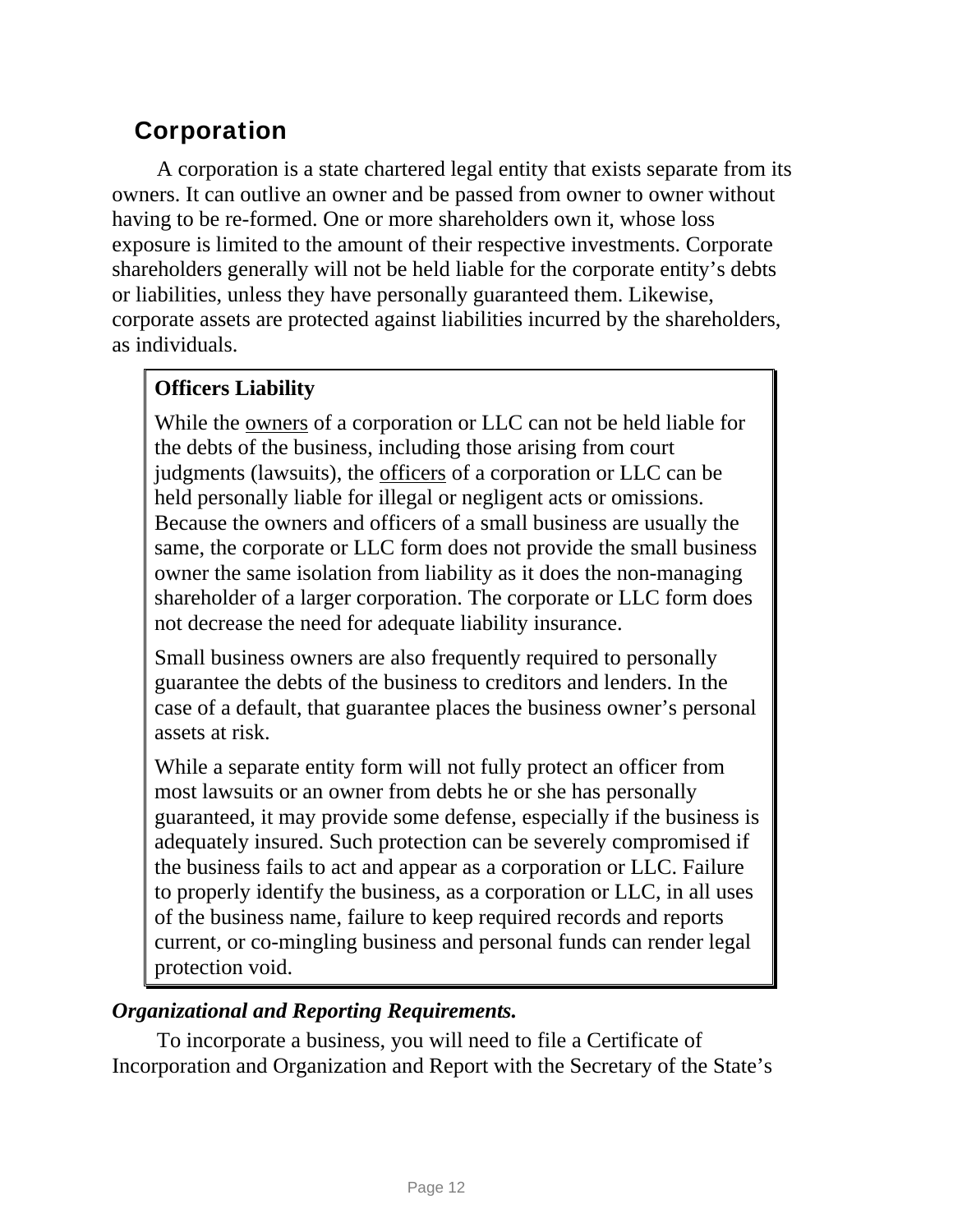Office. Every two years, the Corporation must file a Biennial Report naming all Directors and Officers.

Owners of a corporation are called stockholders. Generally, the only managing decision stockholders can make is to elect the board of directors. The board of directors do not run the company, but make the policy decisions for the corporation, including the appointment of officers and top management. A corporation must have a president, treasurer and secretary and the identity of those officers must be reported to the Secretary of the State whenever there is a change or not less than biannually. In Connecticut, one person may be the sole stockholder, sole director and serve as president, treasure and secretary of a business organized as a corporation.

**President** – Chief executive officer, runs the business.

**Treasurer** - Controls financial matters, the only one who can sign checks (can be delegated).

**Secretary** – Records and reports the acts of the board of directors.

A Corporation must maintain on the premises of its home office a Stock Book and Minute Book. The Stock Book is a record of ownership of the shares in the corporation. The Minute Book has records of the meetings of the board of directors, which must meet at least annually to elect the officers of the company.

A corporation can only enter into a contract signed by an officer duly authorized by the board of directors, usually the treasurer. Some acts, such as opening a bank account, will require a Corporate Resolution by the board of directors, signed by the secretary.

Corporations may own real property, and may sue and be sued in the corporate name. A corporation does not terminate unless termination is provided for in the Certificate of Incorporation or if a Certificate of Dissolution is duly filed with the Secretary of the State. A shareholder's transfer of stock will not affect the existence of the Corporation.

#### *Earnings and Taxes*

For tax purposes, there are two types of corporations, "C" and "S". There is no difference as to the organizational form with the Secretary of the State. The difference is in the filing status with the federal Internal Revenue Service.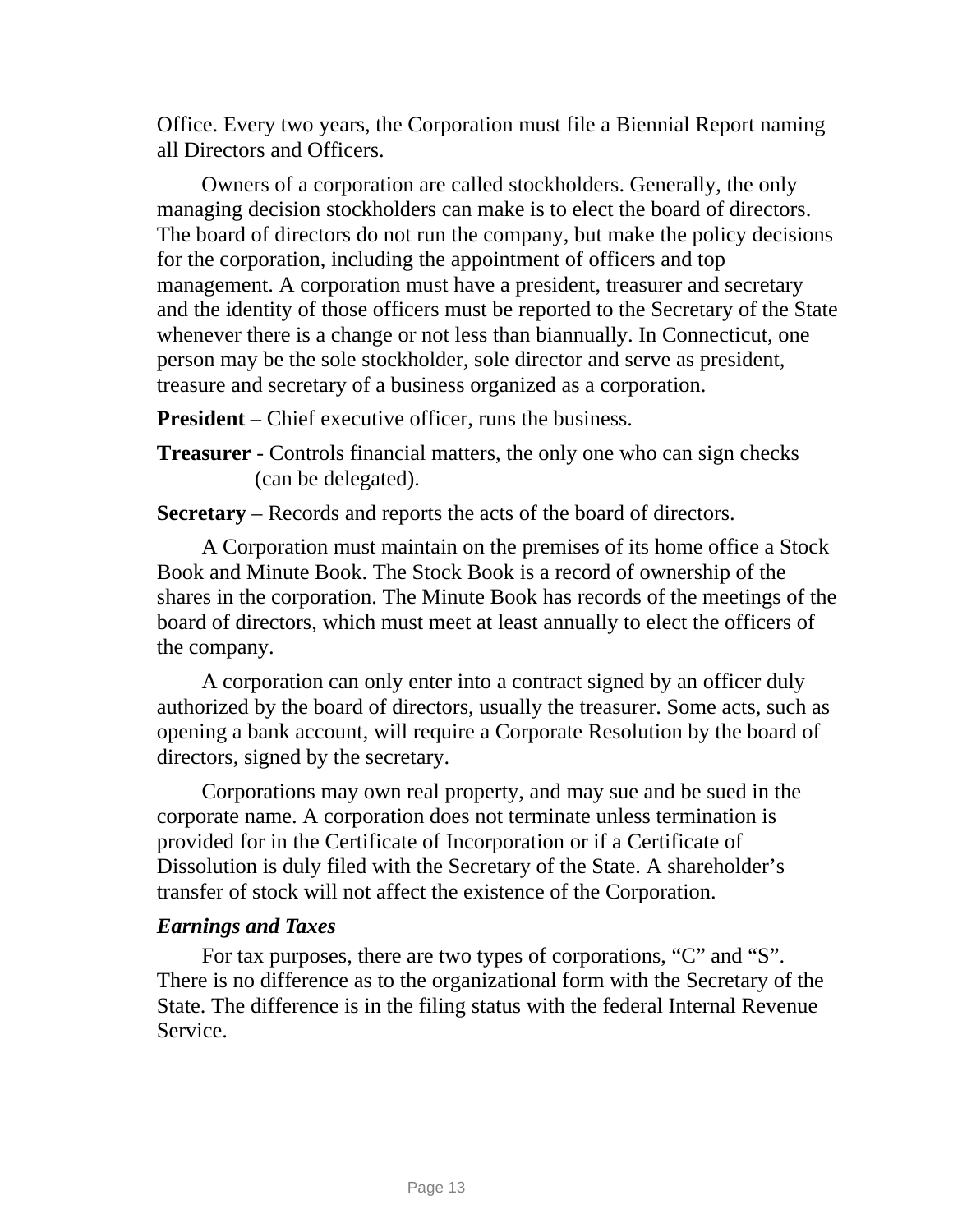## C-Corporation

<span id="page-16-0"></span>A "C" corporation is taxed as a separate legal entity, paying tax on its income at the corporate federal and state tax rates. C-Corporations file federal taxes on form 1120 and pay quarterly estimated taxes with form 1120-W. While corporate tax rates are generally lower than personal rates, the profits of a corporation are paid to the stockholders as dividends. Dividends paid by a corporation are after tax income to the corporation and taxable income to the stockholders (what is frequently called 'double taxation').

## S-Corporation

<span id="page-16-1"></span>An S-Corporation is a corporation that is taxed as a partnership for federal tax purposes. Income and deductions "flow through" the corporation to the individual shareholders. It has the advantage of avoiding the double taxation and still offers the legal status of a corporation.

S-Corporations are treated identically as C-corporations in all matters other than federal income taxes. In addition to the federal and state income taxes, the State of Connecticut imposes an additional tax on the S-Corporation (currently \$25.00 per year), which it does *not* impose on a partnership or a limited liability company.

#### *S-Corporation Election*

To elect S-corporation tax status the corporation must be domestic (formed in one of the United Sates) with not more than 35 qualified shareholders. Qualified shareholders mean only individuals, estates, trusts and partnerships. If a corporation of any type or a non-resident alien owns a corporation in any part, it may not elect s-corporation tax status. An Scorporation is permitted to have only one class of stock, and it may not be a member of an affiliated group of corporations. S-Corporations are required to use the calendar year, as their fiscal year.

In order for a corporation to elect to be taxed as an S-corporation, Internal Revenue Form 2553 must be filed by the  $15<sup>th</sup>$  day of the third month of the year during which S-corporation status is elected. All stockholders must sign the form.

Changing a corporation from "S" to "C," or vice-versa, may have tax consequences based on prior earnings treatment. Simply put, one cannot avoid taxes by changing the form. It is thus best to make the decision early in the corporation's life.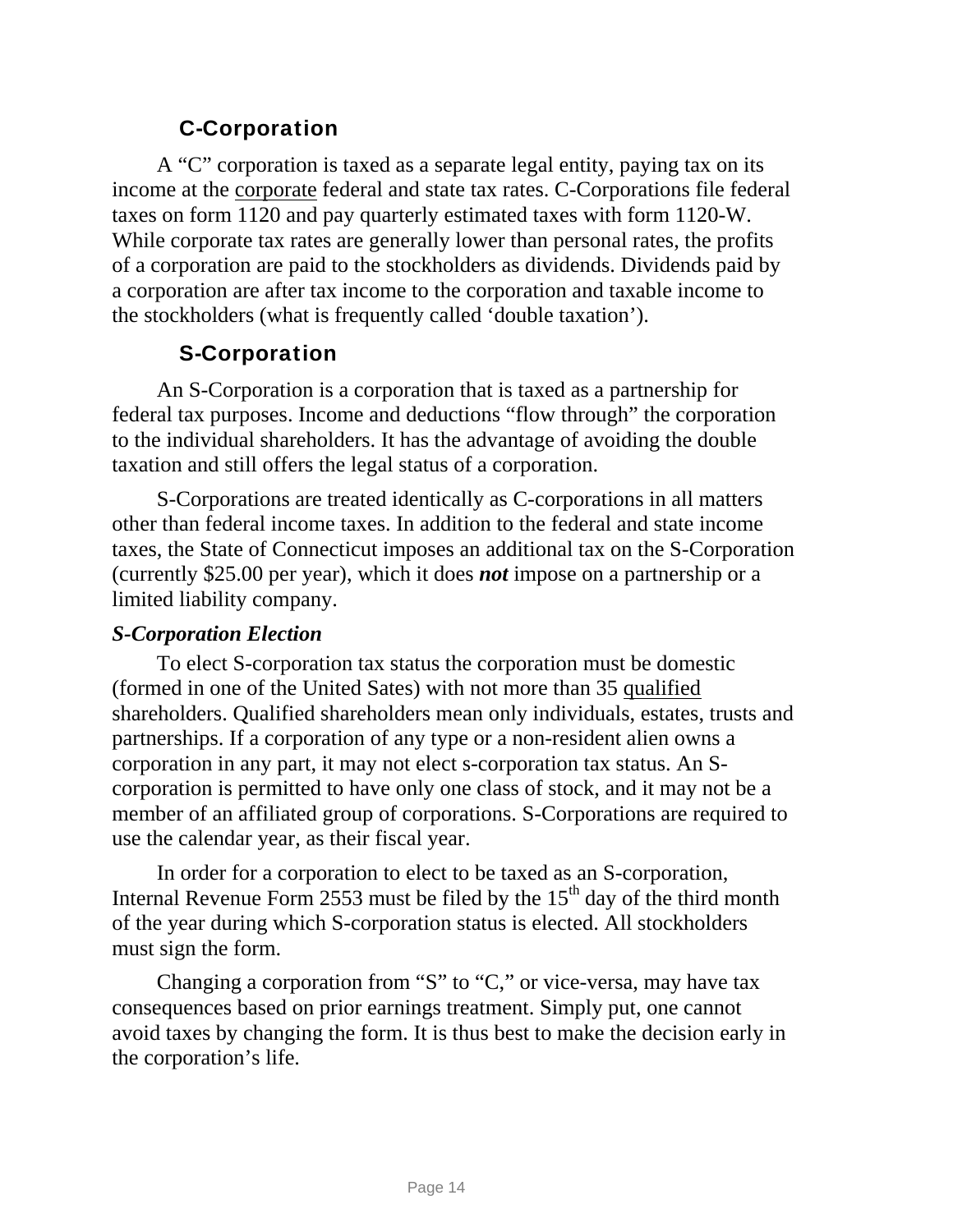## Limited Liability Company

<span id="page-17-0"></span>A Limited Liability Company (LLC) is similar to a corporation in that it is a separate legal entity from the owners. It is a "pass through" tax entity for both state and federal income tax. Unlike an S-corporation, there is no limit on the number of members of an LLC or on who can be a member. A Limited Liability Company requires only **one** person in the State of Connecticut. Different rules may apply in other states.

#### *Organizational and Reporting Requirements.*

Articles of Organization are filed with the Connecticut Secretary of the State. An LLC is required to file an annual report naming the members with the Secretary of the State. In addition to filing the Articles of Organization, the member(s) of the LLC should adopt an LLC Operating Agreement, similar to a partnership agreement. While the Articles of Organization are easy to fill out, it is recommended that the members consult a lawyer to draft the Operating Agreement.

LLC's are much simpler than corporations. The owners of an LLC are called "members". The LLC can be operated by its members or by a manager, appointed by the members. The Operating Agreement details the rights and responsibilities of the members or managers and the rules governing the management and operations of the LLC.

#### *Earnings and Taxes*

As a 'pass-through' tax entity the earnings of an LLC are normally treated similar to a partnership, for tax purposes. If the LLC has only a single member, the entity is treated similar to a sole proprietorship, for tax purposes. Under the rules, a member pays tax on his or her share of the net profit of the business, regardless of the amount of money he or she draws out of the business.

Members of an LLC cannot be employees of the business. They do not pay unemployment tax on their income. They are not eligible for unemployment benefits. The money a member draws out of the business has no tax withheld. The tax report that a member of an LLC that is taxed as a partnership gets at the end of the year is K-1, not a W-2. The member is subject to the Quarterly Estimated Tax rules.

An LLC must have at least two or more of the below corporate characteristics to be treated as a partnership for tax purposes and for its members to be entitled to pass-through tax treatment: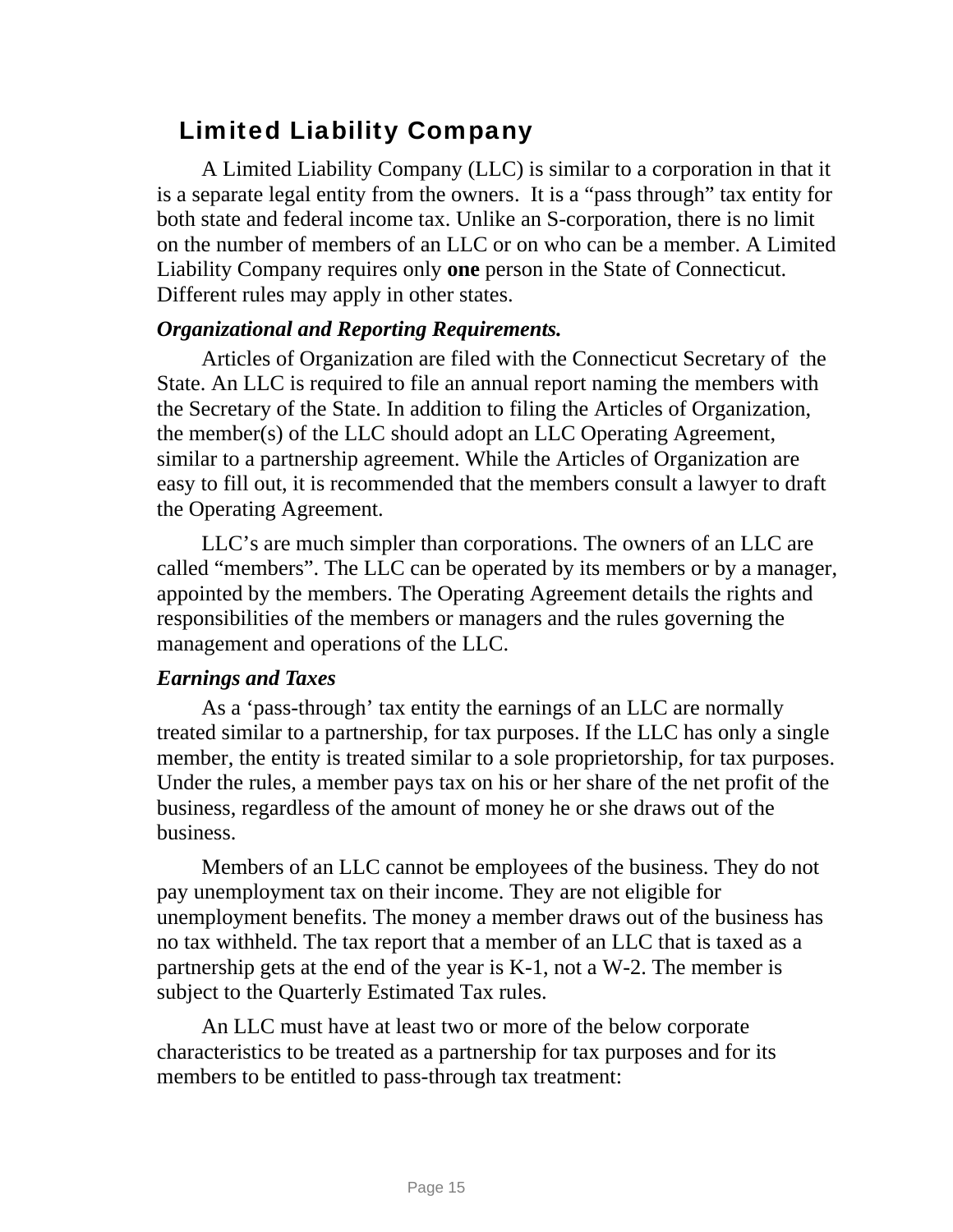- 1. Continuity of life;
- 2. Centralization of management;
- 3. Limited liability;
- 4. Free transferability of interests.

### **Business Entity Tax**

Connecticut levies a tax of \$250.00 each year on any registered business, foreign or domestic, organized as a corporation or LLC, even if the organization is not operating or transacting business. This tax is owed every year until the organization is legally dissolved, which requires tax clearance certificates. The dissolution process can be difficult. Forming a corporation or LLC without sound reason can be a costly mistake.

## Foreign or Domestic?

<span id="page-18-0"></span>With respect to Connecticut, a corporation or LLC is considered "foreign" if it is organized under the laws of another state or a foreign country. In federal legislation, a distinction is made between "foreign" corporations (those organized outside of the territorial limits of the United States), and "domestic" corporations (those organized within the United States).

#### *Certificate of Authority for Foreign Business Entities*

To transact business in Connecticut, a foreign corporation, limited partnership or LLC must obtain a Certificate of Authority from the Secretary of the State. This requires the filing of a registration form together with a filing fee. Those forms and fees are much the same as the registration forms for a domestic corporation or LLC. A Connecticut Agent for Service, who is a Connecticut resident authorized to receive legal notices on behalf of the foreign business entity, must be designated on the registration form.

Every other year a biennial report must be submitted, together with a fee, to the Secretary of the State. Failure to file this report can result in the revocation of the Certificate of Authority.

If a foreign business entity conducts affairs in CT **without** a Certificate of Authority, then it is liable to the State, for each year or part thereof that it transacted business without the certificate, for an amount equal to two thousand dollars plus all the fees and taxes it would have owed had it applied for and received the certificate and any interest or penalties for failing to pay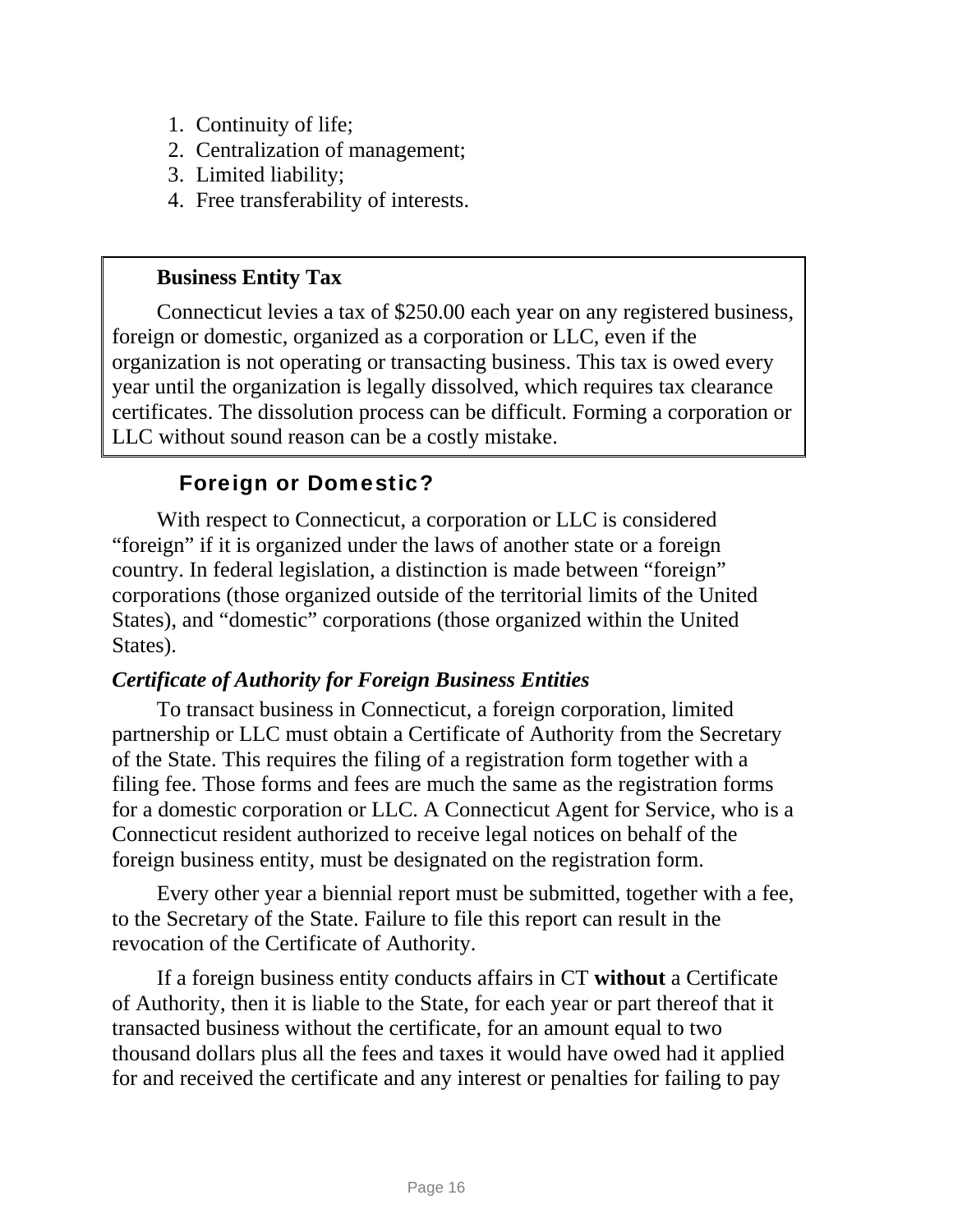those fees and taxes. If the entity is not-for-profit then it will not be liable for penalties, but will still be liable for any fees, taxes owed, and interest thereon.

# <span id="page-19-0"></span>Regulation and Taxation

## Licenses and Permits

<span id="page-19-1"></span>While every business is subject to local, state and federal regulation and taxation, few require licenses. While the two principal departments in Connecticut licensing business are the Department of Consumer Protection and the Department of Public Health, other departments including Agriculture, Banking, Environmental Protection and Insurance require certain businesses under their jurisdiction to be licensed. People who engage in certain trades, such as hairdressers or electricians, have to be licensed, as well as the business. The Smart Start program is a free service of the Connecticut Economic Resource Center [\(www.cerc.com\)](http://www.cerc.com/) that assists businesses in licensing compliance. If you are unsure if you need a license for your business or need help obtaining it, contact CERC.

## Local Regulation

<span id="page-19-2"></span>Land use (zoning), building codes, fire safety codes and health codes are enforced at the local level by employees or agents of the municipality. For assistance with any of these, always start with the economic development coordinator your friend at Town Hall. That person's job is to attract new business to the town and assists with site selection, zoning issues, permitting and code compliance.

Every municipality governs land use by designating one or more zones in the categories residential, commercial and industrial. The first step in considering a business site is to find it on the town zoning map to see what zone it is in and then checking the zoning regulations to see if the business is allowed in that zone and under what conditions. There may also be requirements in the zoning regulations, such as on-site parking and restrictions on signs. Failure to comply with local zoning regulations may lead to the issuance of a cease and desist order by the local zoning enforcement officer that could put you out of business.

Anything more than cosmetic renovations, such as painting and carpeting may require the business owner to get a building permit. Renovations done under a permit must be done by licensed contractors and meet building codes. Plans for substantial renovations must be done by a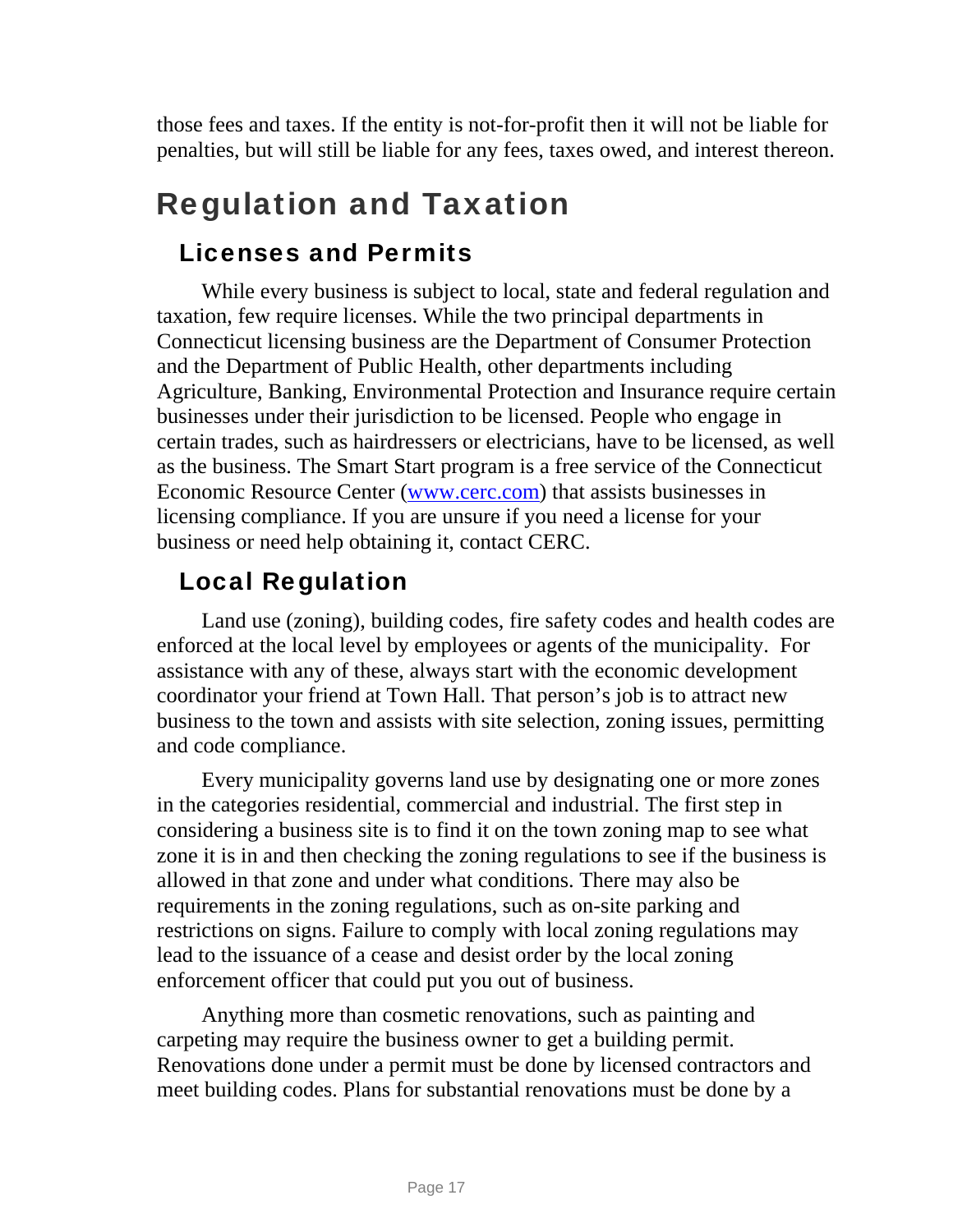licensed architect and/or engineer and approved by the building official prior to the issue of a permit. You may also be required to cure existing violations that are not your fault.

Businesses that have customers or employees coming to their premises are subject to the fire safety code, enforced by the local fire marshal. That code can affect the floor plan of the business; materials used in building it, and may require fire suppression and/or detection systems in places of public assembly, such as restaurants.

Beauty salons and businesses that produce food for human consumption are regulated by the local health official, called a sanitarian. Plans for such facilities must be approved by the sanitarian and the facilities must be periodically inspected to be sure health safety is practiced.

## Local Taxation

<span id="page-20-0"></span>Other than nominal permit fees, municipalities in Connecticut can only raise revenues by property taxes. Business pay tax not only on their real property (land and buildings), but personal property: equipment, inventory, and supplies, even livestock. Like any tax, good planning and strategy will save money.

Every business in town must file a Declaration of Personal Property with the Assessor by the end of October each year to itemize the value of all personal property. Failure to file empowers the Assessor by law to place a "fair market value" on the business property and the business cannot appeal. By failure to file, it has waived that right. You can file a zero balance declaration, but you must not fail to file.

## Employer Requirements

<span id="page-20-1"></span>The State of Connecticut has significant jurisdiction over employers. Becoming an employer is a big step. There is a substantial body of state and federal labor law and a great deal of tax law and regulations regarding employee benefits.

While the regulations covering employees may at times be complex, they are not impossible and millions of employers handle the requirements. There is also a great deal of help available to employers.

The legal steps to become an employer are:

1. Apply for an Employer Identification Number (EIN) with the US Internal Revenue Service.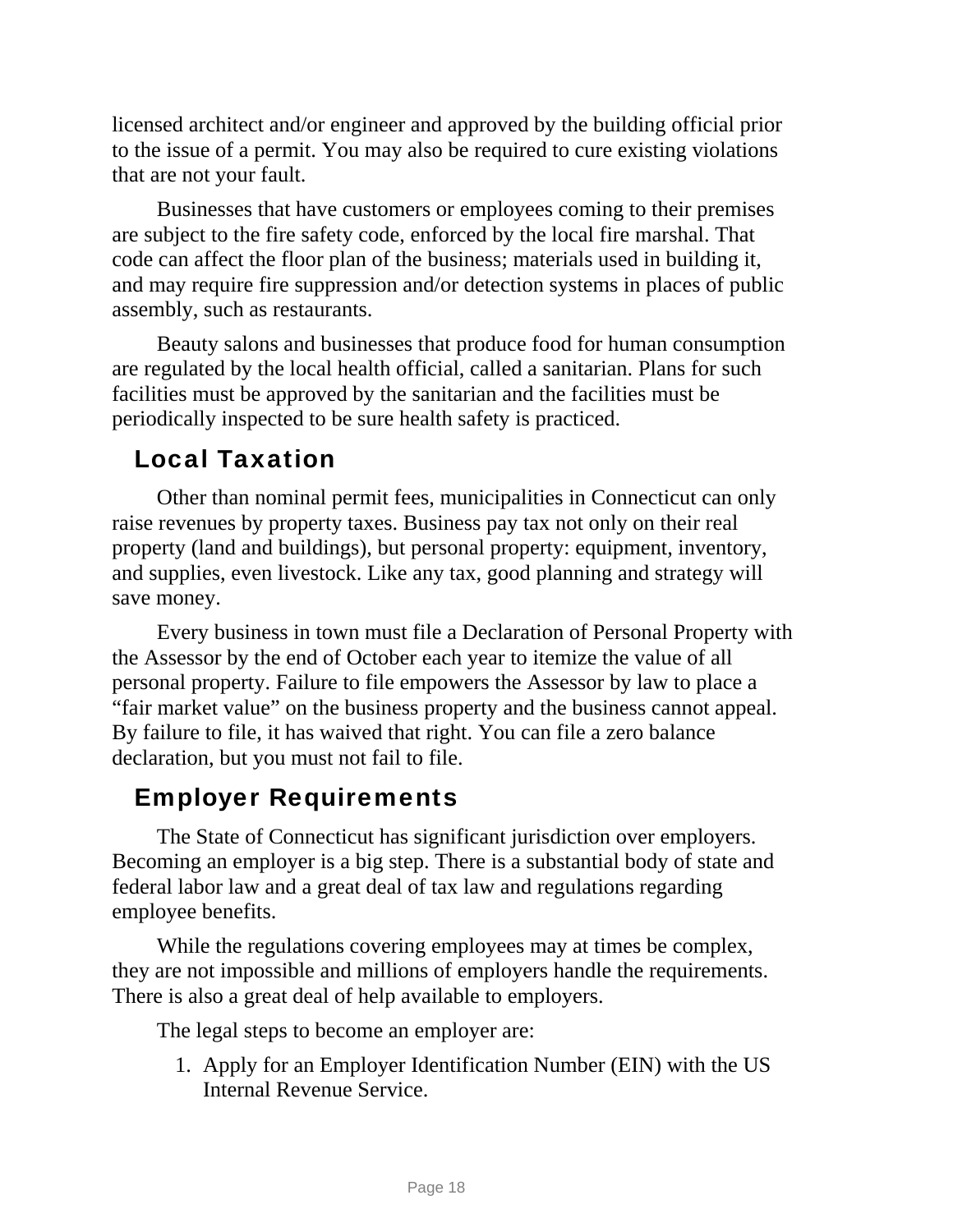- 2. Register with the Connecticut Department of Revenue Services.
- 3. Register as an employer with the Connecticut Labor Department.

## **Federal Employer Registration**

Employers must file income and employment tax forms under an Employer Identification Number (EIN). While a sole proprietor may file income tax forms under his or her social security number, it is *strongly recommended* that all sole proprietorships obtain an EIN, whether or not it has any employees. Most banks require an EIN in order to open a business checking account.

Because corporations and LLC's are legal entities separate from their owners, they must always file tax returns under an EIN. Partnerships need an EIN to keep filings discrete from those of the owners.

You can apply for an EIN with form SS-4 at any Internal Revenue Service office, by mail or online. Immediate issue of EIN numbers is available at their office or online (www.irs.gov). Do not apply for an EIN before you need it or you will be expected to file unnecessary tax returns.

Employers should get a copy of Publication 15 (Circular E) Employers Tax Guide from the Internal Revenue Service and a supply of Form W-4. Employers must withhold federal income and social security tax from employees, pay employer social security tax and federal unemployment tax, all in accordance with Circular E, based on the allowance claims made by each employee on his or her federal W-4 form and report total earnings and deductions to the employee and the Social Security Administration annually on form W-2.

## **Connecticut Employer Registration**

Employers must register with the Connecticut Department of Revenue Services on form REG-1. They should get IP 2004(8), Circular CT, Employers Tax Guide and a supply of form CT-W4. Employers must withhold Connecticut Income Tax according to Circular CT in accordance with the employee's CT-W4 form.

## **State Labor Department Registration**

The Connecticut Department of Labor requires all businesses employing workers to obtain a state unemployment tax number and to register with the Department's Employment Security Division. Any business employing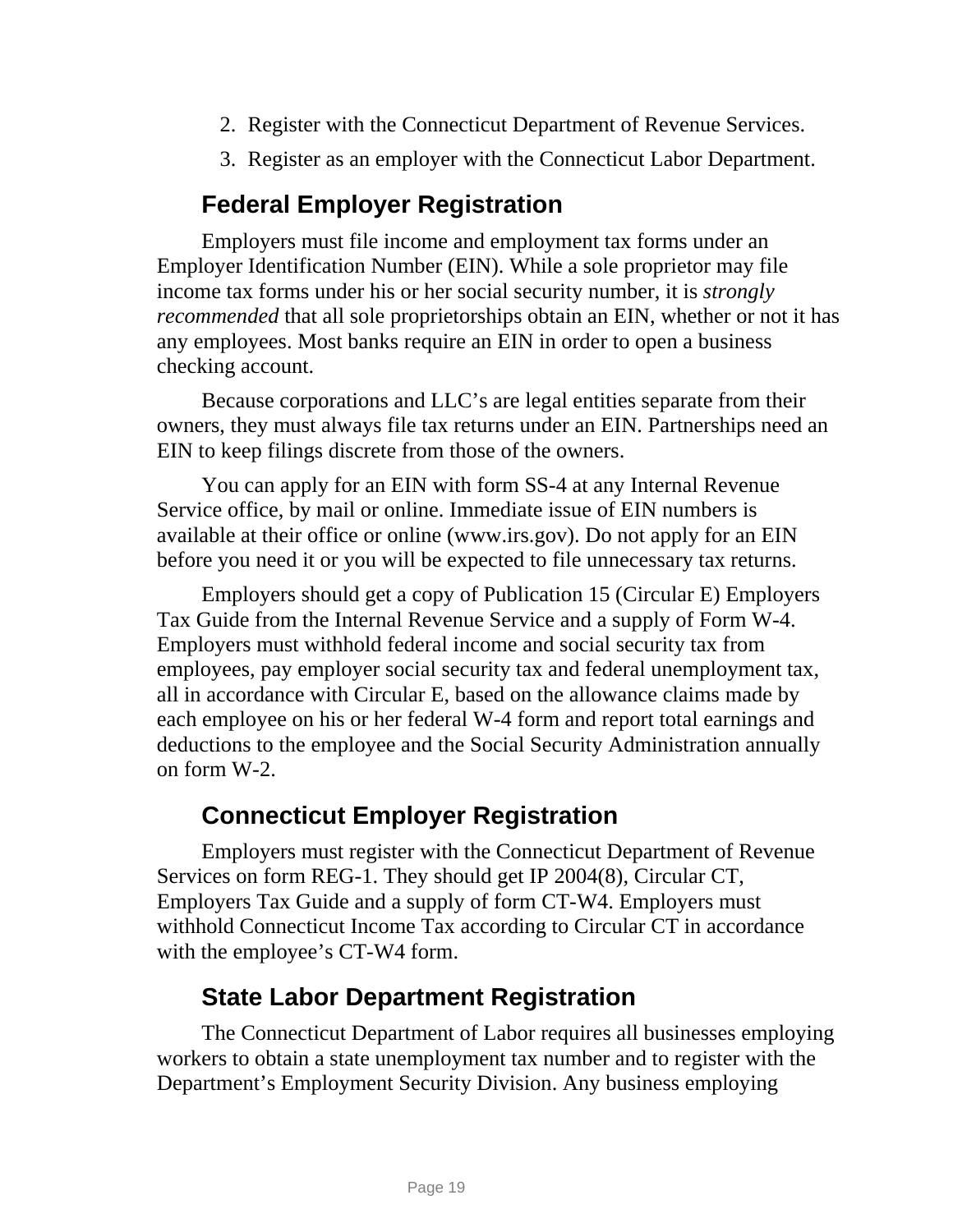workers in a manufacturing operation must also register with the Labor Commission.

The publication *Wage and Workplace Standards* is available on the Connecticut Labor Department website as well as at local Labor Department Offices. Information on handling specific employer responsibilities, such as unemployment insurance, is also available as is employer training.

Employers should also get a copy of the *Employer's Guide to Unemployment Compensation*. Employers must pay Connecticut Unemployment Tax in accordance with that guide.

Connecticut Law also requires employers to send a copy of a newly hired employee's CT-W4 to the state labor department within 20 days of hire, by fax or mail. Contact information is in the Reference section at the end of this booklet.

## **Using a Payroll Service**

Employers have the option of paying a payroll service to handle their payroll – print the paychecks, file all of those forms and pay the taxes. Payroll services can also provide workers compensation insurance and employee benefit management. Typically, the payroll service deducts both the employee and employer taxes from the business's checking account when the paychecks are issued. Even if he or she uses a payroll service, the employer must still track employee hours, compile them and submit them to the payroll company. While handling your own payroll can be a simple, repetitive task once you get started, the cost of having a payroll service do your payroll has to be weighed against the benefit – how much time will it save you, the business owner in preparation, required filings and keeping current with changes in payroll tax requirements and what can you do with that time.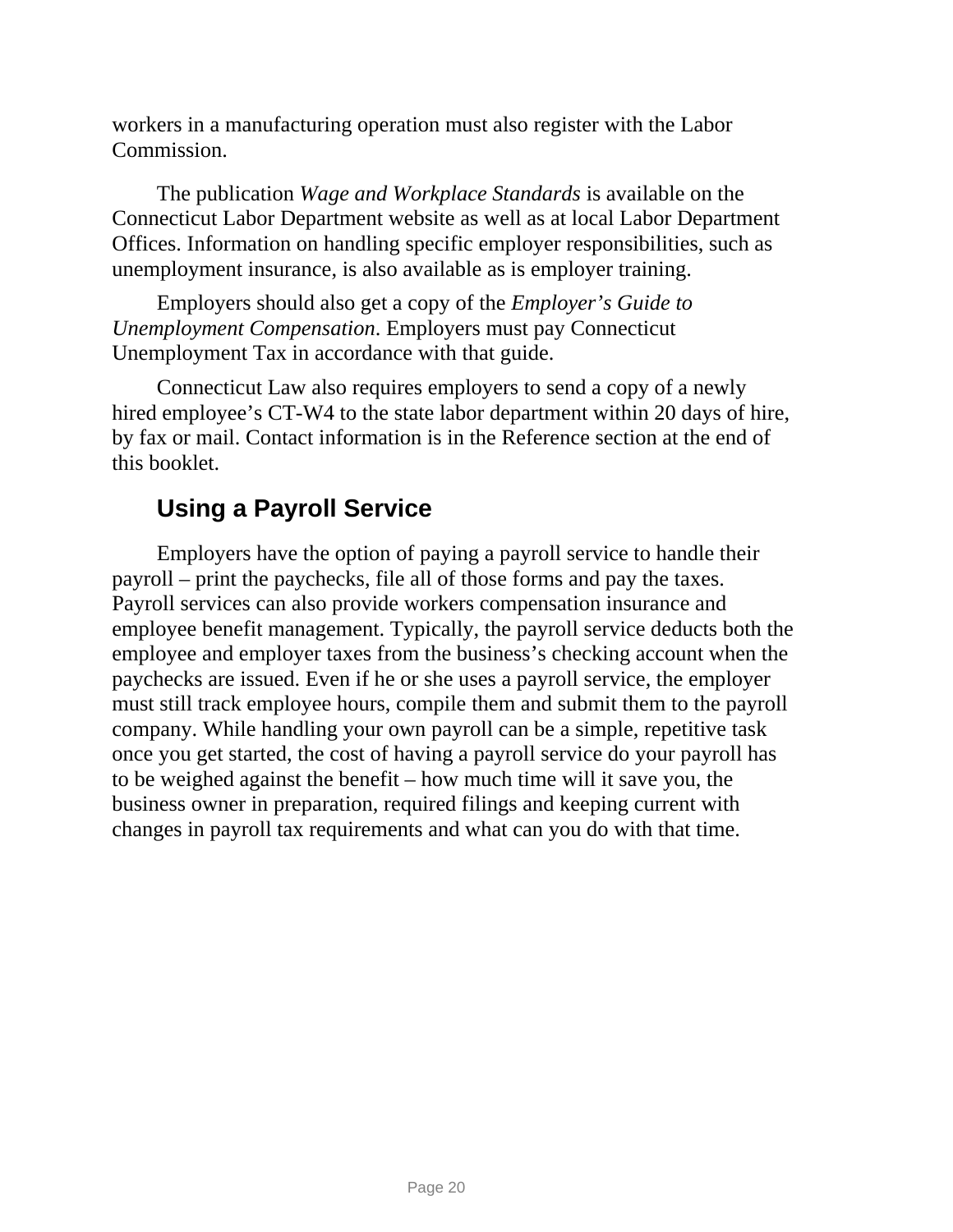# **Summary of Employment Taxes**

| <b>Tax</b>                                                                      | <b>Employer Cost</b>                                                                             | <b>Depositing</b>                                                                                                                                                                     | <b>Reporting</b>                                         | <b>Reference</b>                                                                                         |  |
|---------------------------------------------------------------------------------|--------------------------------------------------------------------------------------------------|---------------------------------------------------------------------------------------------------------------------------------------------------------------------------------------|----------------------------------------------------------|----------------------------------------------------------------------------------------------------------|--|
| Social Security<br>(employer tax<br>is paid with<br>employee<br>withheld taxes) | 7.65% on the first<br>\$87,000 of each<br>employee's wages<br>1.45% on all<br>wages above.       | Form 945: Annually<br>Form 941,<br>if less than<br>quarterly, with<br>\$2,500/year,<br>true-up<br>monthly up to<br>\$2,500per month.<br>Biweekly if over<br>(combined<br>remittance). |                                                          | <b>IRS Circular E</b><br>(Publication<br>15), Social<br>Security<br>Administration<br>Employers<br>Guide |  |
| Federal<br>Withholding                                                          | None, paid by<br>employee through<br>withholding from<br>each paycheck                           | With Form 941<br>quarterly if less than<br>\$500/ quarter, if<br>over Form WH:<br>monthly up to<br>\$2,500per month.<br>Biweekly if over                                              | Form 941,<br>quarterly, with<br>true-up                  | <b>IRS Circular E</b><br>(Publication<br>15)                                                             |  |
| Federal<br>unemployment                                                         | 6.2% on the first<br>\$7,000 in annual<br>earnings for each<br>employee                          | Quarterly with Form<br>940 or 940 EZ                                                                                                                                                  | Form 940 or<br>940 EZ,<br>quarterly                      | <b>IRS Circular E</b><br>(Publication<br>15)                                                             |  |
| Connecticut<br>Withholding                                                      | None, paid by<br>employee through<br>withholding from<br>each paycheck                           | With Form CT-941<br>quarterly if less than<br>\$500/ quarter, if<br>over Form CT-WH:<br>monthly up to<br>\$2,500per month.<br>Biweekly if over                                        | Form CT-941,<br>quarterly, with<br>true-up               | Connecticut<br>Circular CT                                                                               |  |
| Connecticut<br>Unemployment                                                     | Based on<br>experience, 2-6%<br>of the first \$15,000<br>in annual earnings<br>for each employee | Quarterly with Form<br>$UC-2$                                                                                                                                                         | Wage data on<br>Form UC-5A<br>Quarterly (with<br>$UC-2)$ | Employer's<br>Guide to<br>Unemployment<br>Compensation<br>(CT Dept. of<br>Labor)                         |  |

# Overtime Exempt or Not?

<span id="page-23-0"></span>Many small businesses get into trouble for failure to pay overtime. Just because someone's title includes the word "Manager" does not make that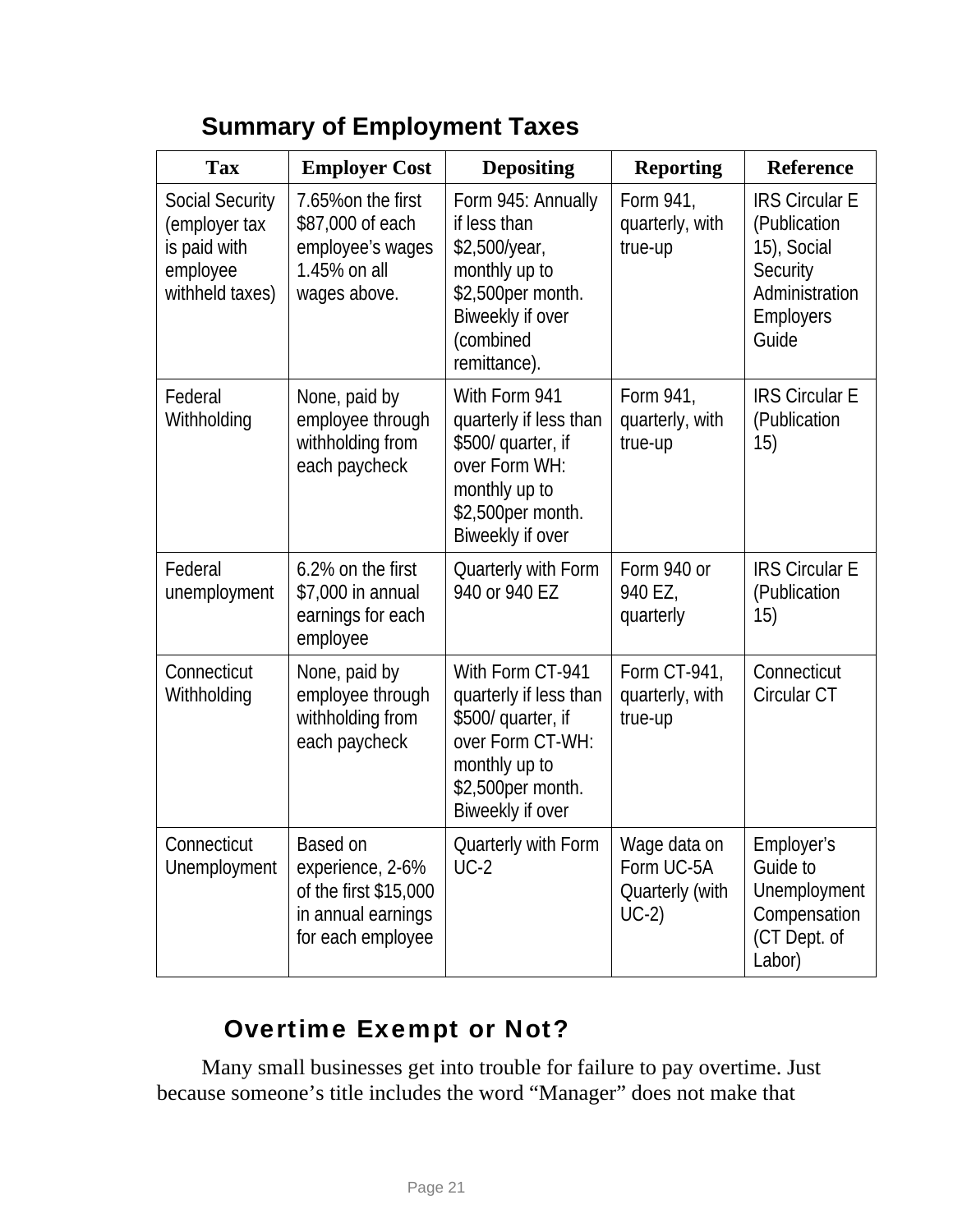person overtime exempt. There are several important tests that a job must pass to be overtime exempt:

- The employee must be able to use his or her independent judgment in performing the work. Work requiring advanced knowledge; defined as work that is predominantly intellectual in character, such as engineering or computer networking, generally satisfies this requirement.
- Duties must be truly supervisory, for example, hiring and firing, setting policy, scheduling workers, making company investment decisions or reviewing performance of other employees. The employee must spend less than 20% of his time on nonsupervisory duties (40% for retail and service businesses).
- Salary must be fixed and not reduced by lack of work, jury duty, or partial days off (employee not held to fixed hours)
- Salary must exceed certain levels currently \$455-475 per week, depending on circumstances.

Professional qualifications, such as advanced degrees or licenses are further factors leading to classifying employee overtime exempt, so long as the above criteria are met. In summary, every case is judged individually and, if there is a doubt, the employee is entitled to overtime.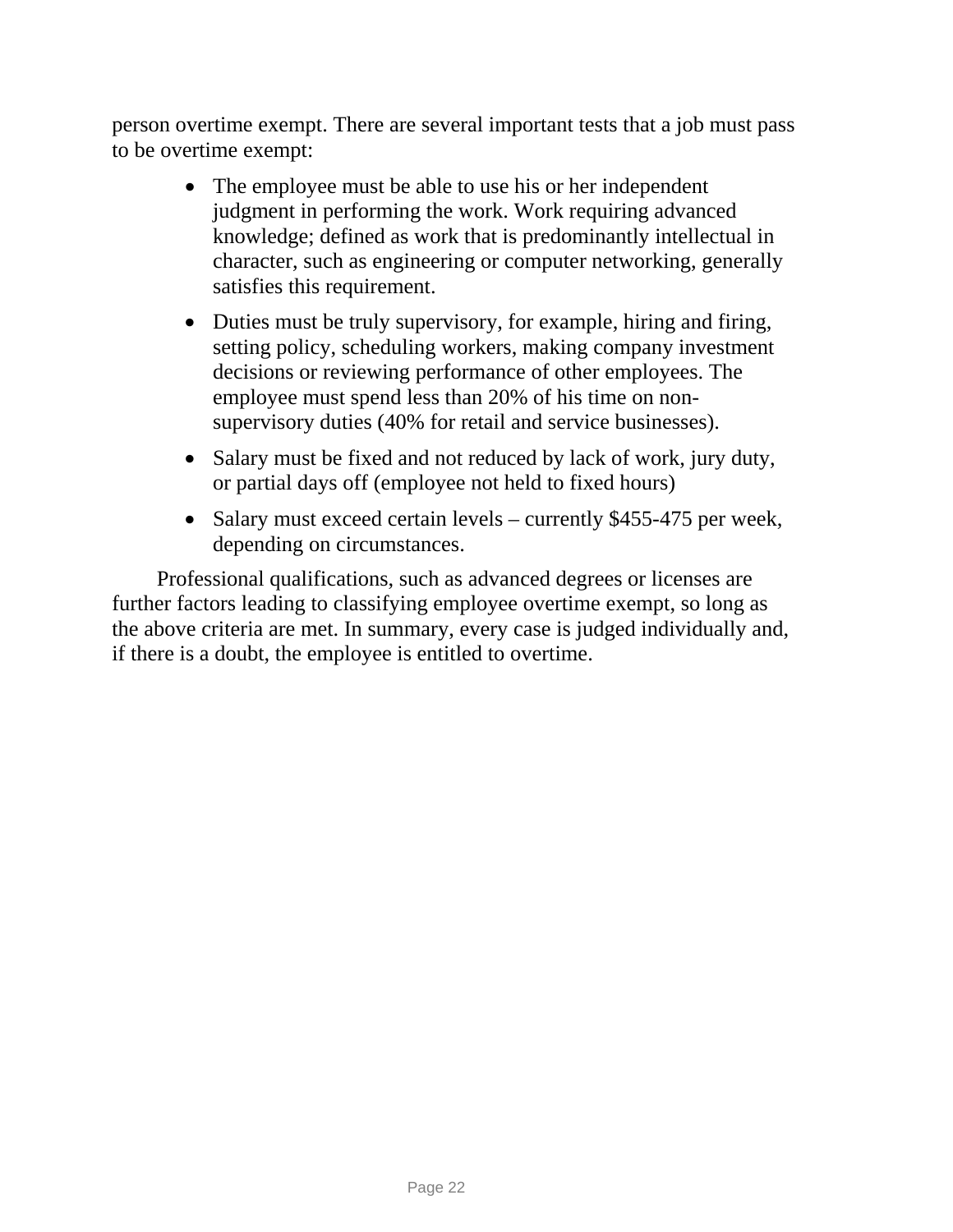# **Employee or Contractor?**

<span id="page-25-0"></span>It may be easier for a small business to have contractors instead of employees, but calling someone a contractor does not make him one. If a labor or tax authority determines that your contractor is really an employee, you can be responsible for paying back payroll and unemployment taxes, unemployment insurance, and even benefits, with penalty and interest. A contractor must satisfy a majority of the following criteria:

| <b>Criteria</b>             | <b>Employee</b>                                                                     | <b>Contractor</b>                                                                                          |  |  |  |
|-----------------------------|-------------------------------------------------------------------------------------|------------------------------------------------------------------------------------------------------------|--|--|--|
| <b>Instructions</b>         | Told when, how, who does a job<br>and in what sequence.<br>Continuously instructed. | Told what the end result is and<br>sometimes by when it must be<br>complete.                               |  |  |  |
| Supplies                    | Purchased by employer                                                               | Purchased by contractor, except<br>business may make available<br>supplies it <i>normally</i> has on hand. |  |  |  |
| <b>Tools</b>                | Provided by employer                                                                | Provided by contractor, except<br>business may make available<br>tools it normally has on hand.            |  |  |  |
| Training                    | By employer                                                                         | Uses his or her own methods                                                                                |  |  |  |
| Incidental<br>expenses      | Paid by employer                                                                    | Paid by contractor - not<br>reimbursed unless specifically<br>covered in the contract                      |  |  |  |
| Investment                  | None                                                                                | Tools, equipment, vehicle, etc.                                                                            |  |  |  |
| <b>Risk</b>                 | None                                                                                | Profit & Loss                                                                                              |  |  |  |
| Payment                     | Hourly                                                                              | By job, but can be time and<br>materials                                                                   |  |  |  |
| Relationship                | Exclusive                                                                           | Has or seeks other customers                                                                               |  |  |  |
| Time                        | Generally permanent                                                                 | Generally temporary or periodical                                                                          |  |  |  |
| Employee<br><b>Benefits</b> | Yes                                                                                 | None                                                                                                       |  |  |  |
| Type of work                | Close to employer's regular<br>business                                             | <b>Unrelated services</b>                                                                                  |  |  |  |
| <b>Tax Document</b>         | $W-2$                                                                               | 1099 if total annual payments<br>exceed \$600.00                                                           |  |  |  |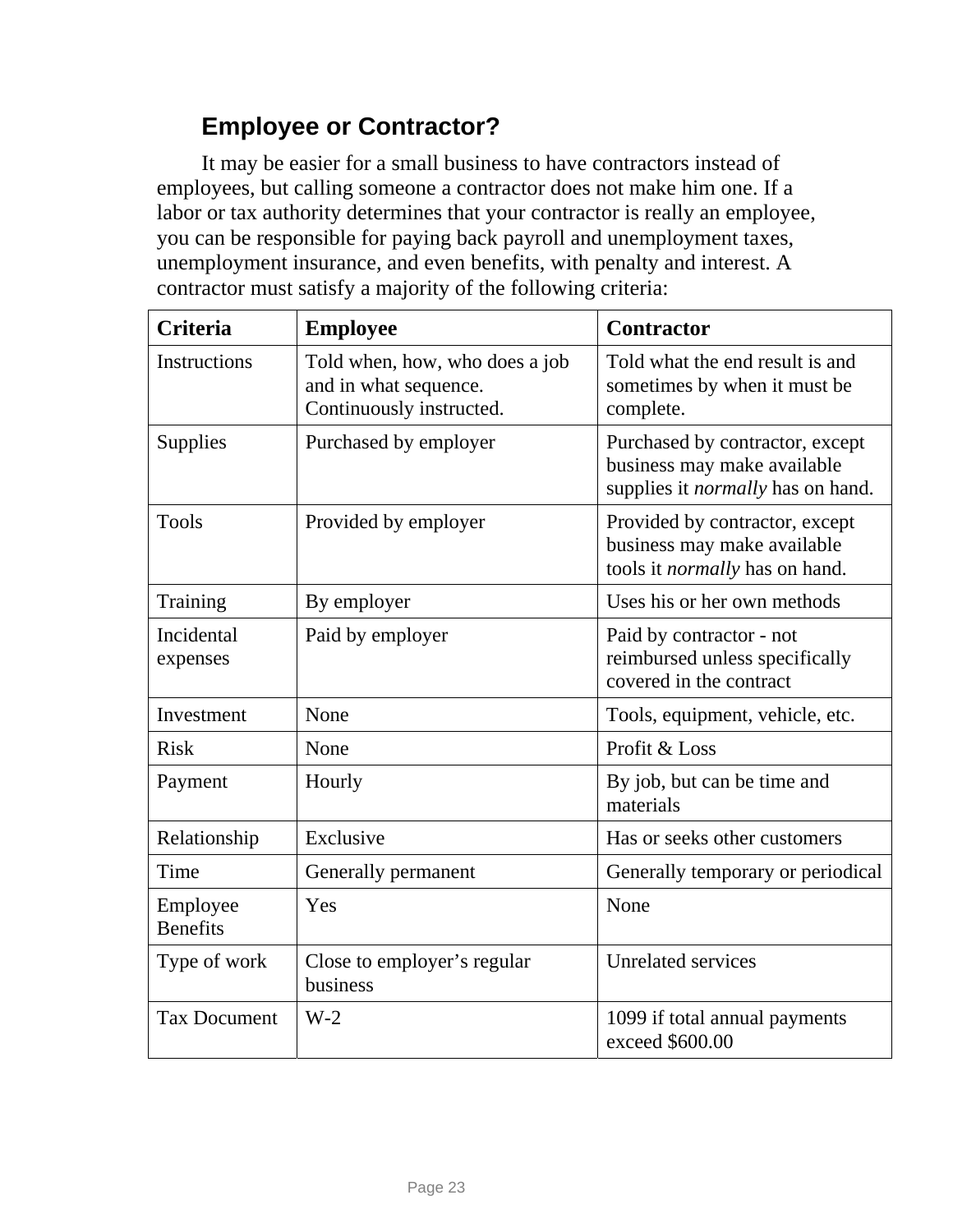One of the big things that separate contractors from employees is the contract. A written agreement as to scope of work, payment and addressing several of the aspects above makes this issue much easier for the small business.

# State Taxation

<span id="page-26-0"></span>All business doing business in the State of Connecticut are required to file a form REG-1 with the Department of Revenue Services within six months of their organization, or before they start operations in the state. The REG-1 is a single registration form that sets up the business for any taxes it may be liable to the state for, such as business, taxi and limousine, sales, cabaret, admissions and sales taxes. Please note that REG-1 is a multi-purpose form and many sections my not apply to your specific business.

Any business selling goods at retail or wholesale in the State of Connecticut must have a sales tax permit, and collect and send applicable sales tax to the state. This requirement is for all businesses regardless of the business form or its federal or state income tax status.

# <span id="page-26-1"></span>Federal Regulation

# Immigration

<span id="page-26-2"></span>Employers are required to have proof at the workplace, or a central office, that all employees are eligible to work in the United States. Only U.S. citizens and foreign nationals with work authorization are eligible.

The only acceptable proof is a properly filled out U.S. Citizenship and Immigration Service Form I-9. That form records the employee's identification and work authorization paper numbers. Employers must have on file and available for inspection a Form I-9 for each employee for the longer of three years after hire or one year after separation.

## Federal Taxes

<span id="page-26-3"></span>Federal income tax is paid by a business based on its legal form and was discussed in that section previously. Tax strategy is specific to the business and circumstances. A tax professional, such as an accountant, is invaluable in forming tax strategy.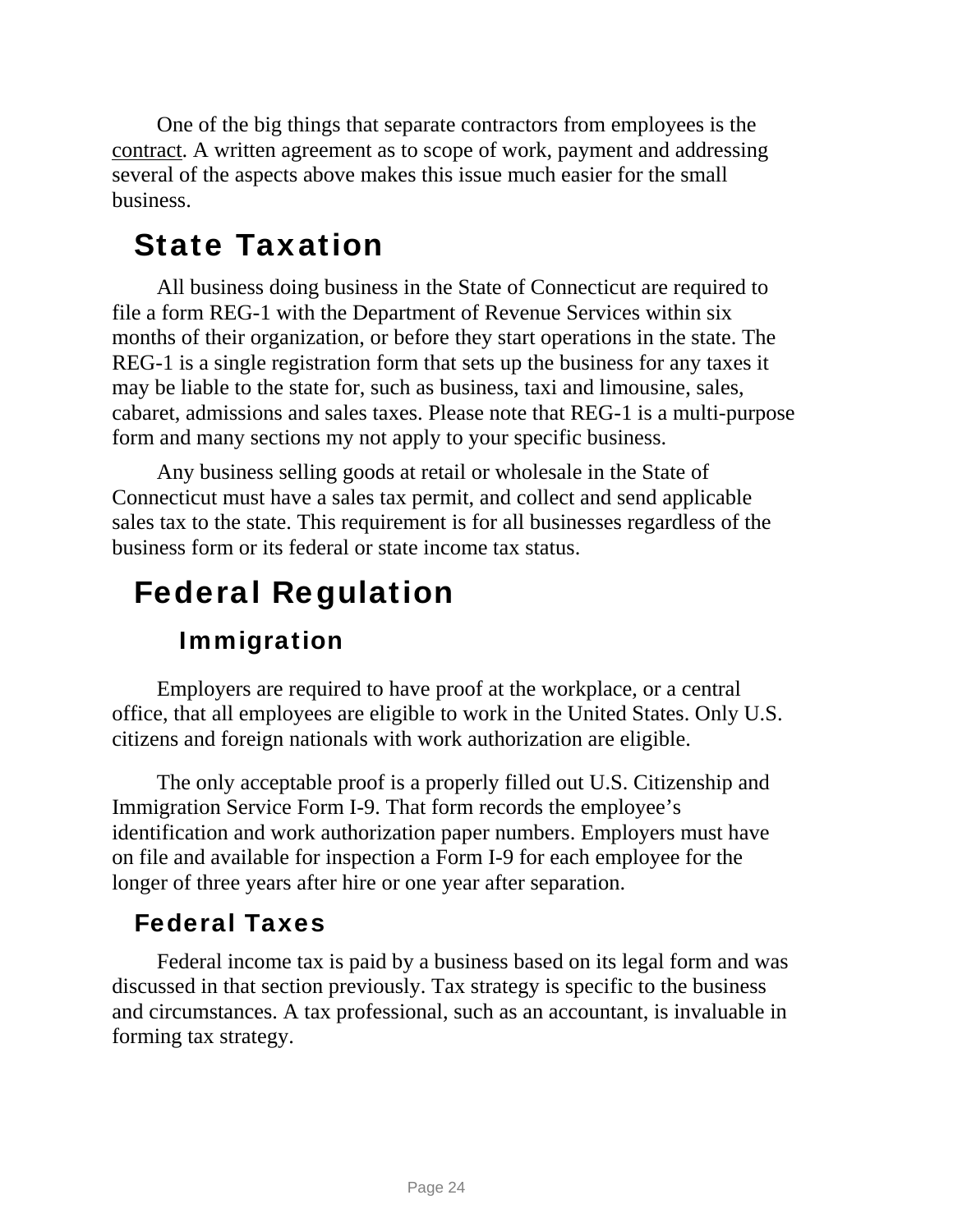# Excise Taxes

<span id="page-27-0"></span>The federal government imposes a number of excise taxes on certain interstate business activities. These include production of motor fuel, telecommunications, air or sea travel, importing ozone depleting agents, manufacturing hunting or sport fishing equipment, mining coal, manufacturing tires, vaccines, or heavy trucks. IRS Publication 510 discusses specific details about which excise taxes your business may be subject to. These are reported on Form 720.

# <span id="page-27-1"></span>Record Keeping **WHY ARE RECORDS NECESSARY?**

"Why do I need to keep records?" There are two basic reasons:

- 1. Every business must file tax and information returns with local, state and federal authorities. Organized, accurate records make this easier and save taxes, fines and penalties.
- 2. Even more important, well-maintained records help the owner control and manage the business. Good records are the foundation of a profitable business.

The last thing your lender or the IRS wants to hear is how you really haven't had time to keep track of those details and all of those numbers, or that you have a bookkeeper who should have taken care of it. Yes, you may hire a bookkeeper, but you, as the owner, are accountable and must be intimately knowledgeable of what the numbers consist of and what they mean to your bottom line.

Remember the list of common reasons for business failure on page 4? Good records and accounting can help prevent eight out of ten of those difficulties! Accurate and organized records are also essential to business best practices, such as:

- Customer relationship management;
- "Just in time" inventory;
- Optimal purchasing control;
- Fixed asset management.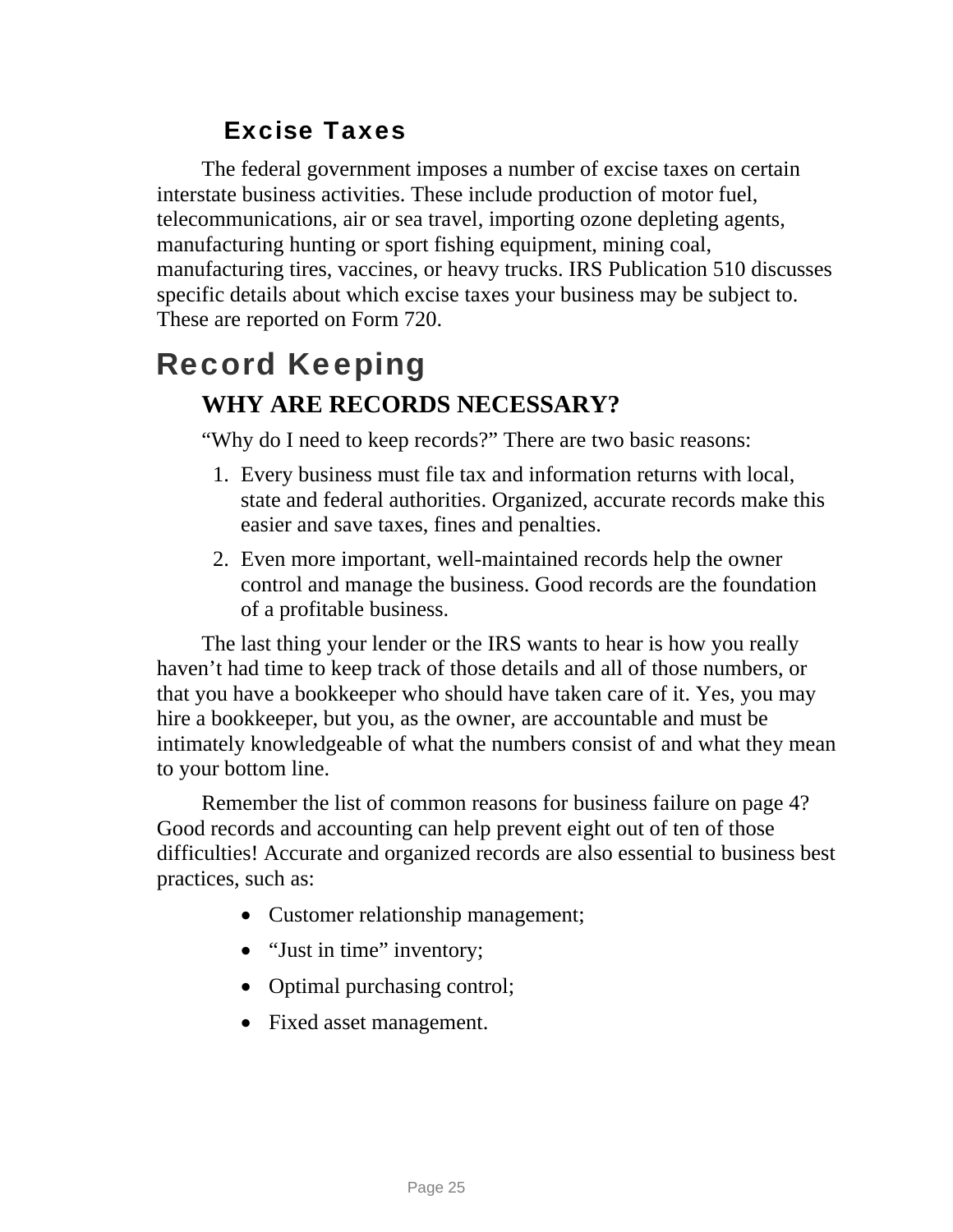## **What if I don't understand financial matters?**

Then work for someone who does! If you are going to own and operate a business, it is not an option, but a basic necessity. The time to learn accounting and recordkeeping is before you open the business.

It is really simple and anybody with a checkbook has been doing a form of accounting already – you just had only one account for income, salary and one account for expenses, personal expenses. The basic difference with a business is that you will want more accounts to properly manage, to separate expenses into meaningful categories so you can quickly see which expenses are causing a problem or presenting an opportunity.

Accounting is the language of business. It is how businesses communicate as to their condition. It is the language your business will speak to you, your lenders and investors. You must be able to speak that language. It is really easy. **Accounting is simply placing money coming in and money going out into proper accounts to measure the activity**.

# Accounting Systems

<span id="page-28-0"></span>You may not think you need an accounting system yet, but you probably do.

- You will be incurring tax-deductible start-up expenses and an accounting system is the best way to track them.
- By developing an accounting system along with the financial projections in your business plan, they will be in the same format, making it easier for you and your lender to track goal attainment.

We are often asked if an accounting system should be manual or computerized. By far, a computerized accounting system is less work and far more useful in managing a business. You must, however, know enough basic accounting to understand what is going on behind the pretty screens, or you will be downright dangerous.

One of the services MSBDC provides is basic accounting training as an introduction to computerized systems. Most people can get going on their own accounting system after a single two-hour class.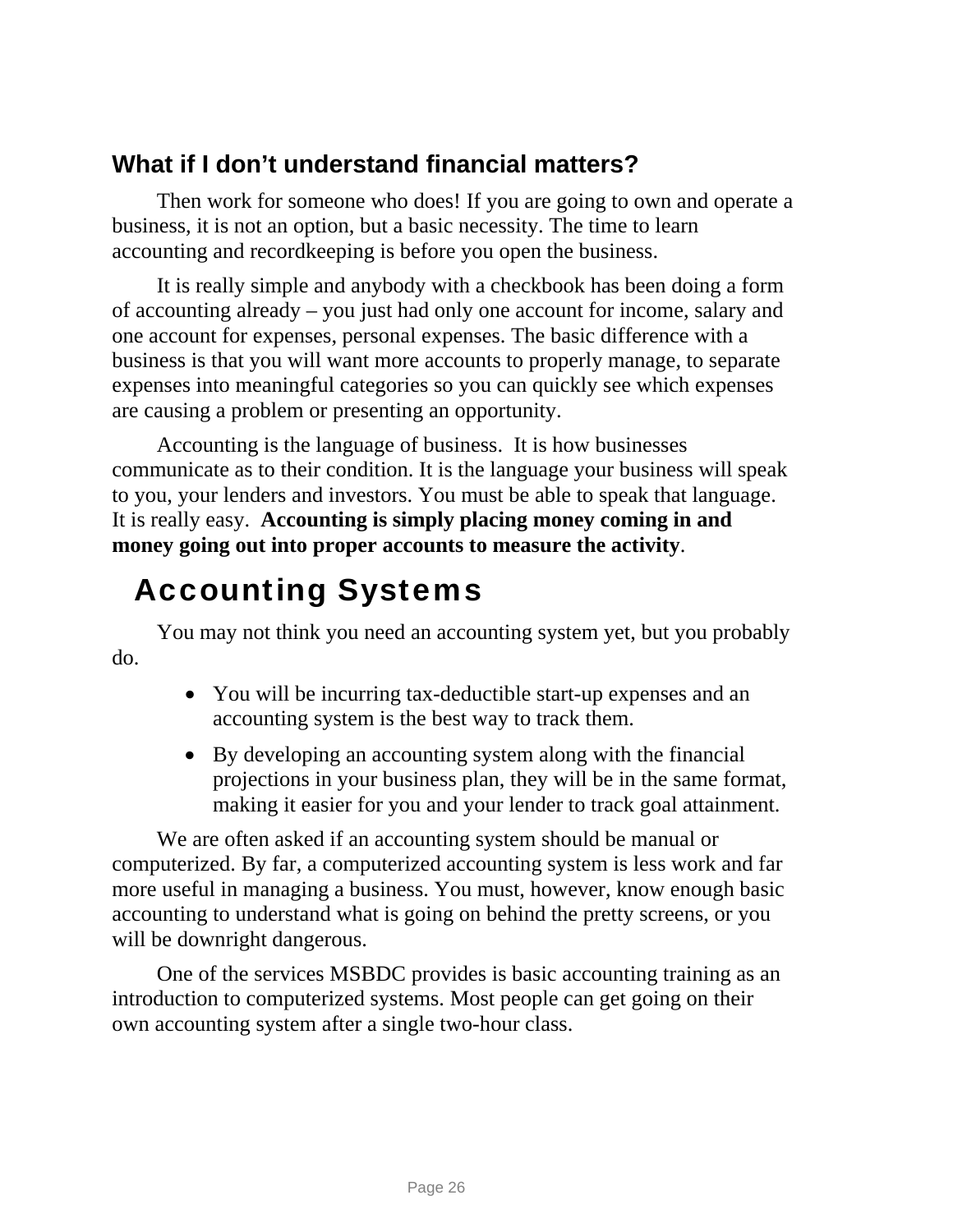## The Chart of Accounts

<span id="page-29-0"></span>In order to do the projections for your business plan, you need use the account categories on a chart of accounts according to Generally Accepted Accounting Principals (GAAP). Otherwise others, such as lenders, will not be able to follow the projections, without you there to explain them.

| <b>Category (GAAP)</b>           | <b>Accounts (examples)</b>                       |  |  |  |  |
|----------------------------------|--------------------------------------------------|--|--|--|--|
| <b>Balance Sheet Accounts</b>    |                                                  |  |  |  |  |
| Assets                           |                                                  |  |  |  |  |
| <b>Current Assets</b>            | Cash in Checking Account                         |  |  |  |  |
|                                  | Cash in Savings Accounts                         |  |  |  |  |
|                                  | <b>Accounts Receivable</b>                       |  |  |  |  |
|                                  | Inventory                                        |  |  |  |  |
|                                  | Cash Value of Life Insurance                     |  |  |  |  |
| <b>Fixed Assets</b>              | Land                                             |  |  |  |  |
|                                  | <b>Buildings</b>                                 |  |  |  |  |
|                                  | <b>Accumulated Depreciation, Buildings</b>       |  |  |  |  |
|                                  | Equipment                                        |  |  |  |  |
|                                  | Accumulated Depreciation, Equipment              |  |  |  |  |
|                                  | Leasehold Improvements                           |  |  |  |  |
|                                  | Accumulated Depreciation, Leasehold Improvements |  |  |  |  |
| <b>Other Assets</b>              | Notes Receivable                                 |  |  |  |  |
|                                  | Due From Affiliates                              |  |  |  |  |
| <b>Liabilities</b>               |                                                  |  |  |  |  |
| <b>Current Liabilities</b>       | <b>Accounts Payable</b>                          |  |  |  |  |
|                                  | Short-Term Loan                                  |  |  |  |  |
|                                  | <b>Sales Tax Collected</b>                       |  |  |  |  |
|                                  | Current Portion of Long Term Loan                |  |  |  |  |
| <b>Long Term Liabilities</b>     | Bank Loan                                        |  |  |  |  |
|                                  | Loan from Officers                               |  |  |  |  |
| <b>Equity</b>                    | Owners Equity (depends on business form)         |  |  |  |  |
| <b>Income Statement Accounts</b> |                                                  |  |  |  |  |
| <b>Income</b>                    | Sales & Sales Tax Collected                      |  |  |  |  |
| <b>Cost of Goods Sold</b>        | <b>Purchased Product</b>                         |  |  |  |  |
|                                  | Direct Labor (manufacturing)                     |  |  |  |  |
| <b>Expenses</b>                  | Salaries & Wages                                 |  |  |  |  |
|                                  | Owner's Salary                                   |  |  |  |  |
|                                  | <b>Operating Supplies</b>                        |  |  |  |  |
|                                  | <b>Utilities</b>                                 |  |  |  |  |
|                                  | Repairs & Maintenance                            |  |  |  |  |
|                                  | Auto & Truck Expense                             |  |  |  |  |
|                                  | <b>Office Supplies</b>                           |  |  |  |  |

#### **Sample Chart of Accounts**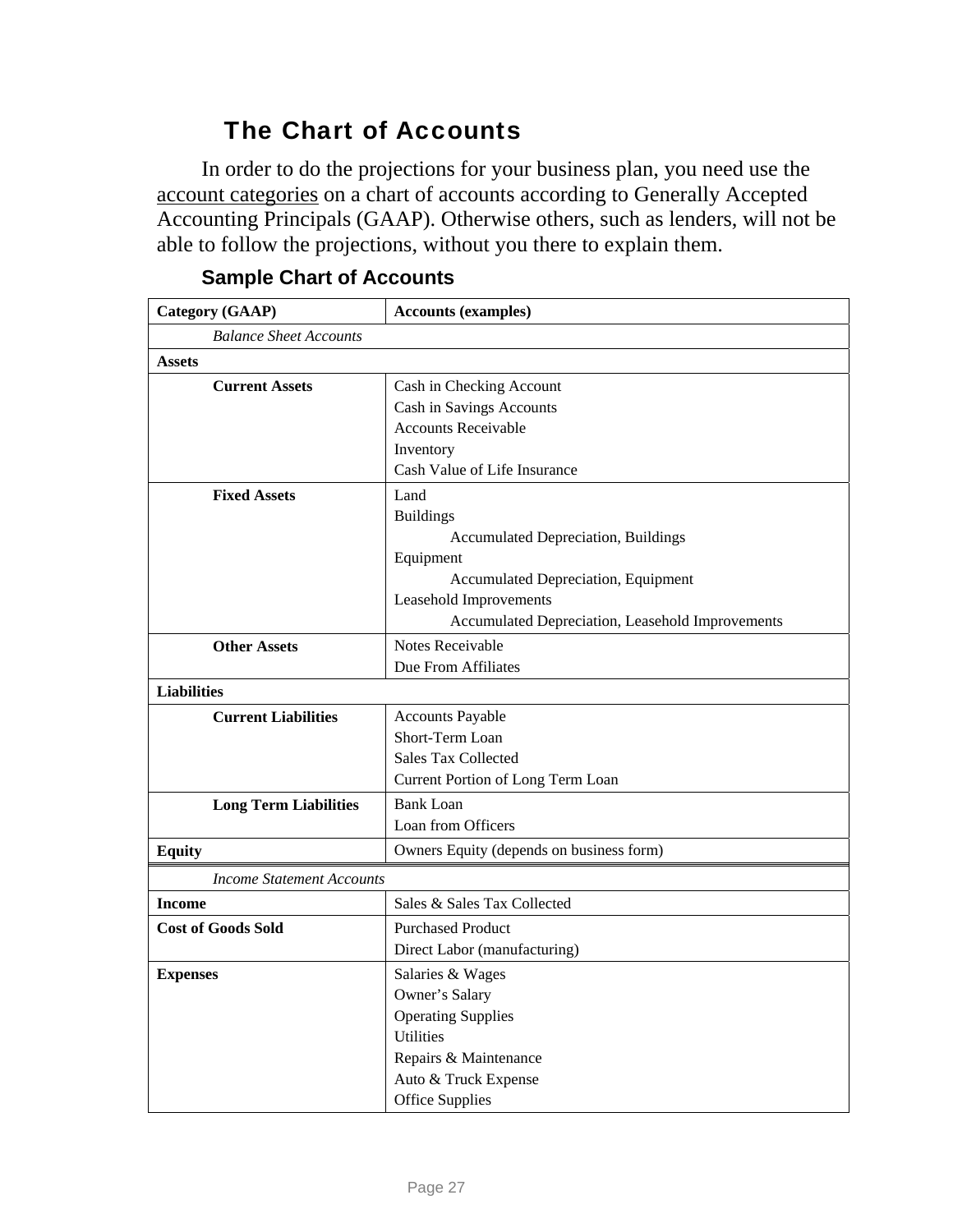It is important that you create only accounts you need and accounts that track significant activity. It is best to start with a minimum number of accounts and add them, only if additional detail is worth tracking. Once you use an account, it is difficult to delete it if it turns out to be insignificant because the record must be preserved.

Remember that accounts are types of asset, liability capital, income, cost or expense. Vendors, customers and products are not accounts.

## **Keep Business and Personal Records Separate**

Whether the owner operates the business as a sole proprietorship, a partnership, a limited liability company, or a corporation, the same rule applies: Keep personal finances separate from business finances. **Never comingle personal and business funds in the same bank account.** 

When an owner pays personal items with business checks or deposits business income directly into a personal checking account it gives the appearance of tax evasion. Such behavior is a common audit trigger. During such an audit, it is up to the taxpayer to sort business and personal transactions and prove there was nothing done wrong. Mixing business with personal finances can also void the separate legal entity status of corporations and LLC's.

Mixing business and personal finances makes control and measurement of the business difficult. That is an invitation to employees, suppliers and customers to steal.

# <span id="page-30-0"></span>Building Your Advisory Team

While many entrepreneurs may believe they have to go it alone, that is a dangerous misconception. A wise businessperson builds a network of advisors from the moment he or she contemplates going into business and continues to develop that network for the life of the business. These advisors should include as many of the following categories as possible:

- **The trade** –While you may not think you will get much help from the competition, many will consider you a colleague, not a threat. Trade associations are a great place to find mentors in your trade.
- **The Chamber of Commerce** Most hold social and educational gatherings open to non-members, so you can go and assess the benefits before you join.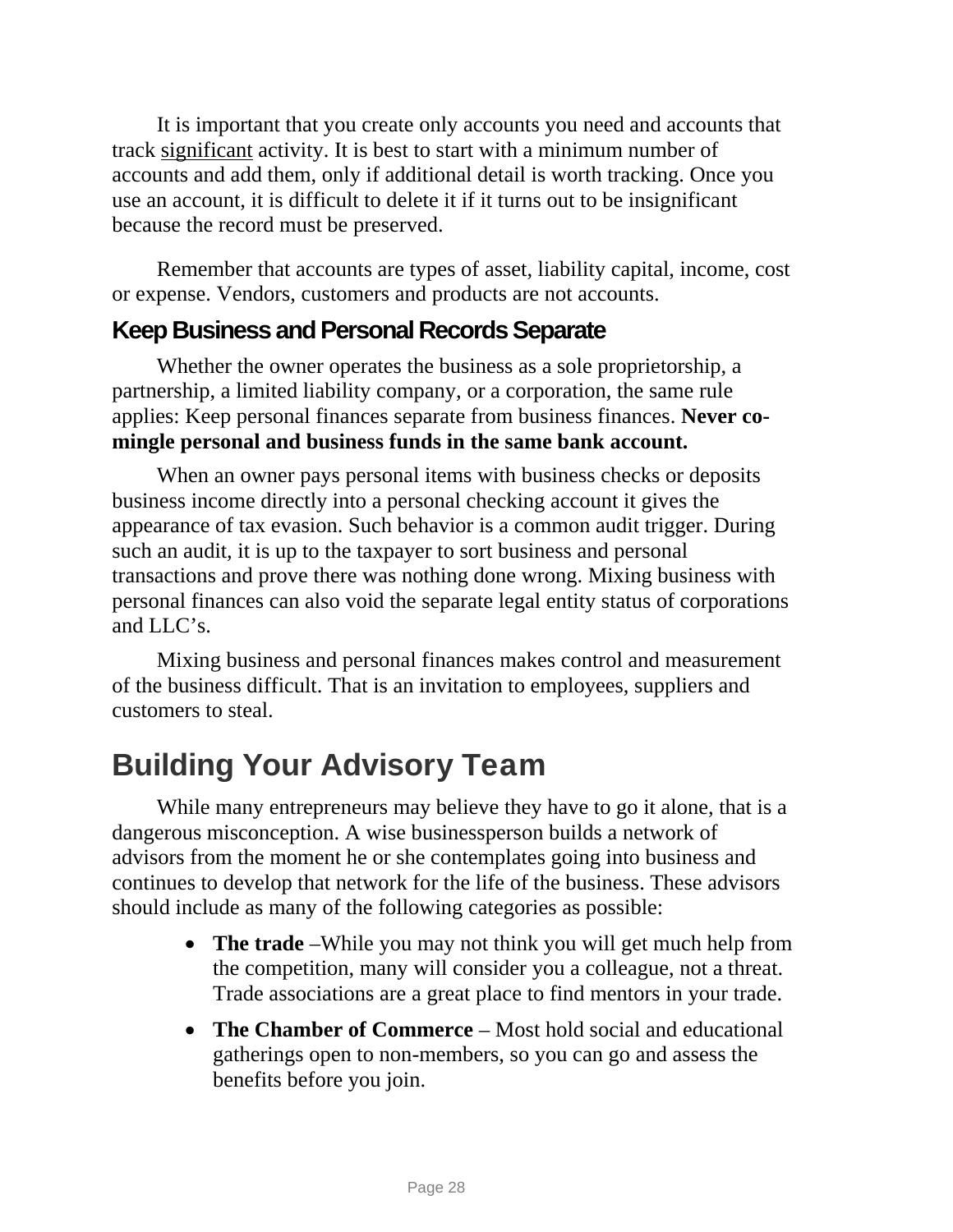- **Your supply chain** They sell to a lot of businesses like yours and may well be aware of trends and innovations.
- **Your customers** Cultivate some "regulars" who can give you feedback on your business and the competition.
- **Economic Development Agencies** In addition to MSBDC, there are a host of agencies offering free assistance to help with your success. They are discussed throughout this booklet.
- **Your Lenders and Investors** Lenders and investors have a stake in your success and lots of contacts.
- **Professional Specialists** Your insurance agent, accountant and attorney. Some businesses may have need for an engineer or other technical specialist.
- **Regulators** The zoning board, fire marshal, building inspector or health inspector are a great free resource.
- **Friends and Family**  They may not be experts, but they care more about your success than anyone else.

# Hiring a Lawyer

### <span id="page-31-0"></span>**A lawyer's best contributions are preventive so don't wait until you are in trouble to get a lawyer.**



Find a lawyer who does small business practice, fills your anticipated need and is willing to work with you at

your level of legal ability. Your advisory group can be very helpful in finding the right lawyer.

Some attorneys offer a free initial consultation to new clients. That is not for you to get free legal advice – although you may get a little – it is your opportunity to shop. Interview the attorney to see if he or she is right for you and your business.

Properly preparing for a meeting with a professional – attorney, accountant, engineer, or other – will save you substantially. They charge by the hour and it takes a lot longer to handle something for a disorganized client than for one who is prepared. Do as much of the work yourself, as you can. It takes far less time for a professional to review something than to create it from scratch.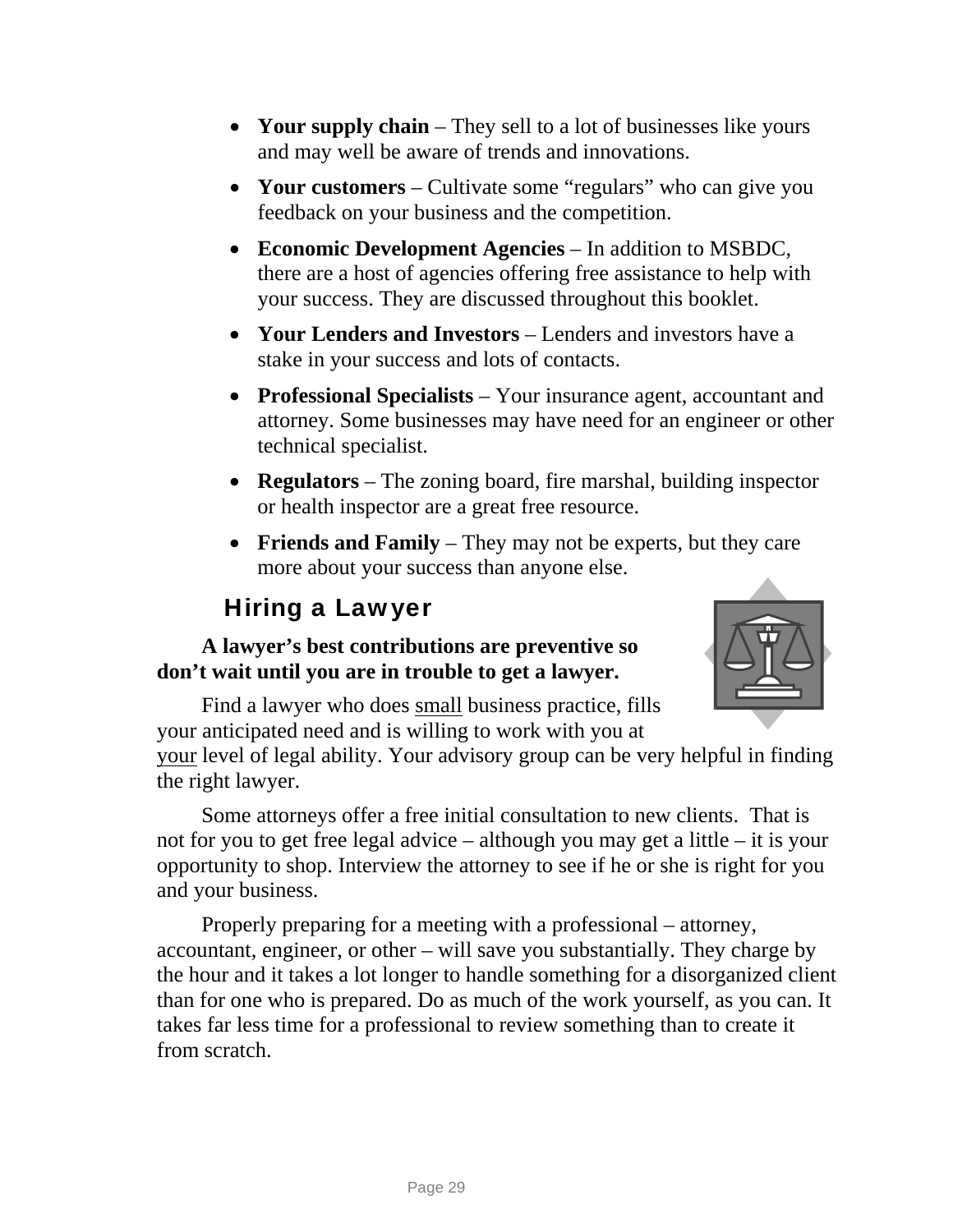It is recommended that you seek the advice of a lawyer on what form of organization is best for you and your business. Although it is less expensive to fill out and file your own papers for organization, it is best to have any complex filings reviewed by an experienced attorney to:

- Help you understand the long term implications of the legal alternatives;
- Assist you in setting up the articles of organization and other legal requirements for the particular form of business entity;
- Create or review the agreement among the owners (very important);
- Recommend provisions for methods of dissolution or sale of the business;
- Advice you on tax and regulatory implications;
- Greatly reduce liability risks if you don't complete the forms accurately, you could expose your personal assets in the event of a liability suit.

You have the right to expect your lawyer to preserve your secrets and confidences. It is called Attorney-Client Privilege. Anything said is in confidence and may not be revealed even, if subpoenaed by a court of law. If you decided to terminate the relationship, the lawyer will be required to respect your confidences and to transfer your file to your new lawyer.

Be aware that anyone you bring with you to a meeting with your lawyer is not subject to Attorney-Client Privilege unless they are also fellow clients for the issues at hand, such as partners or other fellow owners of your business. Other "guests" at a meeting with an attorney, such as consultants and accountants, can be made to testify against you on matters discussed with your lawyer.

### **Fee Options:**

Never hesitate to discuss fees and prices. Remember, you are the customer. You should understand, however, that the cost of using an attorney is almost entirely dependant on the scope of services. The client adding work to the original understanding causes many fee misunderstandings.

Be a smart shopper. Before you make the first call, prepare a written list of what services you will need and, just as importantly, what legal work you are comfortable handling yourself. Based on the discussion, you may need to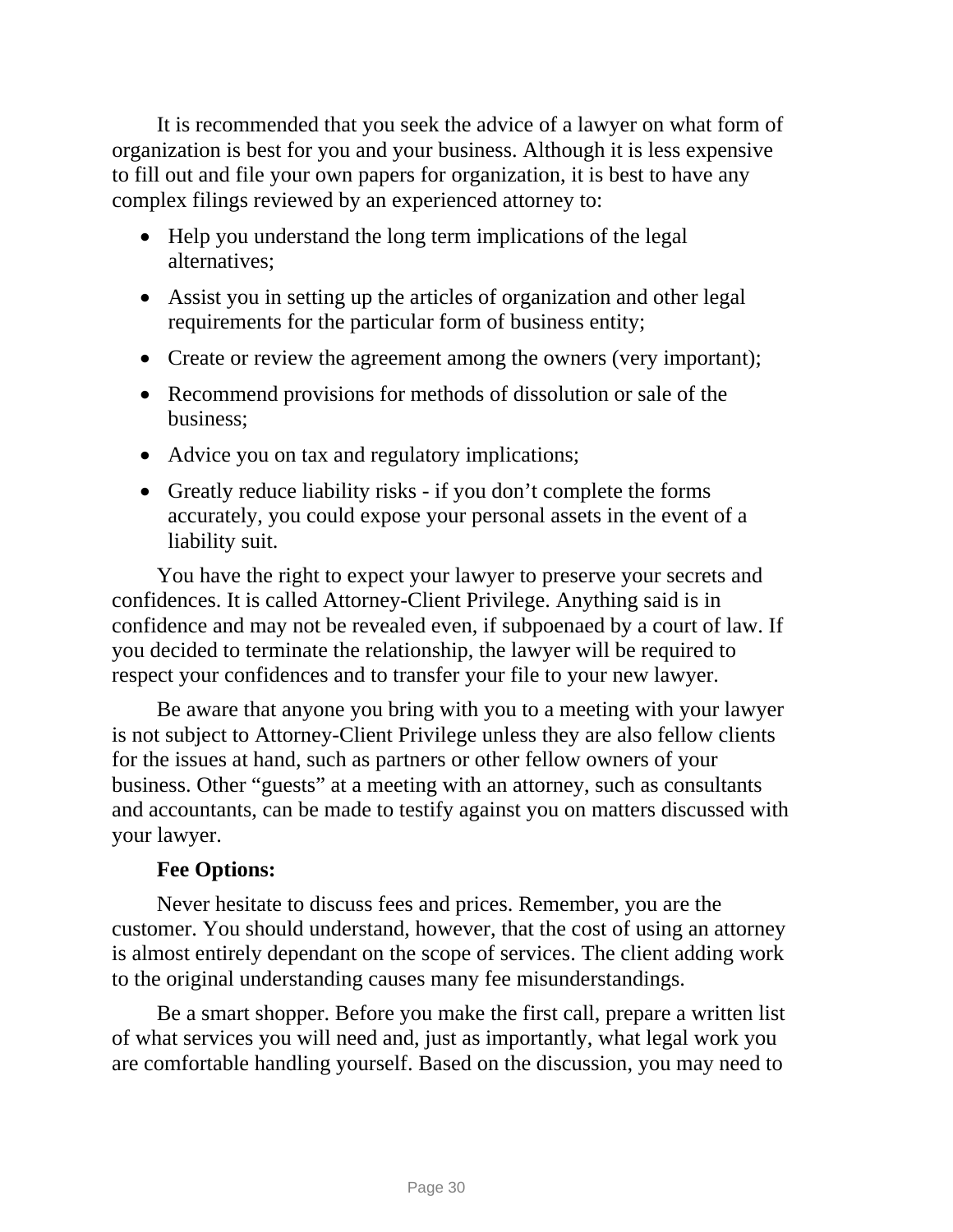amend the list during the call or at your first meeting. You may write the quoted fees on your list and ask the attorney to initial it.

There are several fee structures that are commonly used. You will probably be subject to more than one over time.

- A **retainer** is a periodic, fixed payment. This fee is no longer commonly used because it is not clear what the client is entitled to. Unless the scope of services and the client's expectations is clear, it invites dispute. It is unlikely a new client would be offered a retainer fee arrangement.
- An **hourly rate** is the most common method of payment. You may compare hourly rates between attorneys, but remember the number of hours affects the final cost just as much. You should ask the lawyer to estimate the number of hours needed to perform the work you are requesting, so that you will have an idea of the total expense. Under an hourly fee agreement all work the lawyer does for you, including phone conversations, will be billed to you. Chat will be very expensive, so organize your thoughts before you pick up the phone and call your lawyer.
- A **flat rate** may be used for some routine matters. Instead of charging by the hour, your lawyer may charge a fixed amount for a specific task, such as filing for a permit. This fee is fixed only because they know how much time the task normally takes.
- A **contingent fee** is only offered to plaintiffs in lawsuits. It is a negotiated percentage of any amounts the lawyer recovers for you through settlement or at trial. If there is no recovery, or settlement, there is no fee. However, in contingent fee situations, the lawyer usually requires you to cover expenses, such as court fees, copying, travel expenses, and telephone calls, regardless of who wins the case. In large lawsuits the expenses can build up to such an extent that they may exceed the contingent fee.
- In some cases the fee agreement will combine two or more of these options. This will depend on the type of matter, the lawyer, and the client (you), and it should be the result of realistic discussions between you and your chosen lawyer.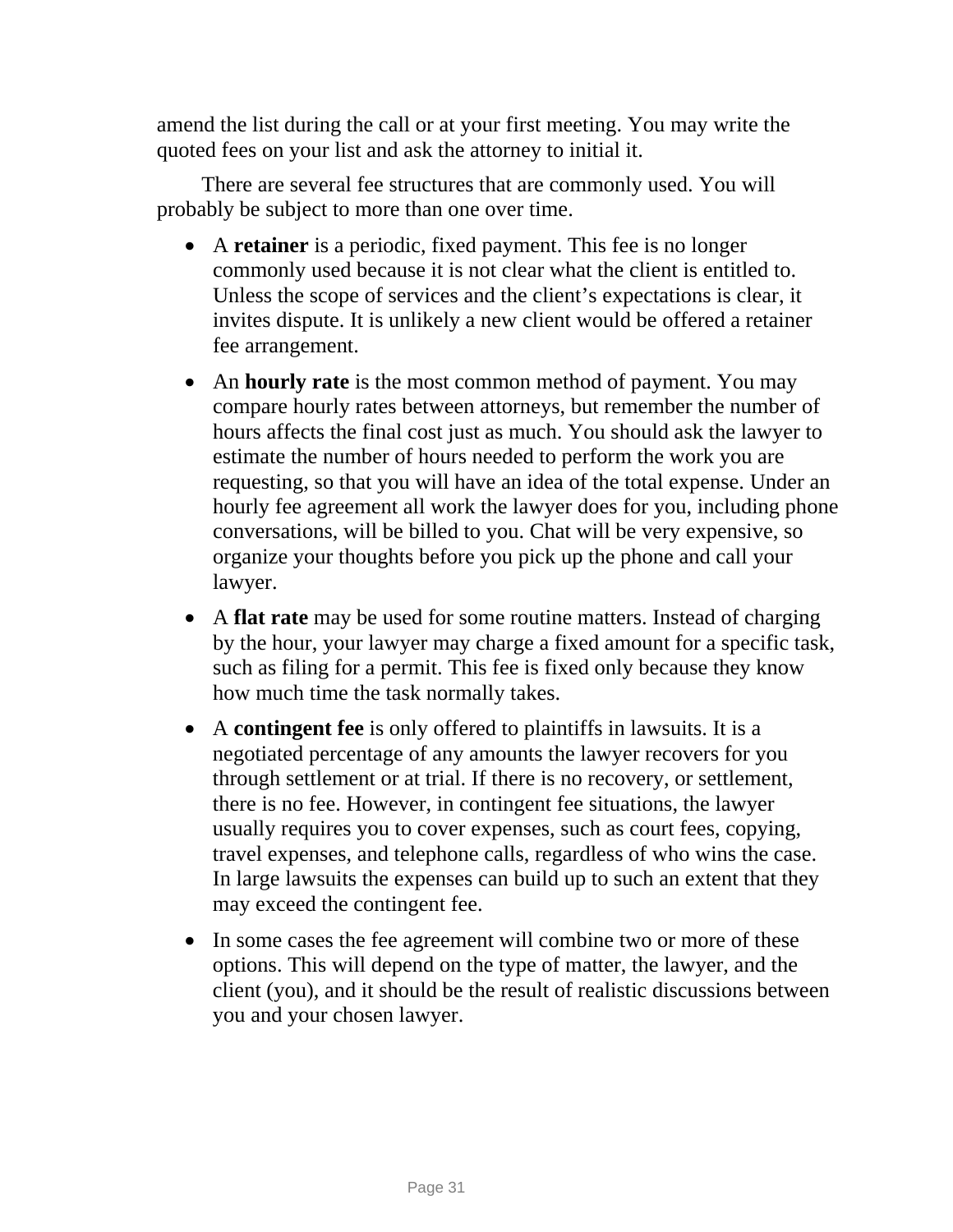# <span id="page-34-0"></span>Selecting an Accountant

## **IS AN ACCOUNTANT NECESSARY?**

An accountant is recommended for all small businesses and is required if a lender requires *audited* financial statements. Only a Certified Public Accountant (CPA) can certify audited statements.



The accounting system you choose should be designed to provide timely reports and information necessary to keep you on top of the financial condition of the business. It must also be simple and manageable, so you actually use it to its full potential. The more accounting work you do, the less you have to pay an accountant to do. The closer you are to your accounting system, the closer you are to your business.

Your accountant should also serve as part of your advisory team. An experienced accountant can point out risks and opportunities revealed by your financial data. Selecting the 'right' accountant for your business is critical. Accountants are not all equal, with or without a CPA designation. Some things you should consider:

- The accountant should be able to work with you at *your* level of bookkeeping capability and be willing to help you to improve your accounting skills.
- The accountant should be able to spend time on your work, as necessary.
- The accountant should be experienced in small business, ideally in your industry. An experienced accountant can advise you on the latest tax incentives available to you.
- The accountant's fees must be affordable. As with an attorney, work out the scope of services and fee schedule before you make a commitment.

Should you shop around for an accountant? By all means, ask pertinent questions. Ask for referrals – then call the referrals. Ask those in your advisory group who they recommend.

Your accountant may advice you as to what accounting software to use for your specific business. Perhaps initially you will not use software, but will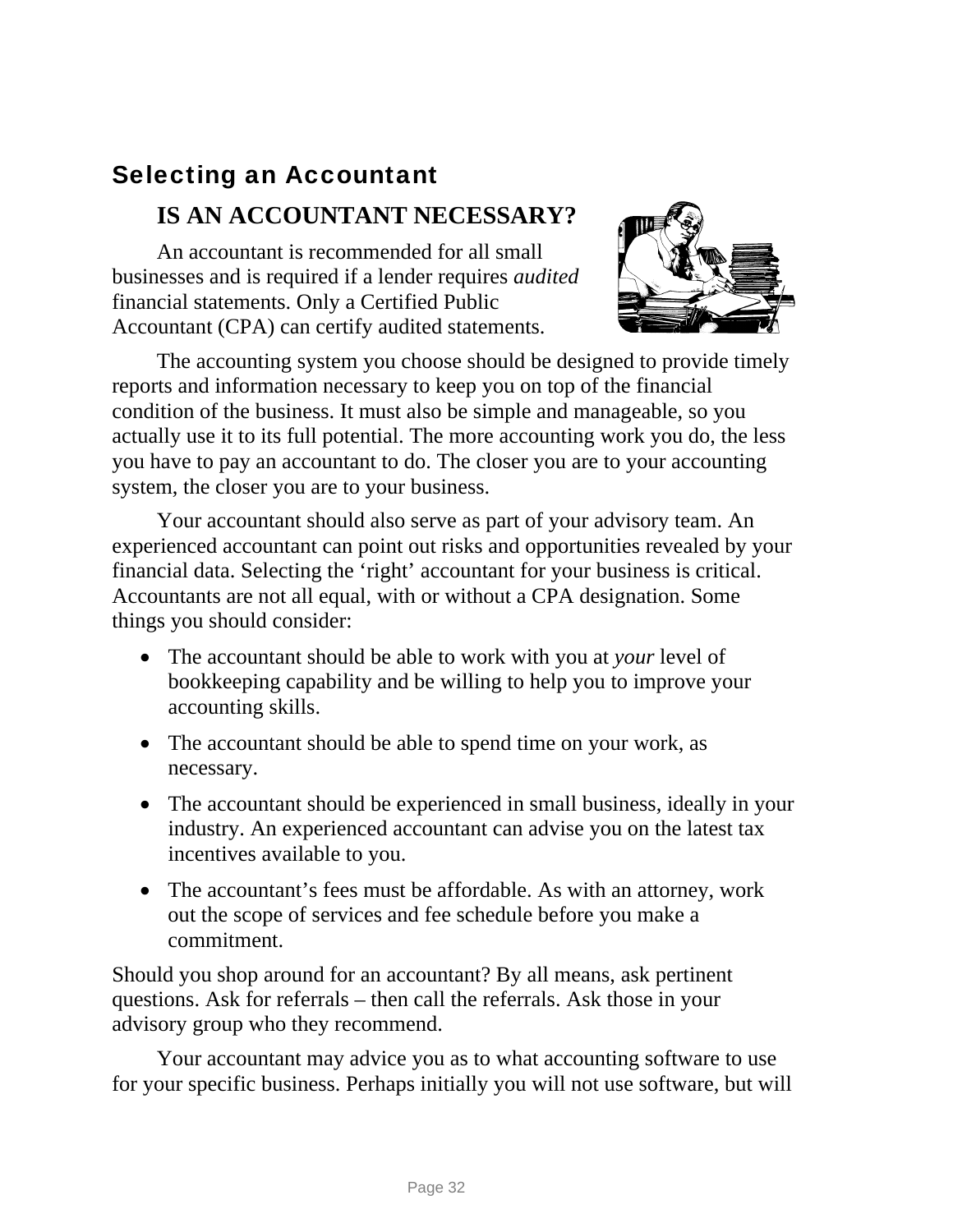purchase a one-write carbonized bookkeeping system. In either case your accountant may help you set up your chart of accounts, if you need guidance.

It is **your** responsibility to get the business transactions into the accounting system, in other words, bookkeeping (by you or a bookkeeper hired or contracted by you). Bookkeeping is the daily recording of all transactions.

It is your accountant's responsibility to question your management of the income and expenses. Do not take offense of any criticism. It's an accountant's job to point out deficient bookkeeping or control practices. Some advice you may get from your accountant includes:

- Suggesting financial procedures and practices to maintain control of the business and yield meaningful information for management;
- Examining financial strength or weakness of the business and suggesting ways to improve things;
- Advising Tax strategies;
- Analyzing leasing verses buying equipment, which may involve complex financing and depreciation trade-offs;
- Pointing out changes in financial performance and analyzing trends and cycles. A good accountant may recommend remedies and alternative strategies.

## **Who Runs the Business?**

You do! Always remember that you have the ultimate responsibility for running your business. Professionals and advisors only offer guidance and the final decisions are always yours. Compliance with laws, including tax and employment, are your responsibility. It is up to you to monitor the condition of the business and its assets. It is up to you to maintain sales.

# <span id="page-35-0"></span>Insurance

Many of the risks small business owner face might cause considerable financial loss. These risks, called "perils" in insurance terminology, include flood, fire, breakage, theft, and negligence. Negligence that results in personal injury or property damage leaves the business and/or owner liable for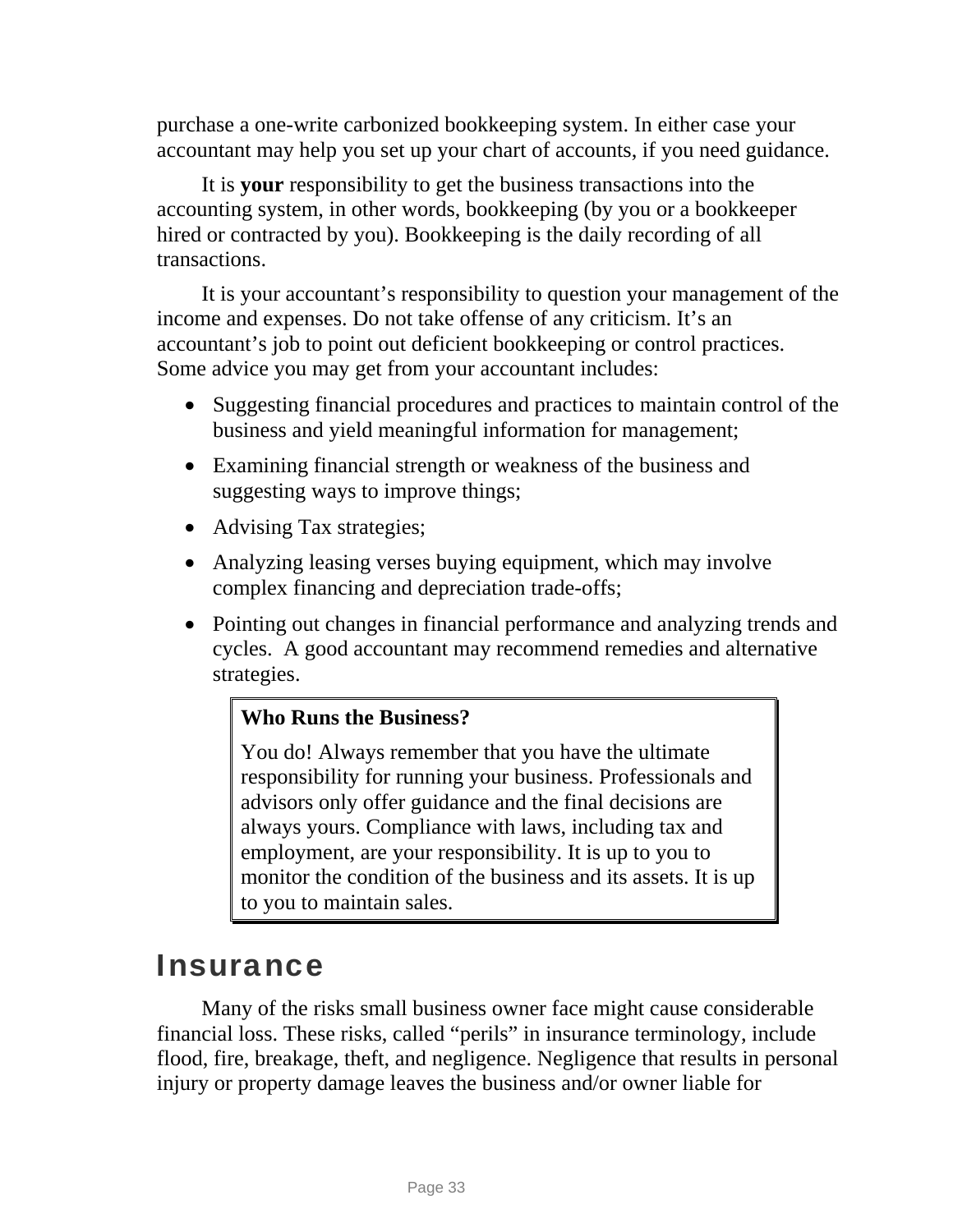monetary damages. Most of these perils can be protected against with insurance.

It is important to avoid being underinsured and exposed to devastating perils. It is also foolish to be over-insured and waste money on insurance premiums for protection that costs more than the likely losses. To avoid both of these, you need to know how insurance really works.

Insurance companies do not pay for such losses; they pool similar risks in a risk class and calculate the likely (actuarial) total loss in the pool. Each individual risk in the pool pays a proportion of the estimated loss, plus the insurance company's overhead and profit, as an insurance premium.

That means you insure for the perils you cannot afford and not for minor risks. Not buying insurance for minor risks is called "self-insurance". As your company grows, it will be able to afford larger and larger risks and save money by self-insurance.

Other characteristics of business insurance that are not typical of personal lines (what the insurance industry call products such as homeowners and auto insurance) are:

- **Loss Control Programs**  Business risk pools are smaller than those for individuals (such as homeowners insurance) and businesses within those pools are rated based on their individual loss experience. That means safety programs; loss prevention programs and loss investigation programs pay for themselves many times over in premium savings. Your insurance carrier has professionals who can assist with setting up your loss control programs at no charge.
- **Higher Deductibles** Businesses evaluate the trade-off between premium and deductible and usually find that the premium saved justifies self-insuring the higher deductible.
- **Co-Insurance** Common business property insurance covers 80-90% of replacement value up to a stop-loss, usually \$5,000. Liability coverage never has co-insurance so the insurance carrier can defend the claim exclusively and has sole determination regarding settlement.
- **Minimum Coverage** Generally, if a business does not cover property by at least 80% of replacement value, the insurance will only pay losses proportionate to the percent of the value insured.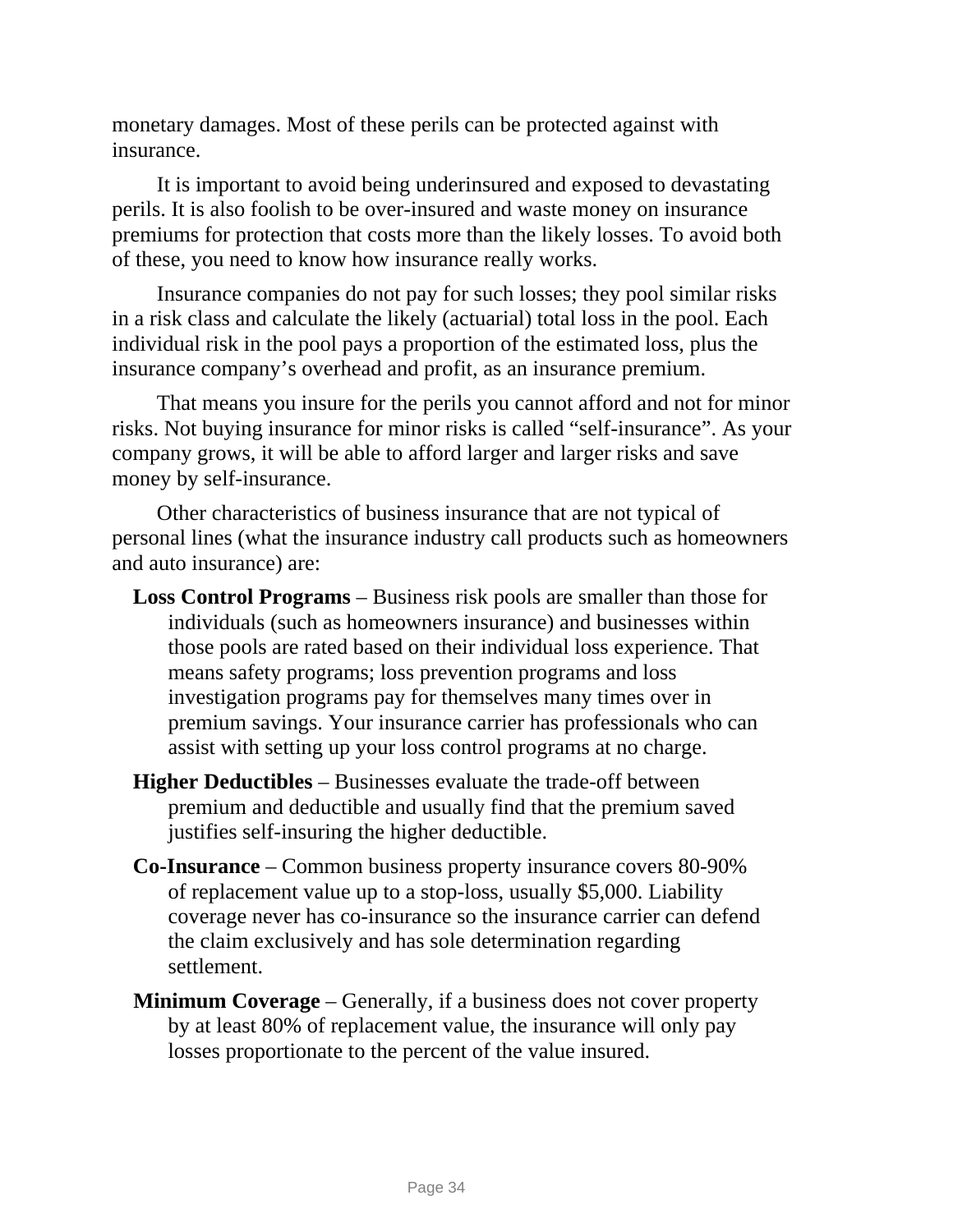**Disaster Management and Recovery** – If your home burns down, you rebuild or get a new home. Your business has a life of its own that requires continuity. Insurance may pay for certain losses, but it will be up to you to start the business up again after that loss. Plans for disasters from fire to computer crash should be worked out before the disaster or it is unlikely your business will survive.

In general, insurance for the business owner falls into six categories:

### **Liability Insurance:**

- Liability Insurance will cover your business for negligent acts or failures to act responsibly resulting in personal injury or property damage. The insurance carrier will defend the business against lawsuits for public and *product* liability. In order to reduce potential liability, most policies cover the first \$5,000.00 or so of medical expense for any injury related to the business, regardless of fault.
- Liability is usually the highest potential monetary risk for business dealing directly with the public. The absolute minimum limit such businesses should have is \$1,000,000 per occurrence. Most landlords will require you to have public liability coverage and probably at a higher limit. Most large business customers will require you to have at least \$5,000,000 in product liability coverage. The assets of the business and its officers are at risk for any judgment or settlement that exceeds the policy limit.
- In any small business, the owner/officer(s) should be listed on the policy, as additional insured(s). Most lawsuits will name the owner/officer(s) as additional defendants. Insurance carriers usually do this at no additional cost.

Premiums for liability coverage are not fixed. They are based on sales. At the end of each policy year, the carrier will audit your sales and adjust the premium, billing additional or refunding unapplied premium.

### **Property Insurance:**

• Property insurance covers losses due to fire and other perils such as windstorms, explosions, smoke, and water damage. Perils covered or excluded differ between carriers and policies. Common exclusions are acts of war, riot, flood and radioactive release. It is wise to compare and shop for more than price.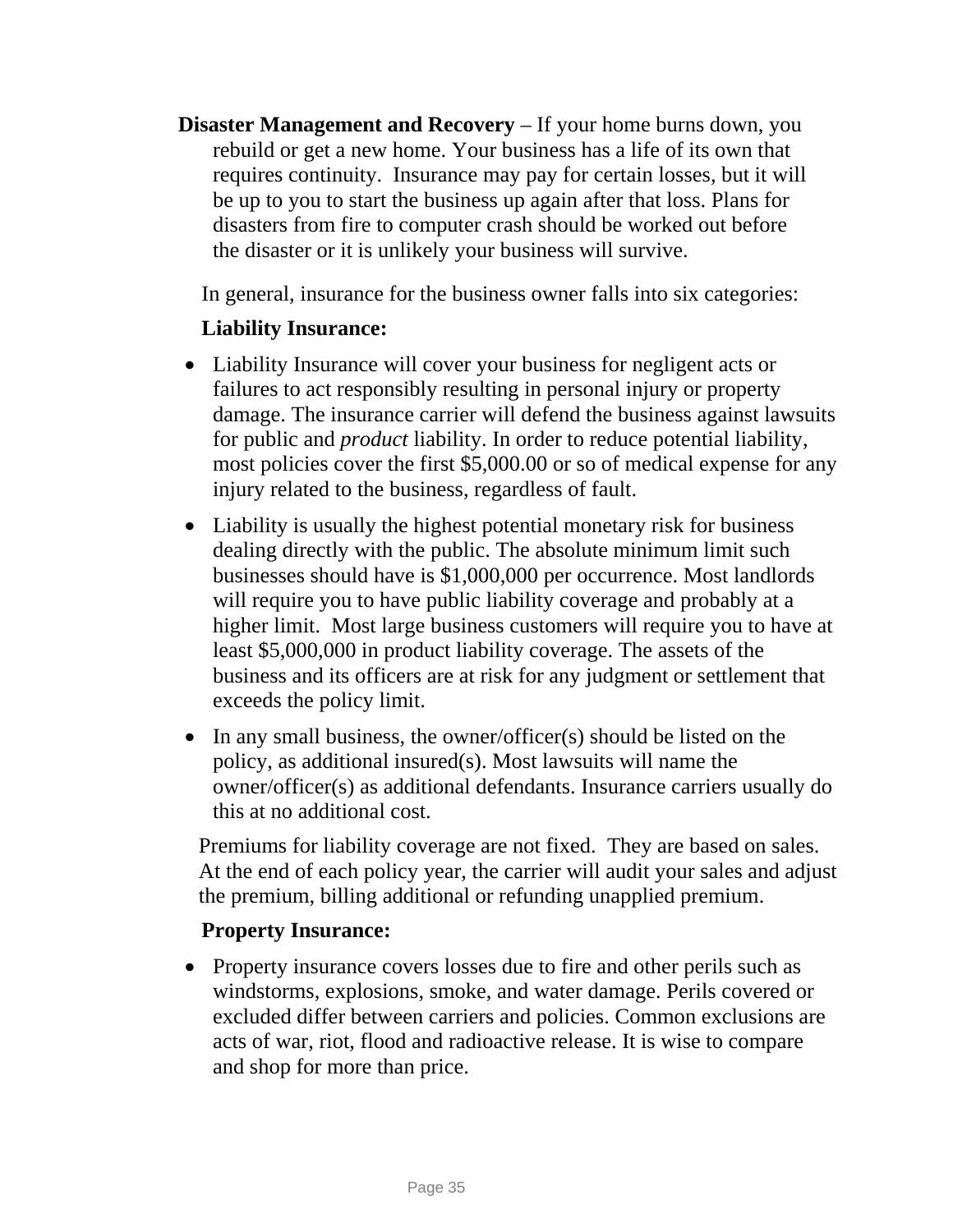• Additional coverage may be available for perils specific to your industry, such as burglary and shoplifting for retailers. Fire insurance policies are available for real property (buildings) and for business property (contents).

### **Business Interruption Insurance:**

• If your business is damaged by a covered peril and you cannot operate, business interruption insurance will pay for certain ongoing expenses, but generally not owner's salary and profit. Since coverage differs between carriers and policies, it is wise to shop.

### **Bonds:**

- Performance Bonds may be required by a customer to protect him if you fail to perform under a contract.
- Fidelity Bonds will protect you against financial loss due to dishonest employees.
- Janitorial Bond protects customers from loss of property through theft or breakage.

#### **Business Life Insurance:**

• May be required by a lender or investor to reduce the loss of investment in the event of the death of a manager or employee whose contribution to the success of the business is essential. Often partners get life insurance on each other. Family businesses often use business life insurance as part of their estate and succession plan. This insurance is referred to as Key-Person Insurance.

#### **Worker's Compensation Insurance**

- Worker's Compensation Insurance is *mandatory in Connecticut* for all businesses that employ workers, whether full or part time. Under workers compensation law, the employer takes the responsibility for the financial loss of any work related injury and the employee waives the right to sue for additional damages. Financial loss can include compensation for scaring, partial disability and lost wages. Work related has been interpreted to include commuting to work and doing work for the employer off premises, including the employee's home.
- The potential losses under worker's compensation are much greater than most employers think. Policy premiums are based on the employer's loss history. An "accidents will happen" attitude can result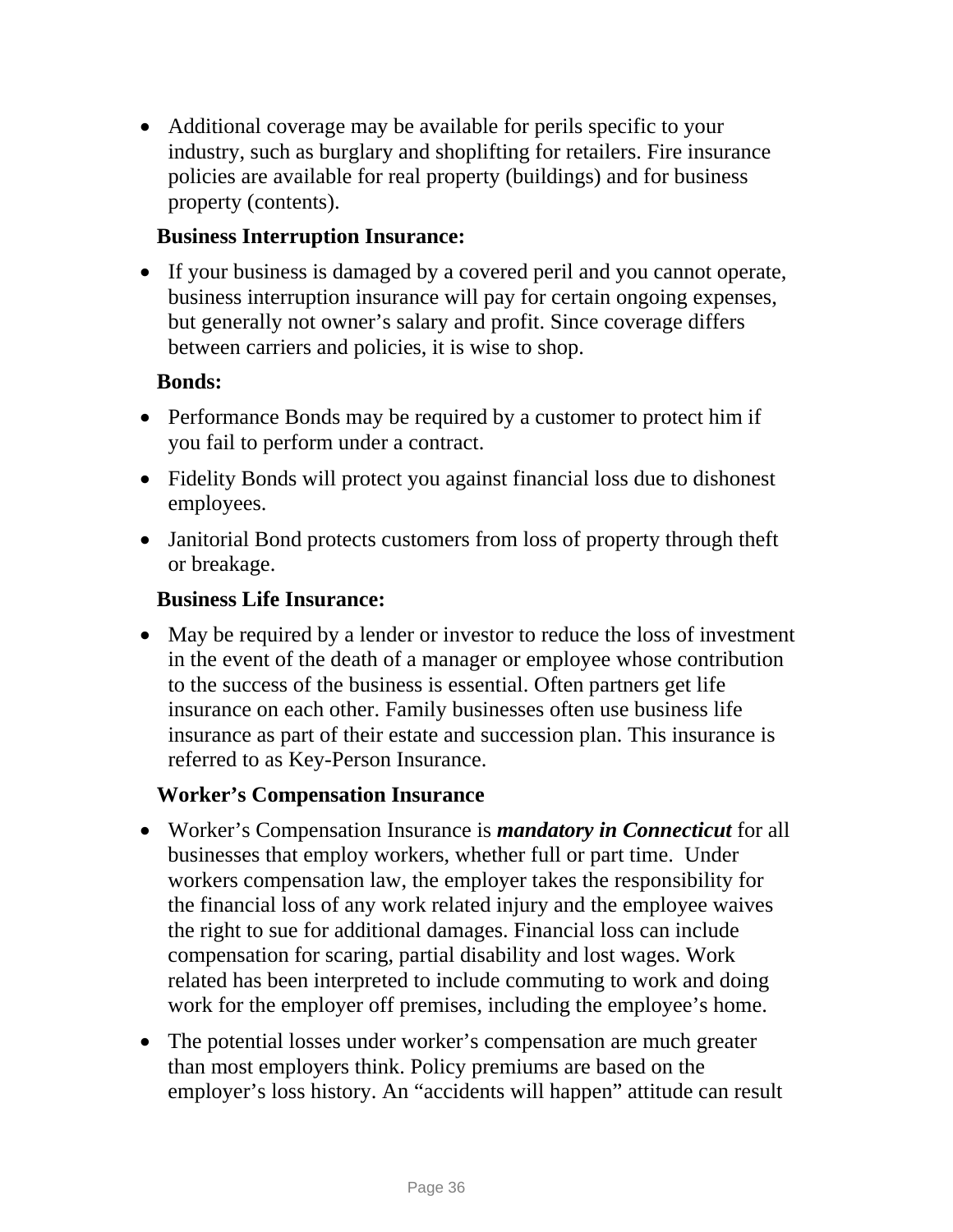in very high premiums. Worker's compensation expense has closed many businesses. Loss control and back to work programs are highly effective in reducing the cost of this insurance.

Additional insurance is available covering the risk or loss from such diverse events as poor weather, fire sprinkler leakage, goods damaged in transit, glass breakage, damage to neon signs, and loss of accounts receivable. These may be packaged into your main policy, or be covered on a separate policy. It is usually less expensive to package these as additional coverage. An insurance agent experienced in business insurance can analyze the insurance needs of your business and discuss the costs and benefits of different policies with you. Always evaluate the cost of the coverage against the financial risk.

Business insurance is a specialty. The agent who sells you auto or homeowners insurance may not even offer business insurance. An experienced business insurance agent can save you money by getting more than one carrier (insurance company) to quote the policies. The agent can get your business placed in the risk class with the lowest premiums

Most business qualifies for coverage in more than one class. A dance studio, for example may be insured as an educational or a fitness facility, with very different rates. Once a carrier accepts a risk (your business) in a class, it is bound to the coverage.

Some agents and many insurance carriers offer loss control services. Effective loss control programs benefit businesses greatly because loss experience is figured into future premiums. Premiums can easily double with poor loss experience. Since loss records are available to all carriers, a business cannot escape a bad history, by simply switching carriers.

# Goodwill and Intellectual Property

The value of a business is not just in the hard assets on its balance sheet. A good part of it is intangible property. Intangibles, such as reputation or the value of a business name or trademark are called goodwill. An original recorded work or a proprietary idea, whether it is a patented, secret or neither is called intellectual property. These soft assets can be worth much more than the plant and equipment.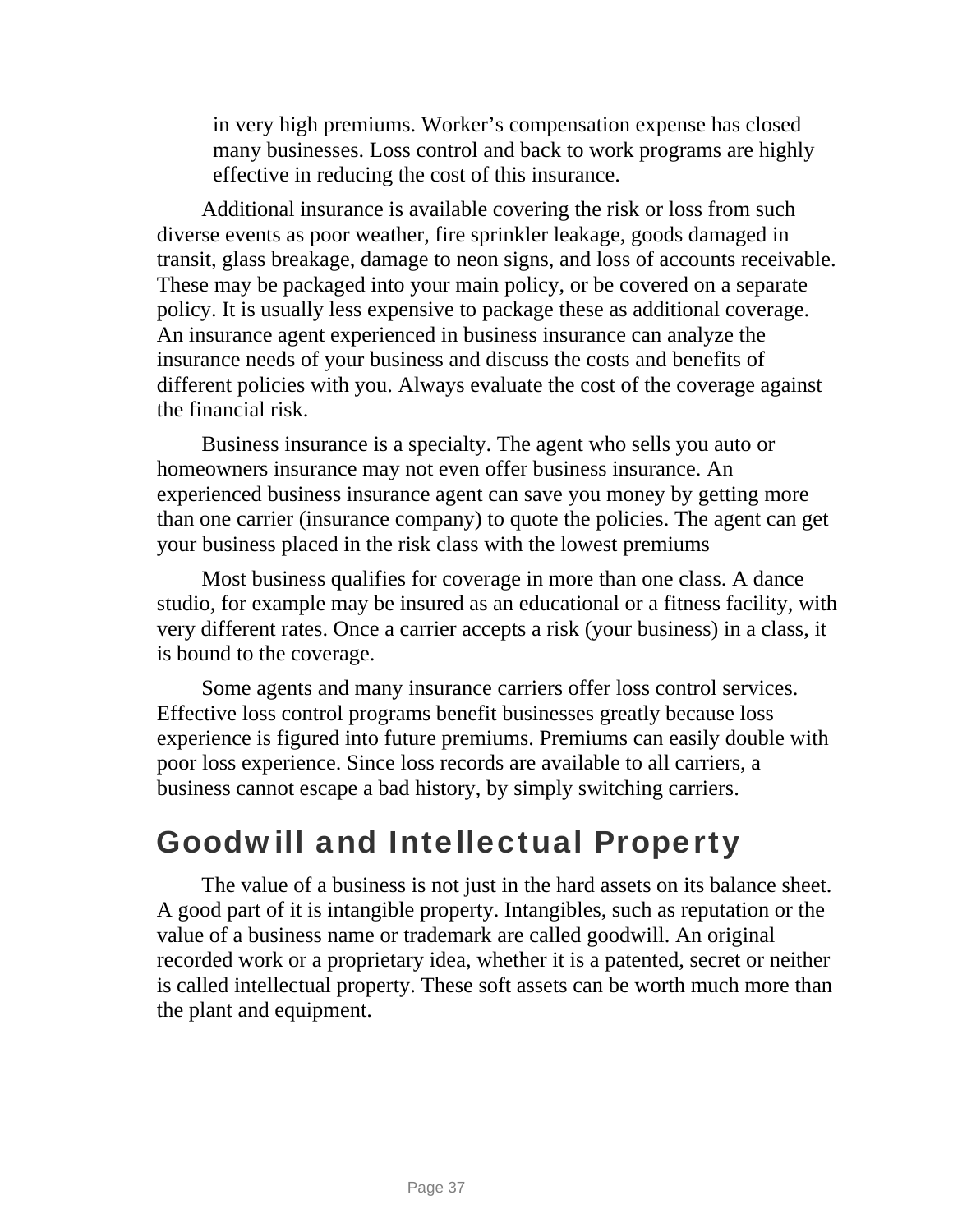### **Trademarks**

The name of a successful business has great value and should be protected from use by others. Registering a trade name with the municipality (Trade Name Certificate) was discussed previously.

Trademark rights to your business, name, trade name, product name or logo (design used to identify the business or product) are automatic for the business or person who first uses it. To claim them, it is wise to place the word "trademark" or ™ after the name or mark each time it is used. This avoids confusion as to exactly what your trade name is.

In addition, a trademark can be registered with the Secretary of the State of Connecticut or U.S. Patent and Trademark Office. The registrant must satisfy that the trademark is and has been in commercial use. A Registered Trademark must be identified each time it is used by the symbol ®. Many businesses get several registrations for the same name or logo, using different colors and registering it in parts. as well as whole.

A trademark holder cannot only stop others from using the trademark, but can stop the importation of goods from abroad bearing the trademark. Information on trademarks is available on the website of the Patent and Trademark Office ([www.uspto.gov](http://www.uspto.gov/)).

A business selling goods or services abroad may need trademark protection in every country it markets to. Many countries do not grant automatic protection, so registration is required. Protecting a trademark internationally became easier in 2003 with the adoption of the Madrid Protocol. One application to the U.S. Patent and Trademark Office for international registration, once examined and approved, will provide protection in all countries that adopted the protocol.

### Copyrights

You do not have to register with anyone to claim copyrights to original written, graphic, or audible work. You have that right the moment the work is created. You should make that claim clear by stating three things prominently on the work:

- 1. The words "copyright", "Copr." Or the symbol ©
- 2. The date of creation
- 3. The name of the person or business claiming the right

Example: © 2006, Jones Company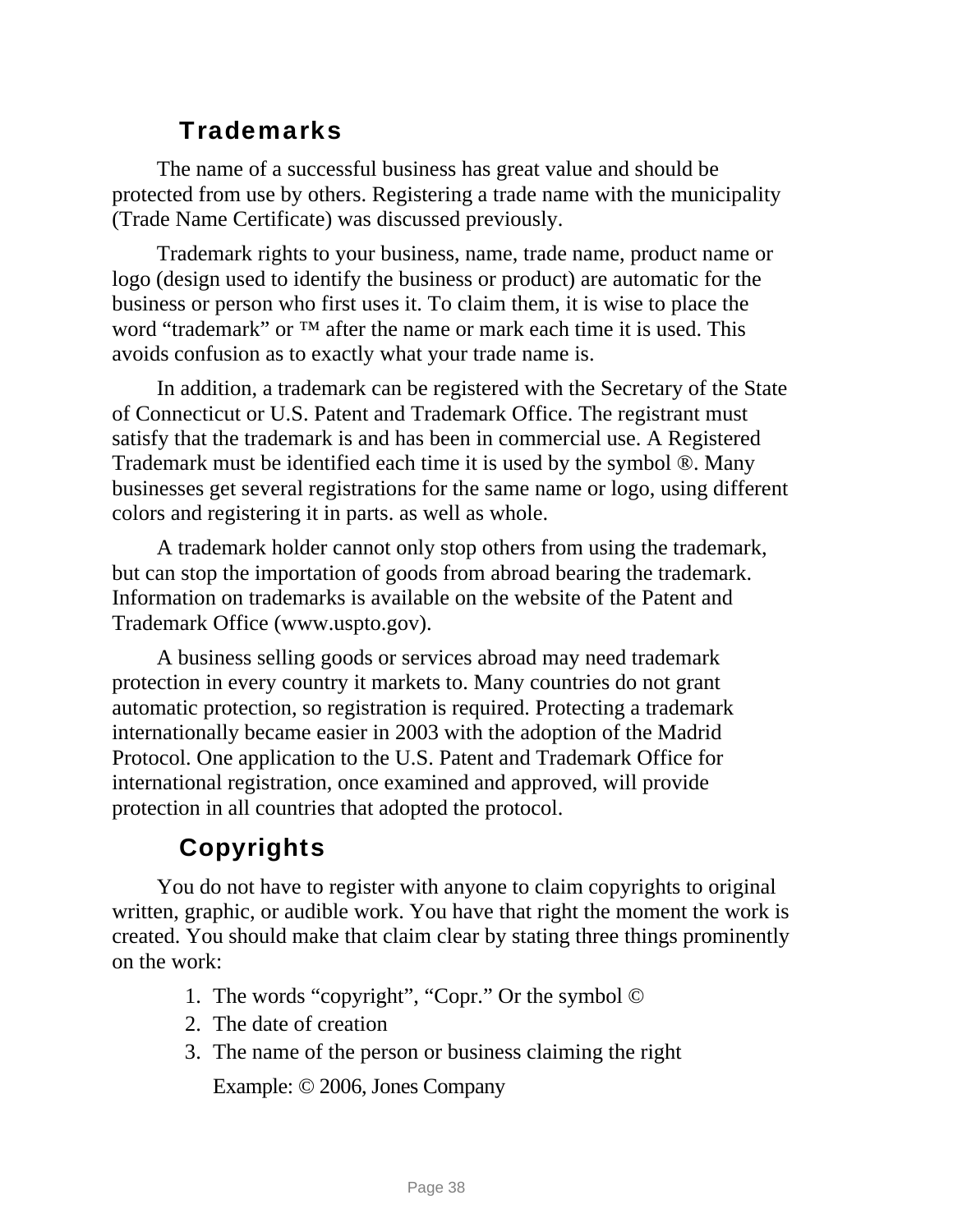You may register a copyright with the U.S. Copyright office to make a public record of your claim or to gain international protection. Information on copyrights is available on their website, which is listed in the reference section at the end of this booklet. Copyright protection extends seventy years following the death of the copyright holder.

Businesses frequently claim copyrights on many of the original documents they create, such as training manuals, procedures, contracts, advertising and policies. While copyrights do not give the protection of a patent, they will stop the competition, and ex-employees, from duplicating your hard work.

### **Patents**

The inventor of a process or object does not have automatic protection like the author of a book. He or she can get exclusive rights for a limited time by obtaining a patent. Obtaining a patent is more complex than a trademark so a patent attorney is recommended.

The period of exclusive use is usually 17 years, after which the invention is in the public domain, meaning anyone can copy it. Information on patents is available on the website of the U.S. Patent and Trademark Office [\(www.uspto.gov](http://www.uspto.gov/)).

### Trade Secrets

Many businesses protect their inventions and "know-how" by keeping it a secret. Secrets can outlast a patent. The formula for Coca~Cola has been a trade secret for over a century.

There is some legal protection for trade secrets under the Uniform Trade Secrets Act, which protects secrets from theft, but not careless divulgence. That means that you have to take measures to keep your secrets confidential and make every employee who has to know even part of the secret execute an acknowledgement that the secret is the intellectual property of the business and agreement not to disclose the secret or utilize it for personal gain.

### Covenant not to Compete

Businesses that have to disclose confidential information or trade secrets to employees or other businesses should require a covenant not to compete, a non-disclosure agreement, or both. These are common in joint ventures.

To be enforceable, a covenant not to compete must cover only sensitive information and not be overly restrictive. A worker who must be taught a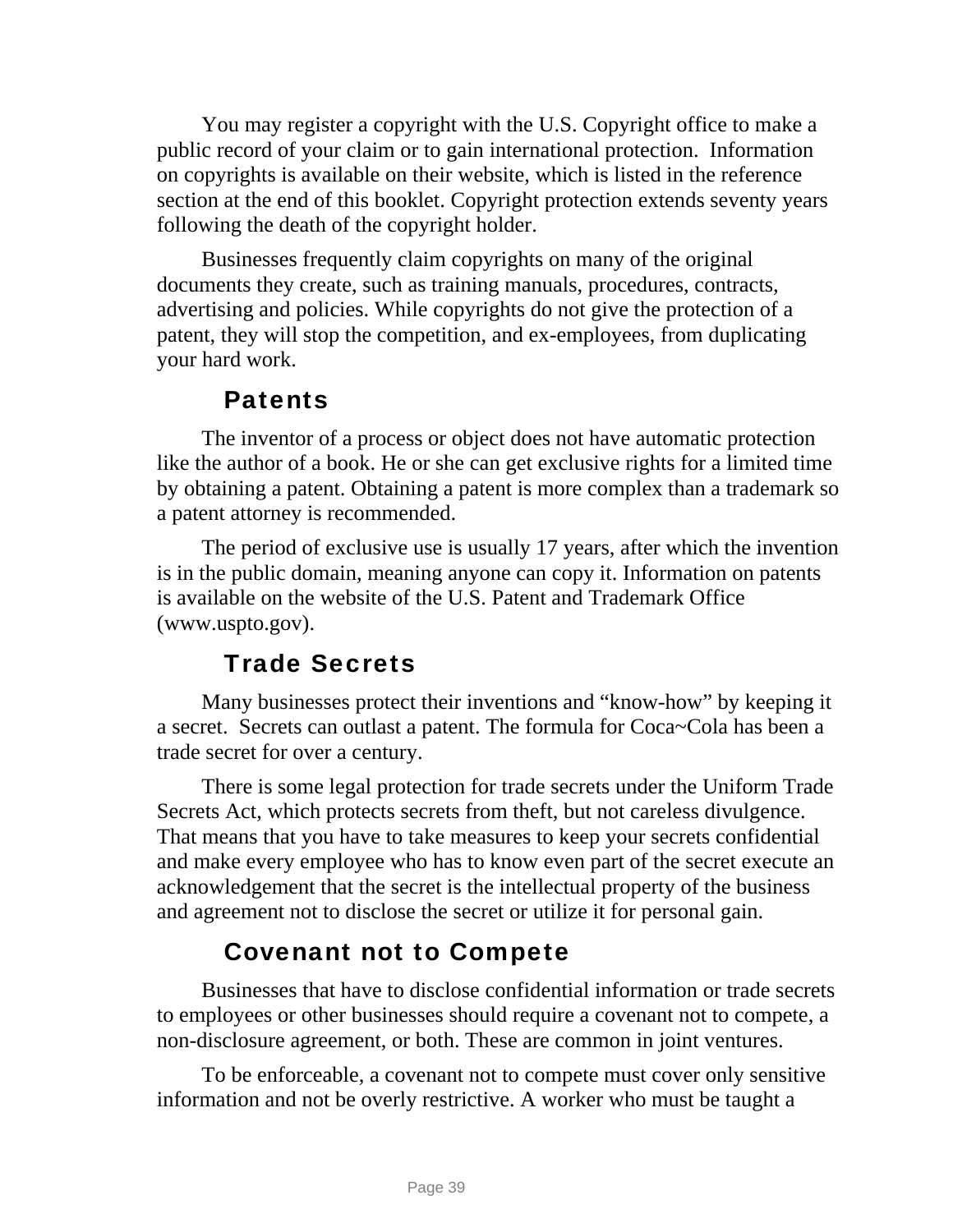proprietary technique to make tires, for example, could not be restricted from working in the entire automotive industry for fifty years after he leaves the employer. Unless the confidential material is of a very enduring nature, the enforceable term of a non-compete agreement is two to five years.

Non-disclosure agreements may be enforceable longer than a noncompete, if there is reasonable expectation that damages may occur if the information is disclosed. A non-disclosure agreement on the formula for Coca~Cola could go past the life of the employee and be effective on his estate.

Non-disclosure agreements cease to protect confidential material that is made available to the general public voluntarily by its owner. The owner must take reasonable measures to protect confidential information for a nondisclosure agreement to be enforceable.

# The Business Plan

### **Why do you need a business plan?**

- Internally, to set goals and measure achievement. Tracking your business against the plan is a highly effective management tool. It is your vision, the path to it and benchmarks (budgets) to measure progress along the way. Business requires different plans through its life cycle, from the feasibility study before start-up to the expansion plan at rapid growth stage to the reorganization plan for a business at decline.
- Internally, the plan keeps everyone working towards the same goals. Without a plan, you can expect only chaos.
- Externally, a comprehensive plan for lenders and/or investors to show that you and your business can provide a return worthy of the risk of providing you with start-up or expansion capital. Lenders and investors will expect reports on your progress on the plan and the plan to be updated on a timely basis during their relationship with your company.
- Externally, a summary plan for suppliers and other related persons and entities, to motivate or enable them to help you achieve your goals.

Obviously, to meet any of those purposes, the plan has to be based on reality, not a work of fiction or fantasy. You will have to live that plan, so it is no place for "guestimates".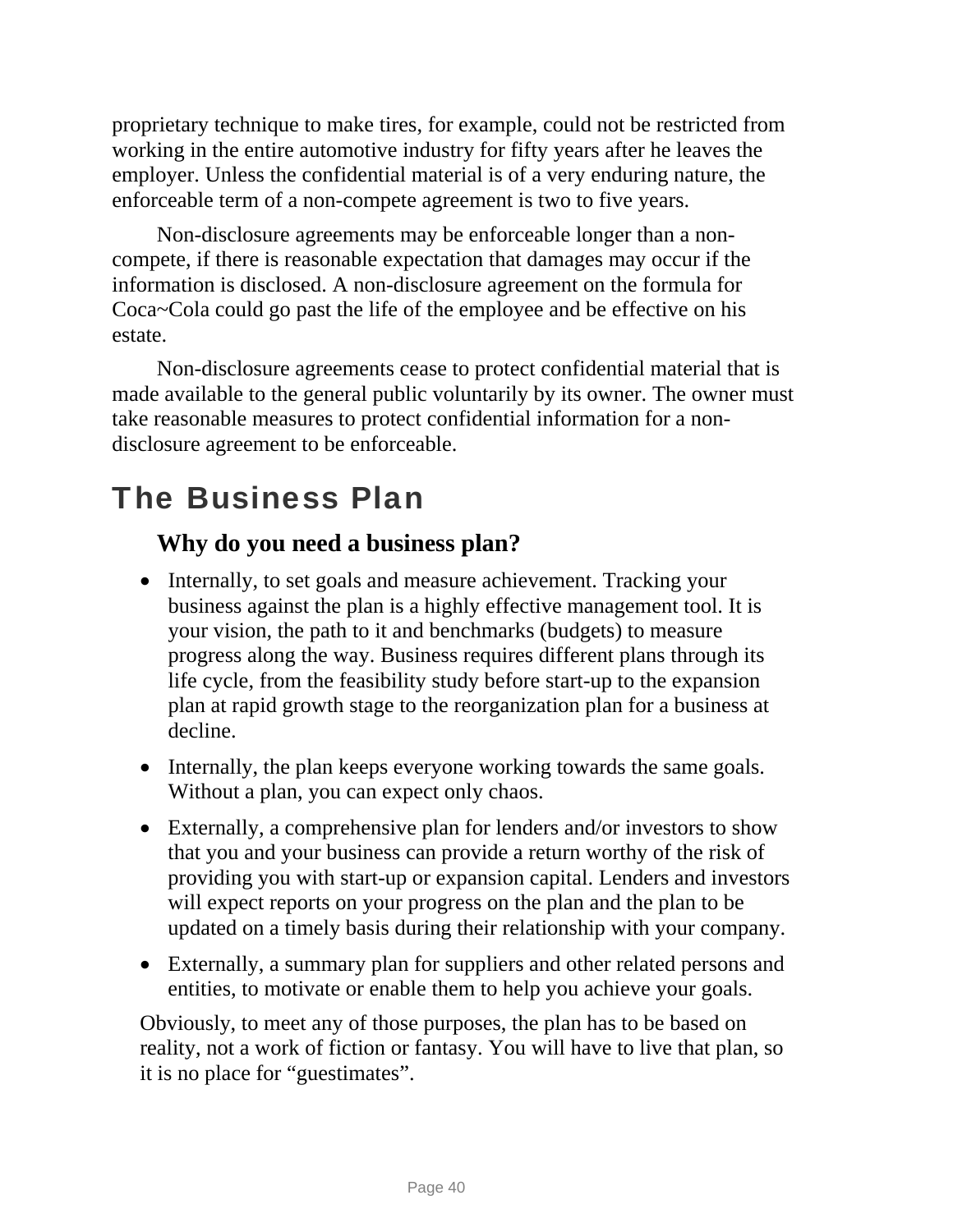### **Where to begin?**

There are three parts of the business plan. You should work on all at the same time so they are in agreement and support each other. A contradiction will cause automatic rejection.

- 1. **Narrative**  The narrative is the story of your business and how you will make it succeed. Start with your vision and proceed to what you love about the business, what got you excited enough to begin this process – be it the product, marketing, your experience, whatever. The rest will grow from there. *Remember, this is a plan, not a promotion*. Don't tell how great you and the business are; tell how you are going to get it done.
- 2. **Financials** These are detailed financial projections. Start with the Sources and Uses statement. That is easiest to do and all other financials flow from that.
- 3. **Exhibits** Things that support the plan and financials. Some are required and anything else that supports the plan should be included. Start with what you have – articles, patents, leases and information on competitors. The need for other exhibits, and many of the exhibits themselves, will be developed along the way.

### Business Plan Outline

There is no set order to a business plan, but it must be in order. The plan should flow smoothly from concept to concept and make a clear conclusion – that it is a good, complete plan. Your MSBDC Counselor can provide you with detailed instructions and templates to help you create your plan. It follows the outline below:

### **Narrative**

Warning: If you do not have a workable answer to all of the questions in this outline, you are not ready to start your business.

### **Mission and Vision**

Mission: What do you intend to accomplish? What are your objectives?

Vision: What will the business be at opening, and then end of the first year and ultimately?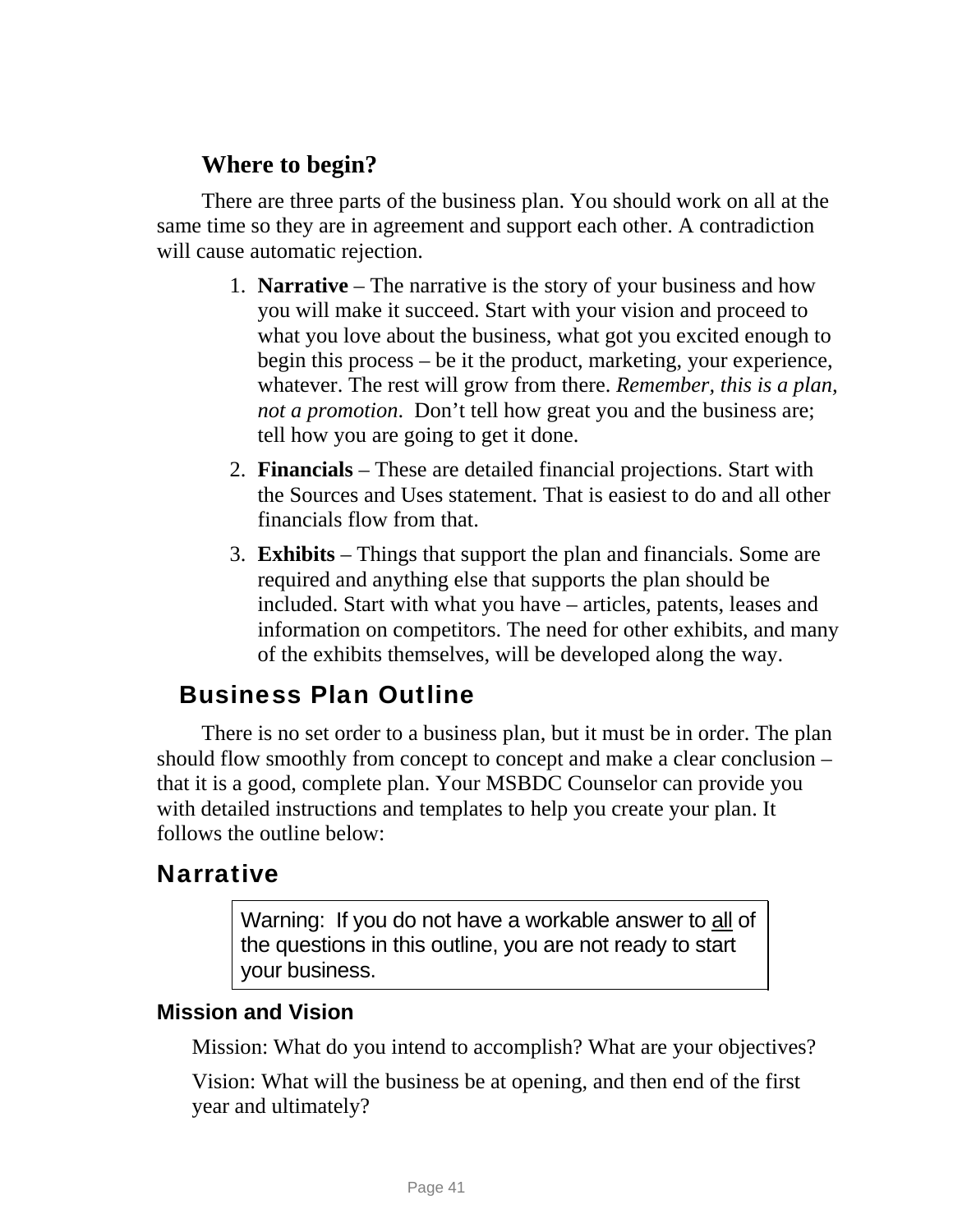*Keep these conceptual and brief; details go in the next section.* 

### **Description of the Business**

What is the operating history of the business, if any?

What legal form was chosen for the business and why?

What are the operating hours and why?

What do you intend to accomplish over the next 1, 3, 5 and ten years (or whatever time horizon you envision)?

Keep this brief and simple, details follow in later sections.

### **Products and Services**

Just what do you intend to sell (list all products, by category if there are more than 20, describe examples of services)?

What needs do you intend to satisfy?

On what basis do you think these products or services meet those needs?

### **The Industry**

What is the business environment - industry history and trends, recent history of the industry (both in your market and nationally/globally)?

Who are the other players in the industry (just list the names of your competition)?

*You don't need to write a book. The purpose is to (1) show you know the business, and (2) point out what aspects of the industry and/or its trends favor your business.* 

### **Target Market**

What market you propose to serve?

Define your target market – your potential customers in terms of demographics - geographic area, socio-economic status, gender, occupation age group, etc.

#### **Market Size and Trends**

What is the approximate size of your target market?

What is its growth rate?

*Use real statistics, not guestimates!*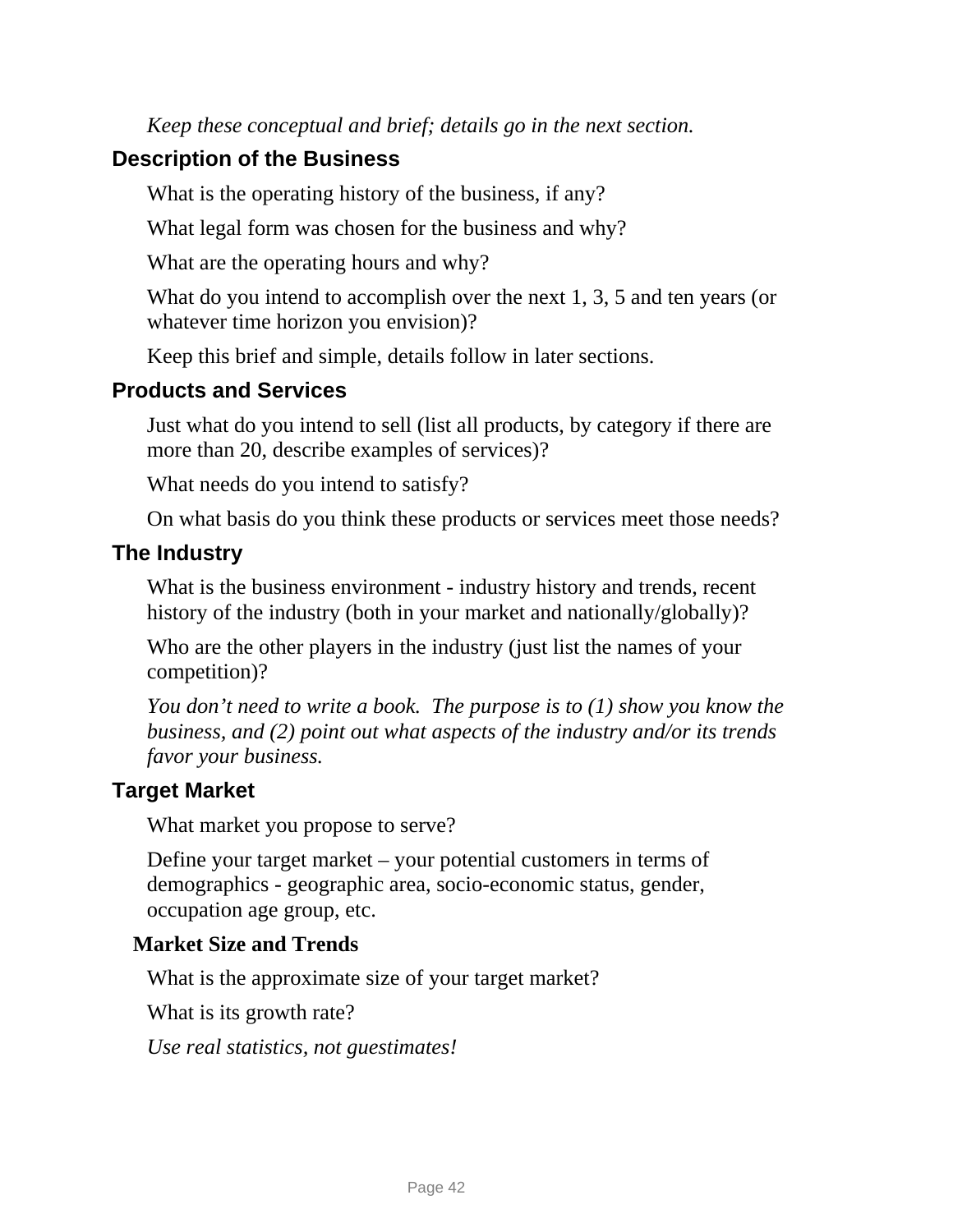### **Marketing Plan**

Overview: What makes your products or services attractive to the target market (on their own, not relative to the competition)?

#### **Pricing**

What is the price structure?

How does that pricing compare to the industry and why is it different or the same?

Why will that price structure appeal to the target market?

#### **Location**

Where will you place your business or what is your means f distribution?

Why will that appeal to the target market?

#### **Promotion**

How will you get your message to the target market?

What differentiates your products or services; what are your Unique Selling Points?

#### **Competitive Analysis**

What are the basic offerings and operations of each of your competitors?

What are your advantages over the competition?

How are you going to maintain any advantage you claim, or do you plan to add advantages as time goes on?

Do you have any patents, copyrights, trademarks, trade secrets, and contracts that give you a competitive edge?

*Do not knock the competition, they are successful or they would not have survived. Stick to hard facts that give you an entry/edge for your target market.* 

### **Management and Organization**

Overview: In summary, how will your business be organized?

#### **Management Team**

What is the staffing requirement, by job title (include an organization chart, if more than three)?

What are the job duties of each title (in brief)?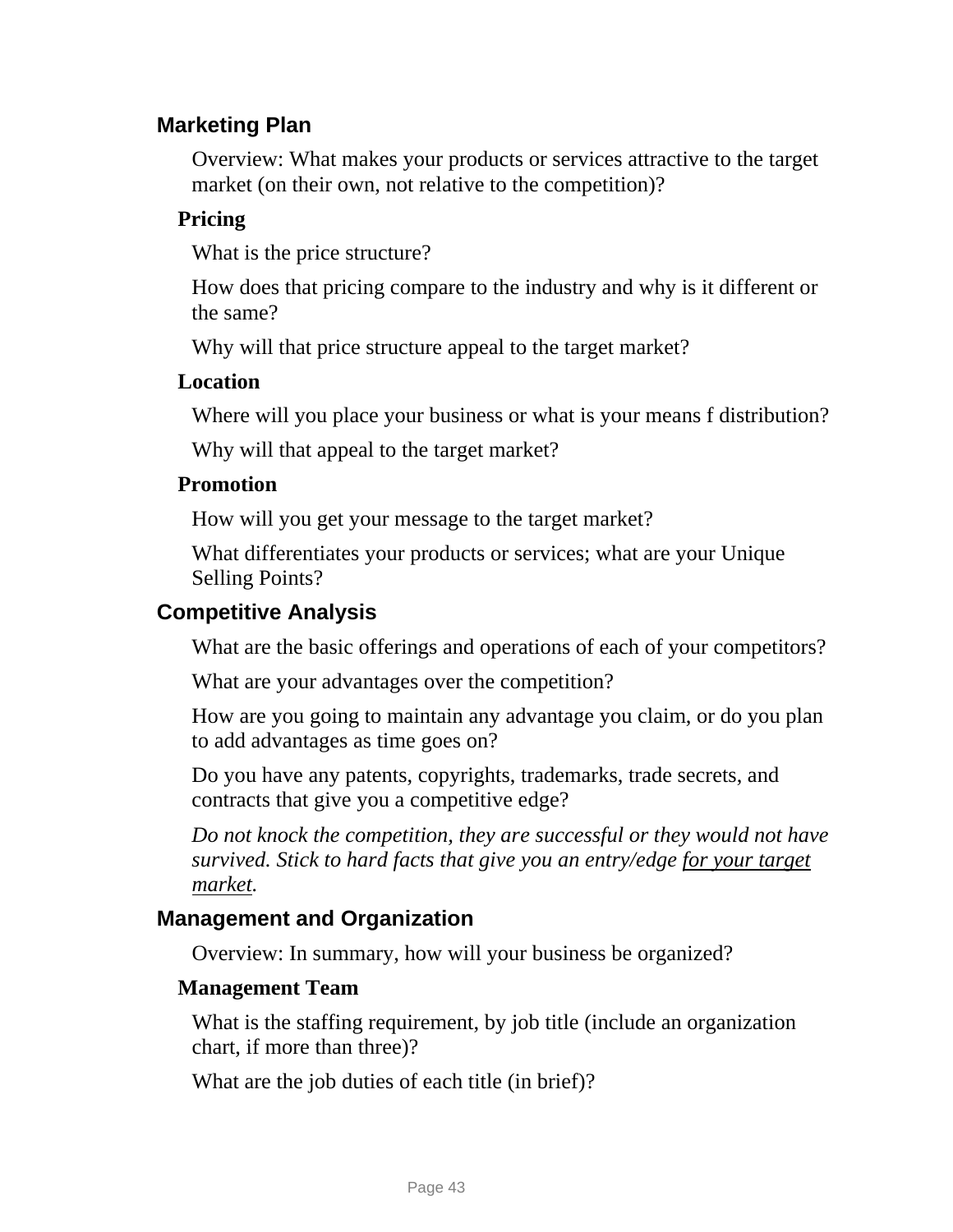Who does each person report to and who reports to him/her?

What are the qualifications of the key people, in detail?

### **Advisory Network**

What advisors and professionals have you secured relationships with that will assist with the business and what are their qualifications?

*You want to show you have capable support and are not going it alone.* 

### **Principals**

Include the bios of all principals. You must demonstrate management capability and capability in your specific industry. This is not your resume, although you may include it, as a supporting exhibit. You should include any life experience that helps qualify, including military and volunteer service.

*The most important factor to lenders and investors is management capability. Deals are made or lost on that alone.* 

### **Operations**

How will the company operate, get the mission done?

What resources will be utilized?

### **Business Systems**

How will you do accounting?

How will you maintain financial control?

If you will be an employer, how will you manage human resources (recruitment, salary structure, vacations, discipline, etc.)?

### **Supply Chain**

Where you are going to get materials and services and why?

What arrangements have you made, including credit terms?

What are your alternative or backup sources?

#### **Insurance Plan**

What are the insurable risks specific to your business and will you get coverage, why/why not?

Where will you place coverage and at what cost and payment terms?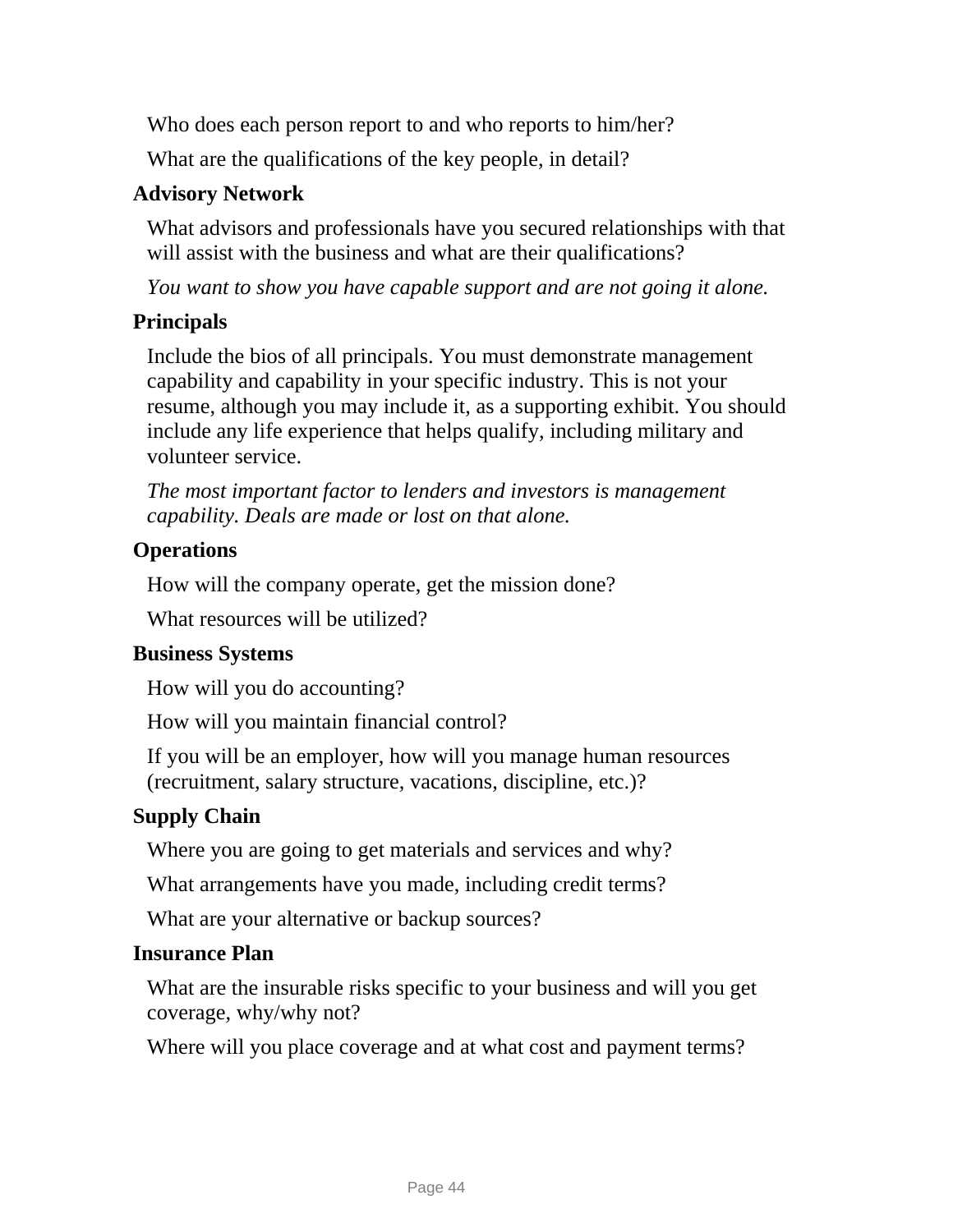### **Compliance Plan**

What permits and licenses are required for this business and how do you plan to procure them?

*Include your plan to comply with environmental, taxation, and regulatory requirements* 

### **Risk Analysis**

What assumptions did you make in the plan and financials and how may they be wrong?

Include any external possibilities – What can go wrong and what would you do?

In each case what would you do, what have you done to protect against those contingencies?

Disaster Recovery Plan: How would you manage through and recover from a natural disaster, prolonged power failure, data loss, death of a principal, shutdown of a major customer, etc?

### **Exit Strategy**

How do you plan to get out of this business?

What steps will be necessary to accomplish that and when/how will you take them?

*This section is usually not necessary for plans written for lenders.* 

### **Notes to Financial Statements**

How did you arrive at your of sales projections?

What resources did you use to get prices/bids for your start-up needs and ongoing costs and expenses?

How did you arrive at the amount of necessary working capital?

*Explain anything that is not immediately clear from the financials.* 

### Financial Data

#### **Sources & Uses of Funds**

#### **Projections**

- Profit & Loss (by month and summarized by operating year)
- Cash Flow (may be part of Profit  $&$  Loss)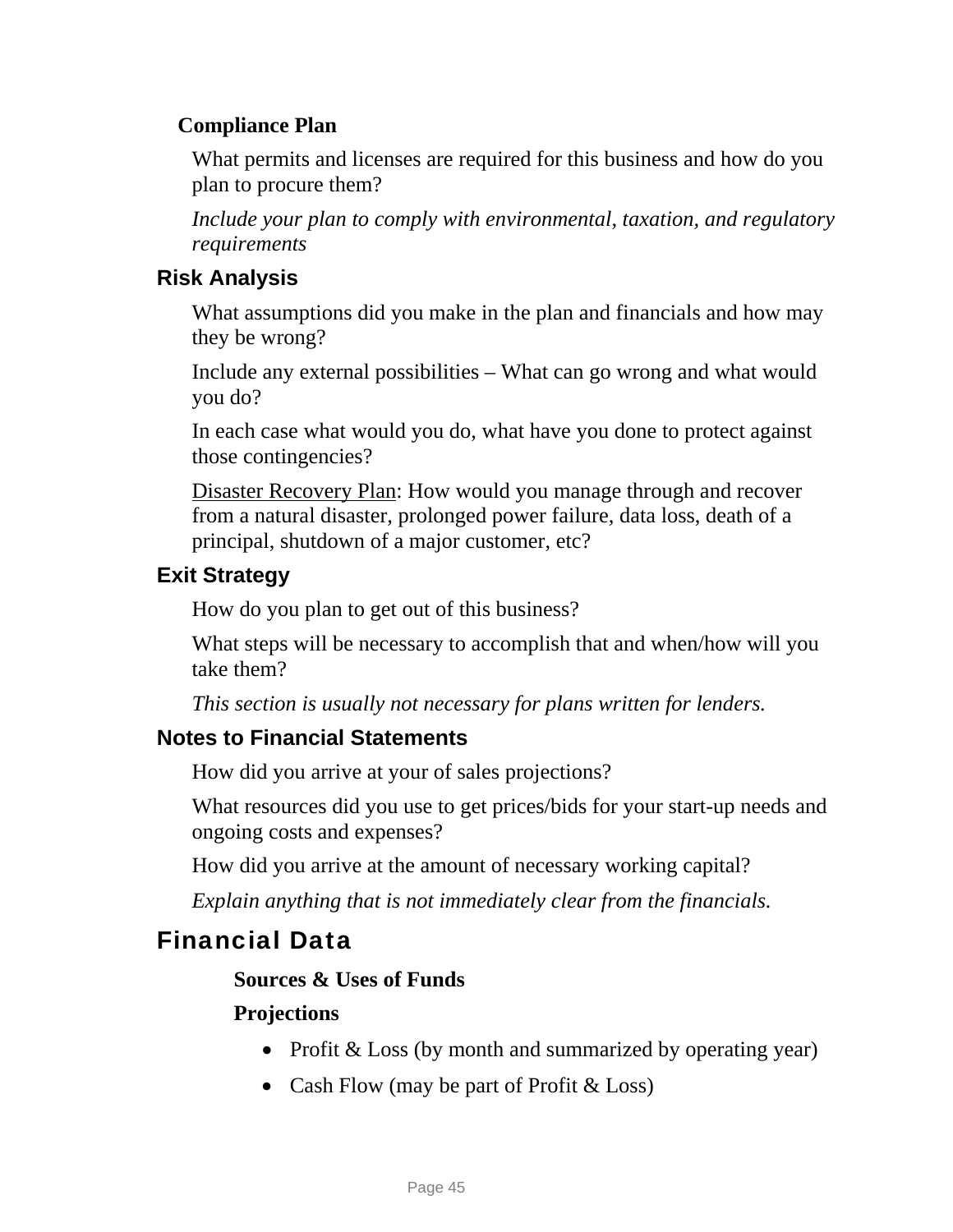- Sales Projections Detail
- Staffing Detail
- Balance Sheet (at beginning and end of projections)
- Amortization Schedule(s) of loan(s)
- Depreciation Schedule (showing equipment purchased over the span of the projections)

*You must provide a detailed profit and loss statement and cash flow projections for at least the initial 3 years of loan repayment and justify the numbers with fact. "Guestimates" are not allowed.* 

### **Historical Financials (if any)**

- Profit & Loss (2-4 years), audited or supported by tax returns
- Balance Sheet (current)

### Supporting Documents

#### **Required:**

- Resumes of all principals (owners and directors)
- Personal tax returns (3 years) of all principals
- Personal Financial Statement of all principals
- Loan application

#### **Required if Applicable:**

- Business tax returns (for existing businesses 3 years)
- Leases
- Contracts
- Patents
- Agreements
- Business real estate appraisals or independent valuation
- Cosigners' income and financial statement
- Legal (any judgments, liabilities, pending litigation)
- Commitments: subcontractors, distributors, leases, suppliers, etc.
- Franchise: all documentation, legal and financial obligations

#### **Optional to support the plan:**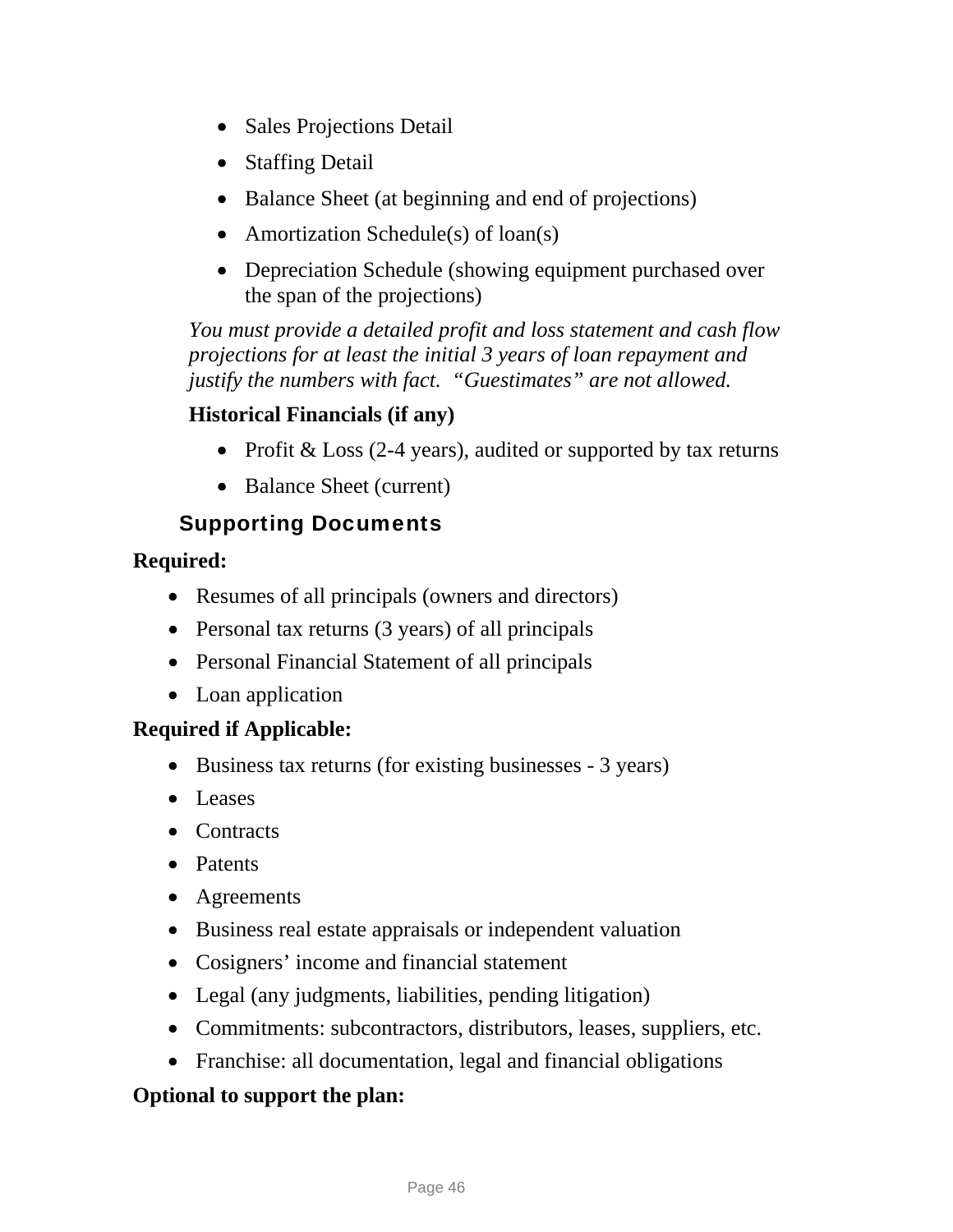- Independent articles on the industry, local market, etc.
- Supporting statistics from any independent, reliable source
- List of Distributors
- Policy and Procedure Manuals
- Information about Competitors
- Photos of your selected site
- Copy of form of organization document
- Licenses, permits, registrations
- Equipment: serial numbers, purchase dates, and accumulated depreciation
- Listing of aging accounts receivables/payables
- Just about anything that credibly supports the plan

# Capital Sources

It takes money to start a business. How much depends on the type of business and the scale the business starts at. It is less expensive and far less risky to start small and grow the business from the income it generates.

The table below shows what sources small businesses have used for start-up capital and how frequently<sup>[3](#page-49-0)</sup>:

- **88% (440) Founder's Personal Assets**
- **39% (195) Partner's Personal Assets**
- **30% (150) Family and Friends**
- **11% (55) Bank Loans**
- • **3% (15) Investors**

Obviously, lender and investor financing are not easy to get and there is a lot of competition for them. You must have a very sound plan to get such funding.

The basic difference between a lender and an investor is that an investor gets a "piece of the action" – either a part ownership of the business or a part of

<u>.</u>

<span id="page-49-0"></span><sup>3</sup> *Inc. Magazine*, 2000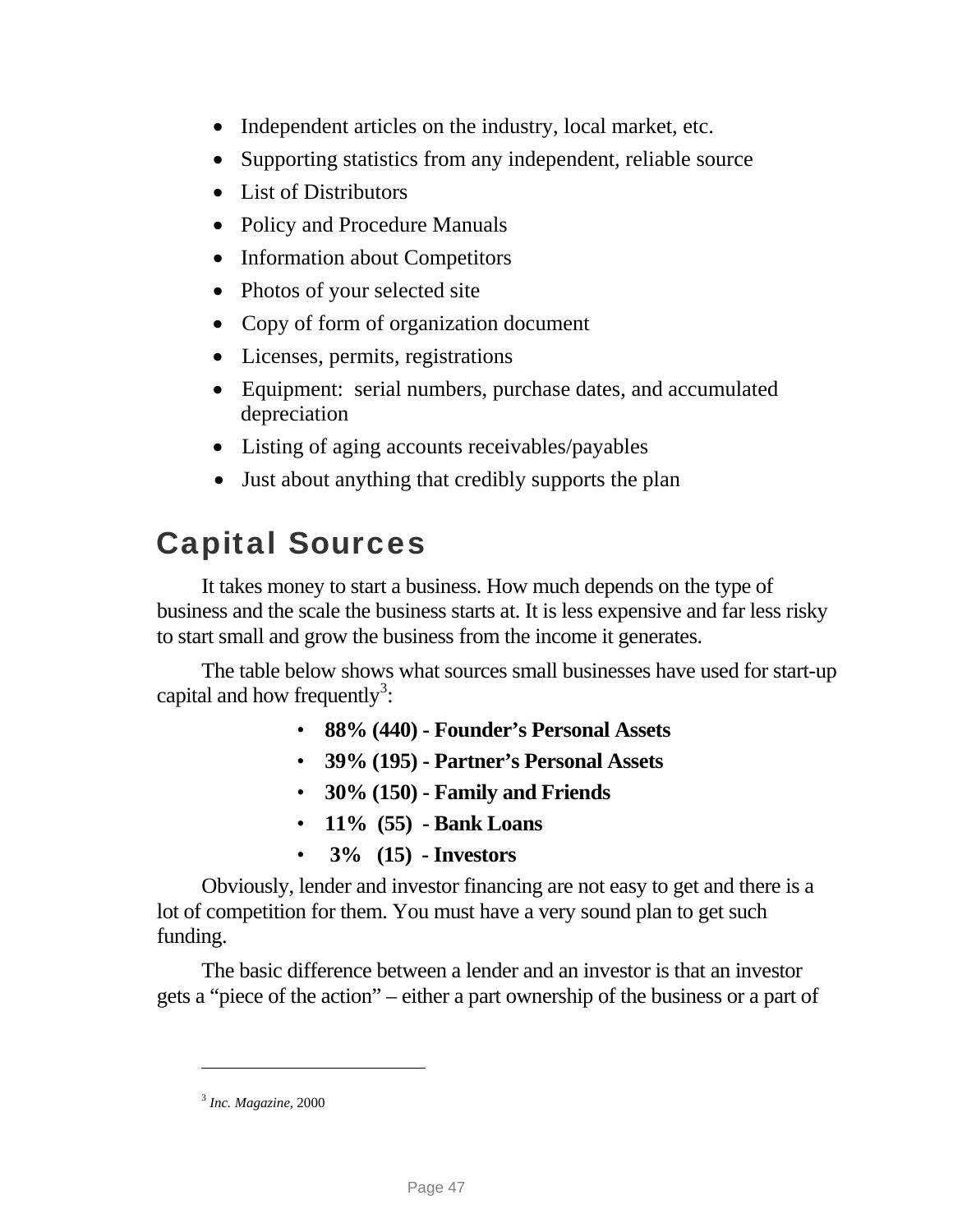the profits. This can be a burdensome relationship for most small businesses so financing from lenders is more common.

That does not mean that lenders have no say in the operation of the business. Common loan covenants and conditions include minimum cash balances, coverage and current ratios. In all cases, a personal guarantee from the business owner is required as a condition for a business loan. That means the owner's personal; assets are at risk, including his or her house.

Before you look outside for funds, look to your own resources. Savings, home equity, friends, family and liquidating (selling) assets should be carefully considered.

### Grants

There are no grants available for the purpose of starting or expanding a small business. Grants are given to achieve something good for humanity and buying someone a business may be good for him or her, but not for humanity as a whole. Grants are given to rescue people from a hardship and not owning a business is not a hardship. Nobody is entitled to or deserves to own a business.

All grants have conditions. They require specific performance and all granted funds must be spent as proscribed in the grant. Simply put, there is no such thing as free money.

**Beware!** Con artists who led them to believe it is otherwise have swindled many people. You can buy books, join organizations or pay for grant writing services, but we are not aware of one grant for the purpose of starting a business that resulted from those expenses.

There are certain <u>loan</u> programs that target specific groups. The SBA prequalification loan program, for example, is open to women, minorities and veterans. Like any other loan, the applicant must show that he or she can pay back the loan and it must be paid back.

There are grant programs for people with disabilities. The Veterans Administration will provide grants, generally less than \$35,000 to disabled veterans and the Connecticut Bureau of Rehabilitation Services can provide up to \$10,000 to their clients to start a business. In both cases a Connecticut Small Business Development Center counselor must approve the business plan and in both cases the applicant must be otherwise unemployable. The goal of these programs is to get people off of public assistance.

There are grants available from time to time for economic development purposes. These are conditional grants in that the business must do something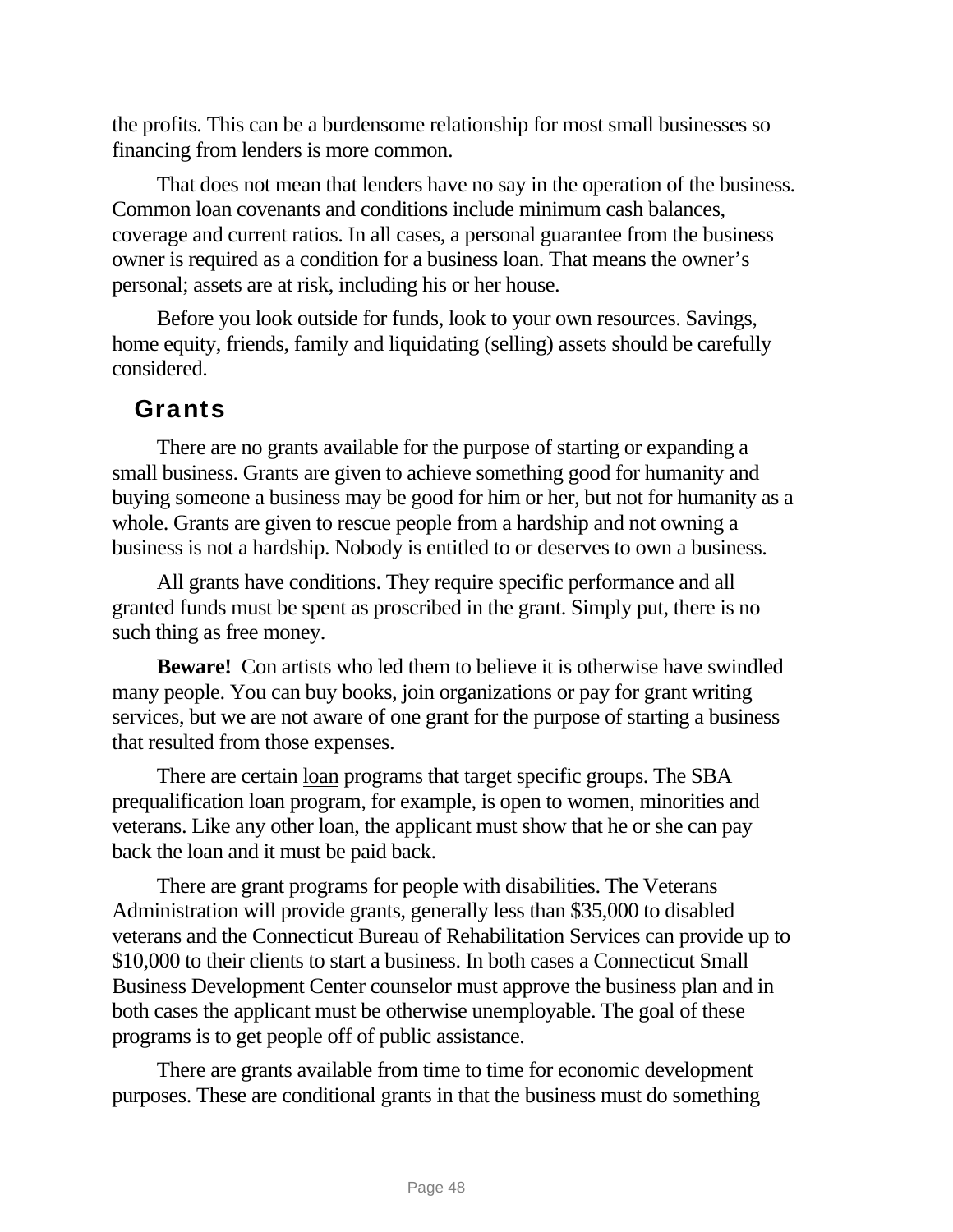that helps the economy. States or municipalities through their economic development offices generally run them. Examples are:

- Brownfield grants offset the cost of environmental clean-up necessary for a new business to build on a polluted site. These cover only the clean-up costs. The State Department of Economic and Community Development runs this program in cooperation with the municipality.
- Training grants to offset the cost of training skilled workers. These grants usually require the creation of several new jobs and cover only a part of the training cost. These are common for manufacturing companies in cities such as Bridgeport.
- Tax abatements (reductions in state income or local property tax) to encourage the new construction or jobs.
- Façade grants of up to \$2,000 for exterior improvements to buildings in targeted areas.
- Disaster recovery grants. For example, after the World Trade Center disaster, New York City offered \$50,000 to any business willing to locate in lower Manhattan. Disaster recovery grants are not a good idea for small business as operating in areas recovering from a disaster can easily result in significant financial losses in the first years.
- State economic development grants to attract large employers to economically depressed areas. These cover only part of the cost of the project and are administered in partnership with the municipality. As an example, Pfizer received state grants that covered approximately 4% of its development costs as an incentive to locate its global research headquarters in New London.

Small businesses rarely qualify for grants and no grants cover more than a small fraction of expenses. For the truth about grants, please visit [http://www.sba.gov/expanding/grants.html.](http://www.sba.gov/expanding/grants.html) For a complete listing of federal grant programs, visit www.firstgov.gov

# How to Get a Business Loan

Of all the requests for assistance received at the Middletown Small Business Development Center, the

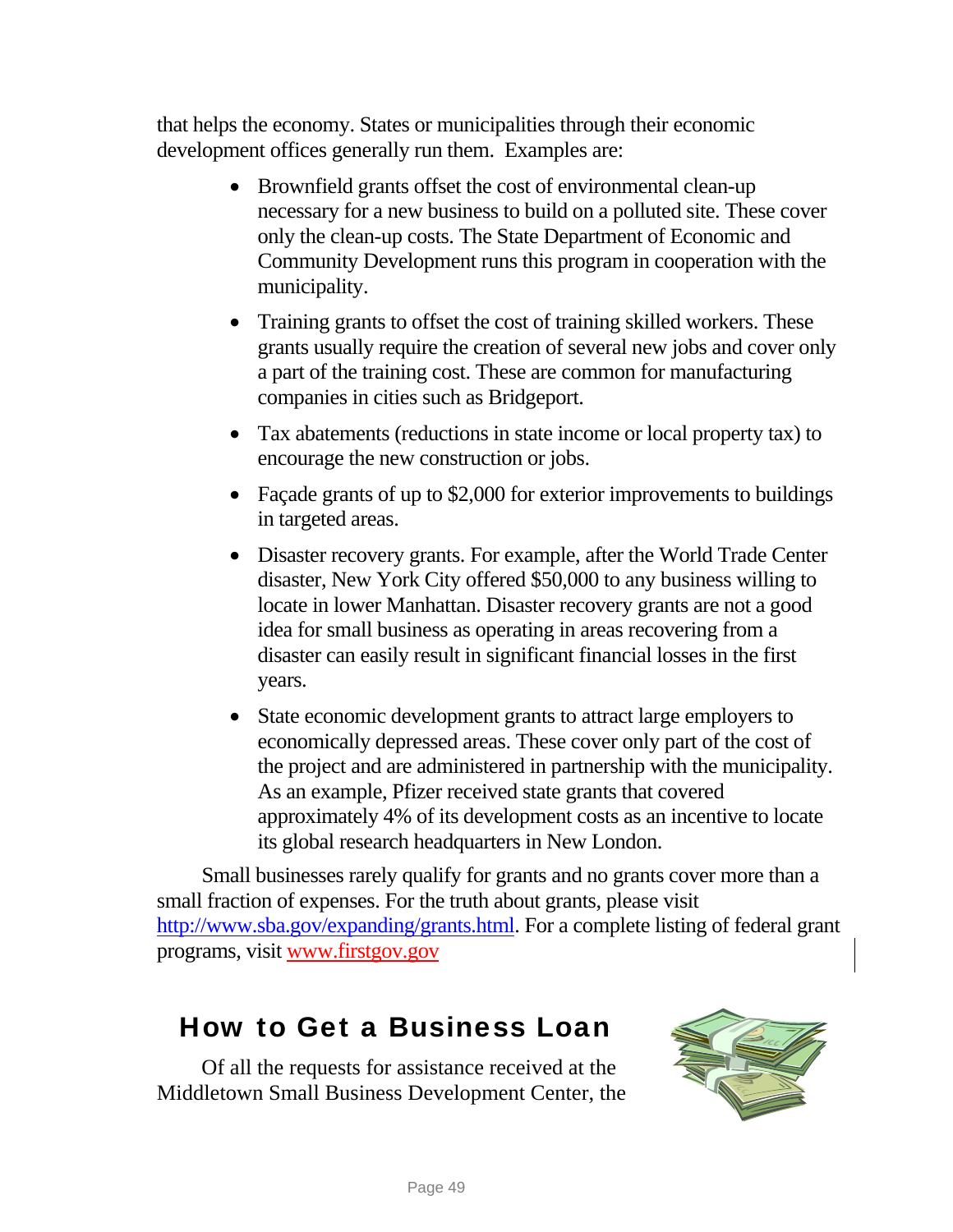majority seeks assistance in securing loan financing. Borrowing money is something nearly every small business must do at some time. Most entrepreneurs do not really know how to go about that because it is a once in a lifetime ordeal – they have no experience to draw on. The MSBDC has helped secure financing by putting together "loan packages" for lenders to evaluate.

Lenders want to make loans; that's how they make their money. However, lenders cannot afford to make bad loans – one bad one takes the profit from forty equal good ones to break even. Bankers have a responsibility to preserve their depositor's money, so they are not risk takers. You must prove that your plan is low risk.

**There is no substitute for a comprehensive business plan.** You need to provide your Lender with the proper information needed to evaluate your request. You must clearly show what the loan will be used for, that it is necessary and that it is the right amount. That information must be stated in writing, in a logical, concise, well-designed business plan. Remember that you or the management team you are part of is the most important factor to lenders and investors and deals are made or lost on that issue alone. You must qualify in two areas:

- 1. **Business Management Capability:** The plan must demonstrate that you have the ability to execute it. You must show that you can manage a business, market your products, generate and interpret financial reports. Describe business systems and show training and policy manuals
- **2. Industry Capability.** Closely related to management capability is how it relates to what you plan to do. Demonstrate that ability by providing a complete description of the industry, your company, product(s), market, competition, marketing plan, and location. Even more important is the details of your experience and training in the industry. Evaluate your position in industry and relative to the competition realistically and factually. Do not knock the competition; they must be doing something right. Invite the lender to meet you where your business is being created or already exists. This establishes credibility.

In addition, you should understand how lenders operate. Ask your MSBDC counselor, accountant, attorney, or business associate to recommend a bank or loan officer who has granted loans to others in your situation and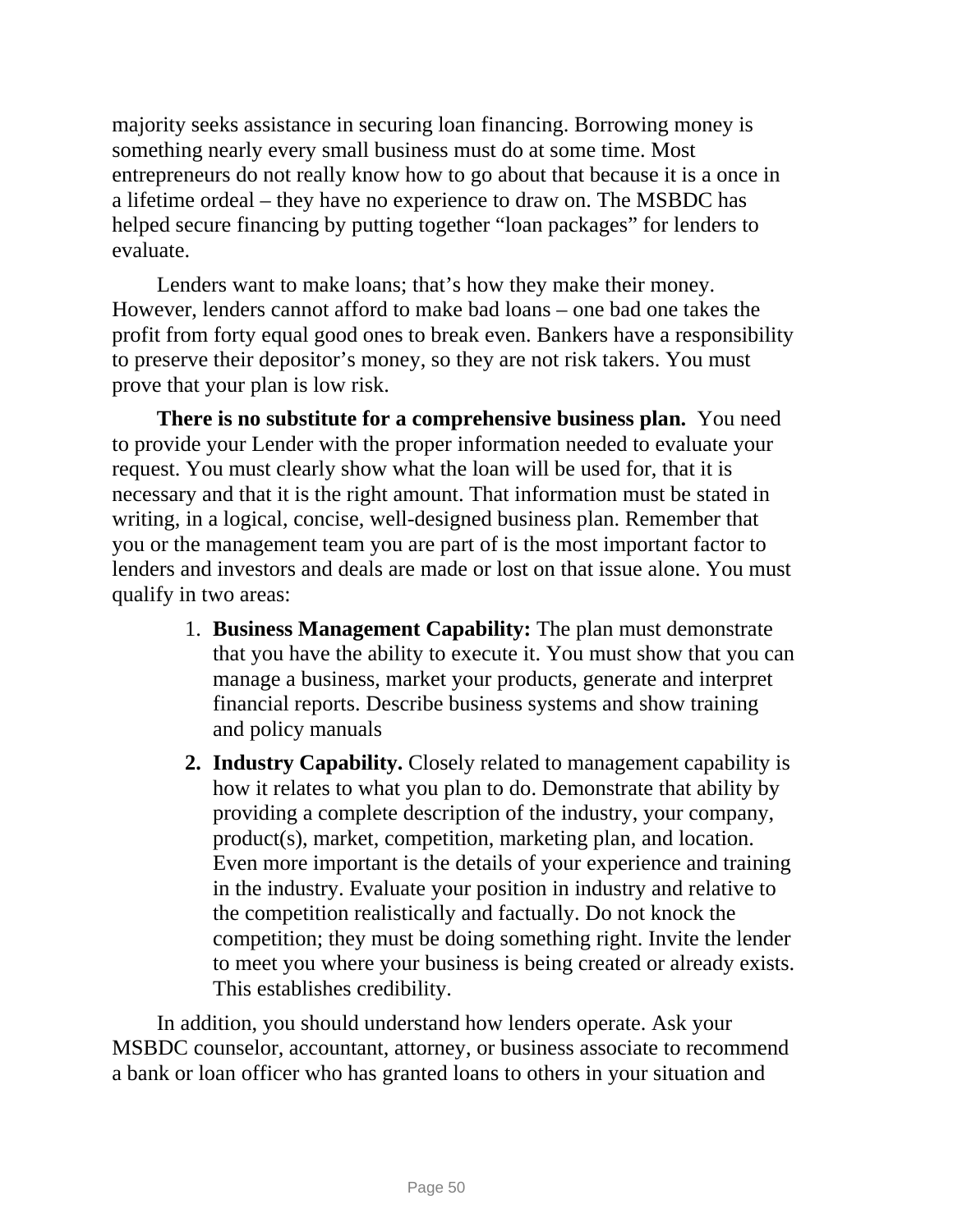industry. Banks have different underwriting requirements and familiarity with certain types of business.

Understand the lender. Like you, he or she has many customers and may not be as familiar with any one (you!) as you would like. The loan officer may ask questions that are clearly answered in the materials you already submitted. Be patient. What may seem like silly questions is only the banker trying to get to know you.

Finally, be patient: Do not expect the lender to review your proposal and make a decision overnight. The longer you have to wait, the better, because you have not been rejected. You want the lender to view you as someone with a vision and ability to achieve it, rather than someone who has an immediate crisis and is running out of money. Do not rush the decision or you will look desperate.

### The Six C's

Lenders evaluate loan applications on the following factors. Your application must satisfy all of them.

- **CHARACTER** Your credit history, community and business reputation. They are lending the money to you and depending on you to make the payments.
- **CAPACITY** Your source to repay the loan must be the business' cash flow or you should not be taking out a business loan.This must be proven in the business plan.
- **CAPITAL** You must invest in your own proposal before you can expect anyone else to back it. Your financial commitment is the business' starting net worth. Generally, you must provide 20-25% of the start-up capital. This can be material as well as money, but not "sweat equity".
- **COLLATERAL** There must be a significant part of that net worth that has market value if the business fails. Your loan officer must always consider the worst-case scenario. Sometimes a co-signer with sufficient assets will fulfill the collateral requirement. A co-signer, however, will not make up for a flawed business plan.
- **CAPABILITYY** Is there sufficient management skill and industry expertise?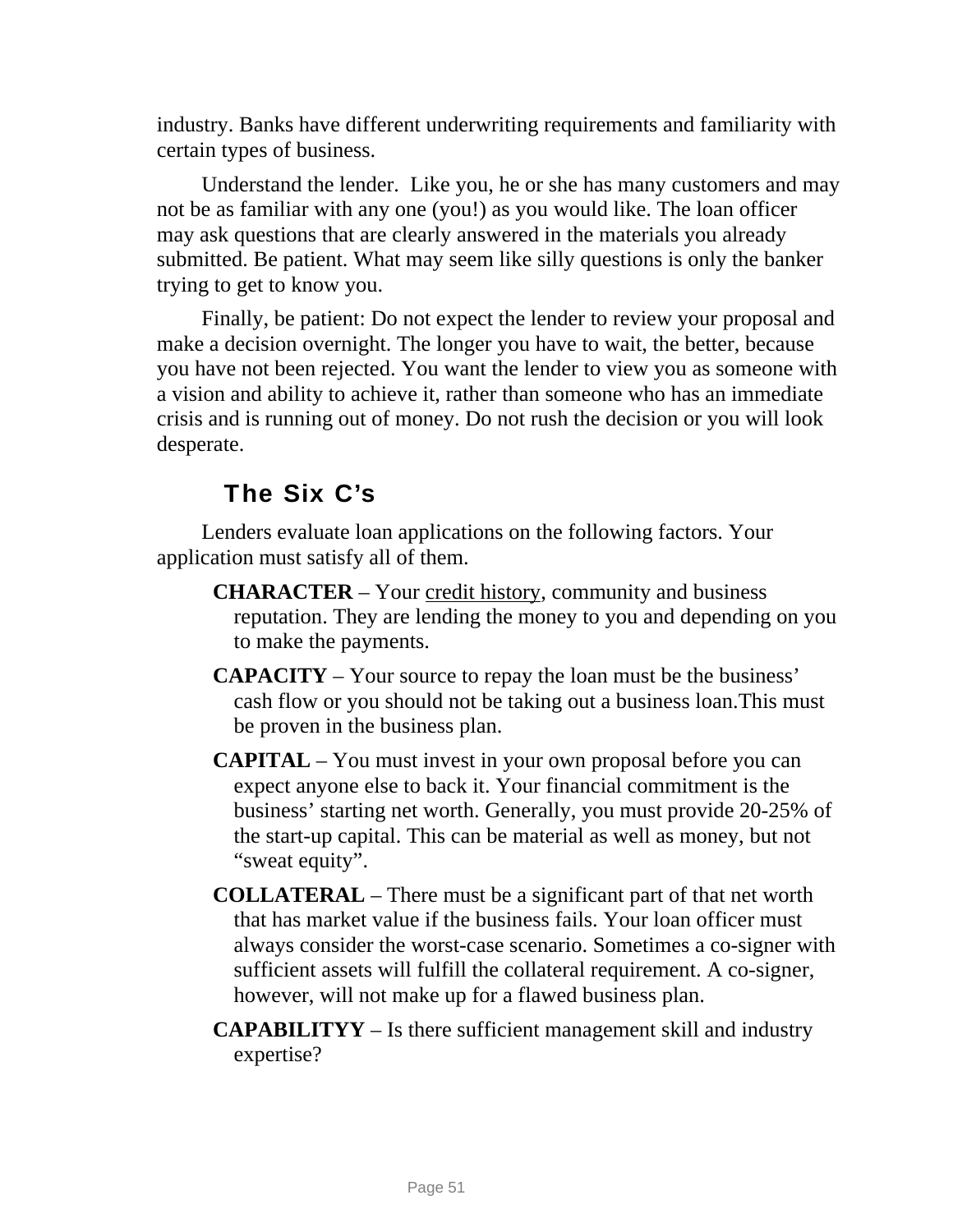**COVERAGE** – Your income projections must cover the debt comfortably (at least twice).

### Credit Reports

Credit history is underlined above because that is one of the first things a lender will check and anything other than a good credit report (a credit score of at least 700) will cause your loan application to be rejected. Bankers rightfully believe that, if you don't pay your bills on time, you will not pay a business loan on time either.

You can owe money to several creditors, such as credit cards, and still have good credit. You must only not exceed the credit limit on the card and make the minimum payments, on time. A late payment has the same effect on your credit rating as not making the payment at all.

There is no way you can hide any payment problems in your past. They were all reported to the credit bureaus as they happened. The MSBDC can still work with you, but you should be honest about your credit history with your counselor. There are many ways to launch a business in spite of bad credit, but a bank loan is not one of them.

If you have corrected any credit problems and paid the debts as agreed, you should make sure that your credit report reflects that. You can get a copy of your credit report from any or all of the three credit bureaus listed in the reference section of this booklet. We recommend that everyone check his or her credit report and get their credit score before they apply for a loan.

# Buying a Business

Many people become entrepreneurs by purchasing a business instead of starting one. A smart buyer puts the business through a careful examination before making an offer and an even more detailed examination before the sale closing.

Sellers are rightfully unwilling to disclose the confidential details of their business to anyone but a serious, qualified buyer. An interested buyer will be allowed to tour the premises and will be provided with whatever financial figures the seller is comfortable disclosing. At the very least, the seller will have to reveal three years of summary profit and loss data, the amount of business debt the buyer is expected to assume and the existence of pending events that may adversely affect the business.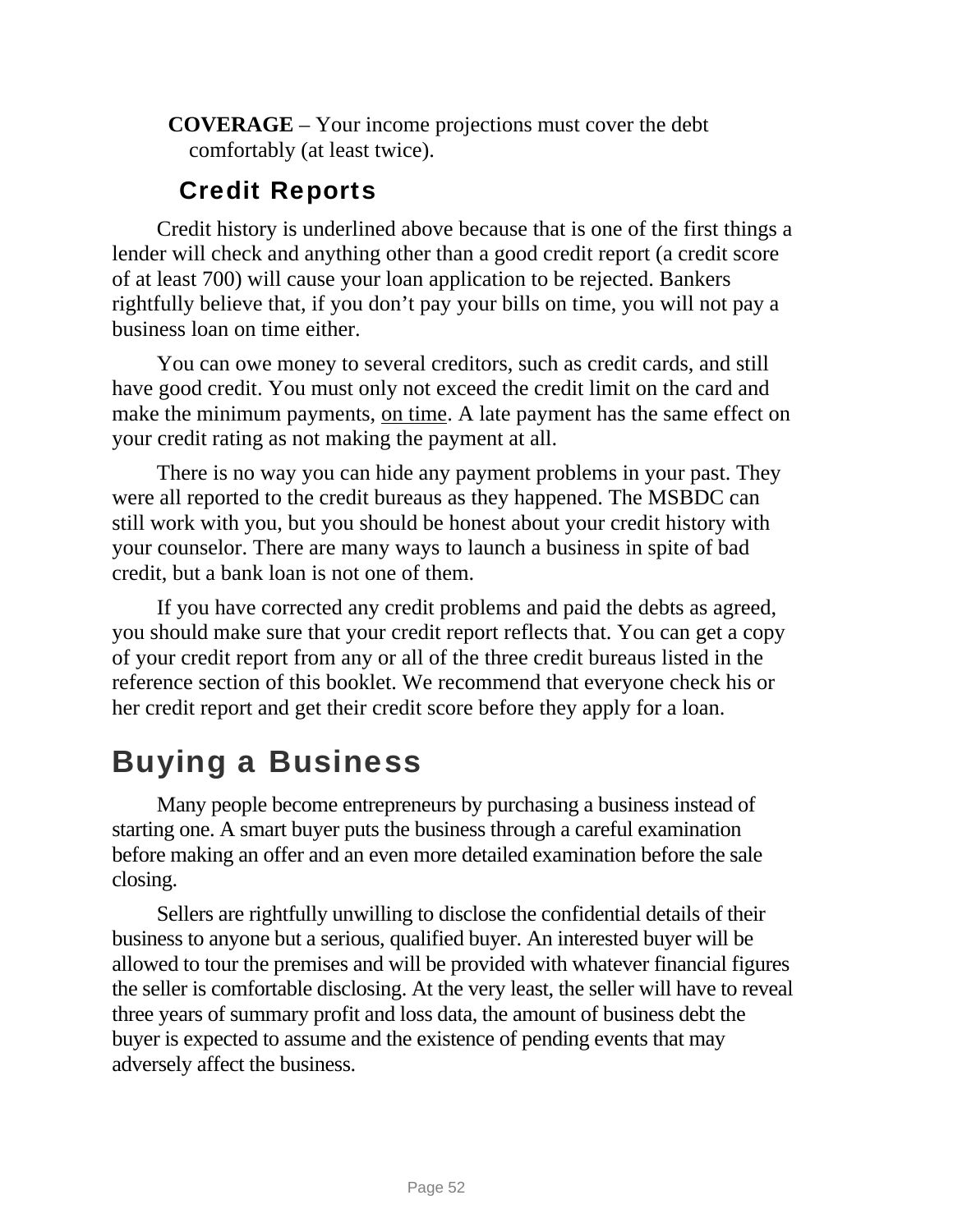If the buyer wishes to proceed with a purchase, he or she must make an offer for a certain purchase price and then provide the seller with some proof of qualification – that is the buyer's financial capability to make good on the offer. This offer should be conditional and is sometimes called a "Letter of Intent" and must be countersigned by the seller for the deal to proceed.

The Letter of Intent should stipulate the buyer's conditions in as broad a statement as possible. These conditions should include:

- Subject to buyer's ability to secure suitable financing at no higher than a specified rate of interest. Seller may insist on a time limit of this or not agree to the Letter of Intent until financing is arranged so the seller is free to sell the business to other prospects.
- Subject to verification of income and expense. This requires the seller to provide audited statements and tax returns.
- That there are no outstanding debts or judgments other than those in the normal and customary course of business.
- That the business is in good legal standing and regulatory compliance.
- That the equipment, building and other assets of the business are in good, serviceable condition.
- That the business is not in default of any leases and contracts and that the leases and contracts are assignable to the buyer. This requires that the buyer is allowed to examine all leases and contracts.
- That the seller has the right and title necessary to make the sale.
- That the Buyer will execute a confidentiality agreement and then seller will make available to the buyer all business records for examination and provide releases for any professionals used by the business, such as accountants.

If the seller accepts the offer, the buyer is given a time before the deal closes to do a thorough examination of the business and all of its records. This is called "Due Diligence". The purpose of this investigation is to discover any dealbreakers and to become familiar with the business the buyer is going to operate.

The final step is the closing. The parties execute a Purchase and Sale Agreement. That agreement should hold both buyer and seller to written warrantees of all of the material representations they have made during the acquisition process.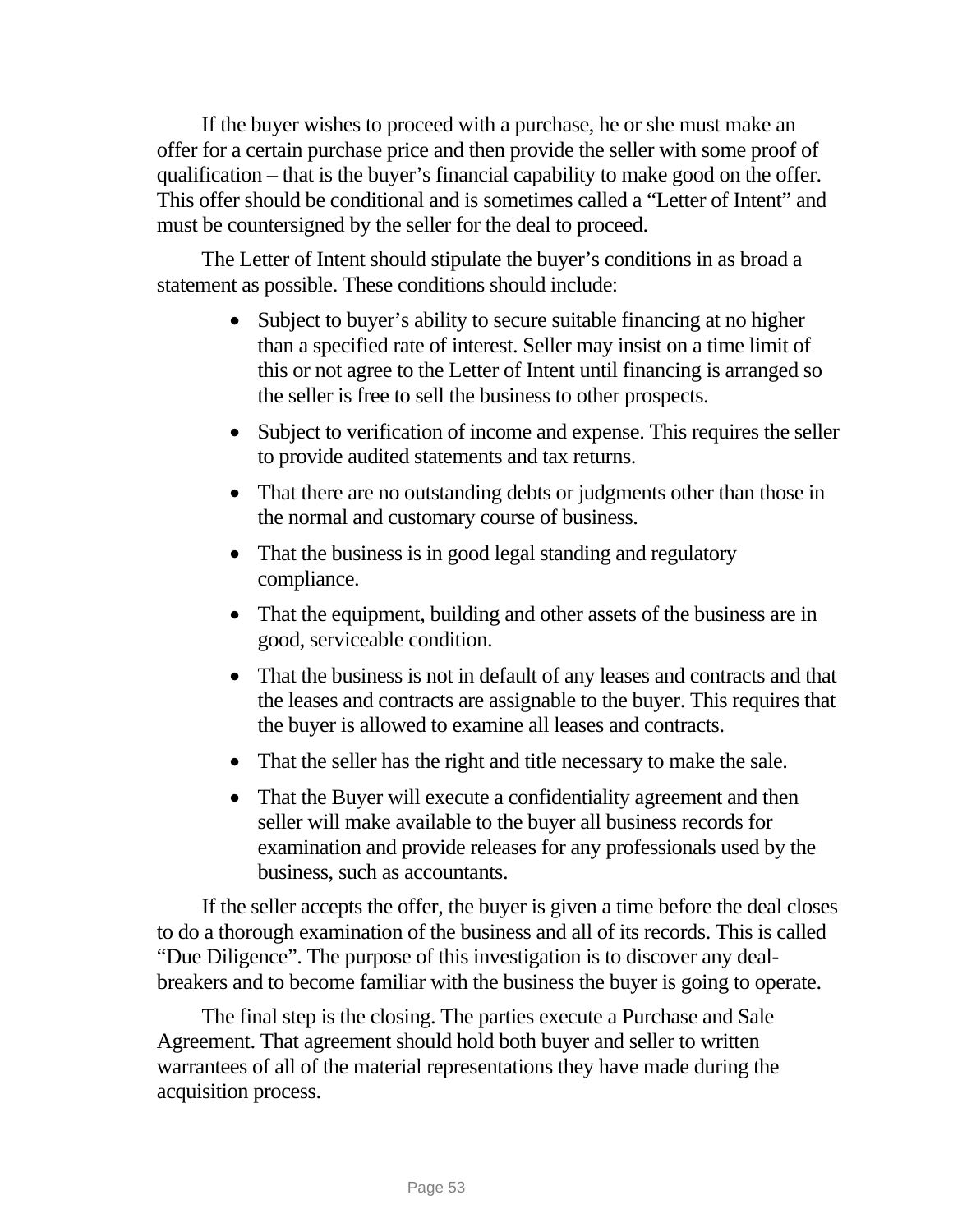# Franchises

At some point, you may consider buying a franchise as an alternative. Buying a franchised business is a special case of starting your own business. It has some of the advantages and disadvantages of both owning your own business and of working for someone else.

The company that sells you the franchise is called the Franchisor and you become one of their franchisees. You do not have to create the business, they already have. You follow their business plan and operating procedures. The only planning you do is usually the weekly ordering and staffing. For all of the thinking they do for you, the Franchisor will get 5-10% of your sales plus other fees, such as marketing.

Purchasing, marketing promotions, record keeping and accounting systems are determined by the Franchisor. In many cases, the Franchisor provides a good part of the financing of starting your business, but you still will have to put up \$5-100,000, depending on the business.

All you really get with a franchise is a license to use their systems. You may have little actual control over the destiny of the business, so it's a lot like buying a job. On the other hand, you may make a lot of money without all of the hard work of creating a business.

To properly evaluate a franchise opportunity, you should do a thorough investigation, including:

- Examine the Uniform Franchise Offering Circular. This is the actual deal and the Franchisor is required to provide it to you.
- Look at all other contracts. Verbal statements the Franchisor makes at meetings are not binding, contracts are.
- Talk with existing Franchisees to confirm sales projections and the trustworthiness of the franchisor. Be warned that they do not have to tell you the truth and may be contracted against saying anything disparaging, so call several and listen to what is not said as well as what is.
- Ask for sales, costs and expenses. Do not expect any projections; franchisors are prohibited from providing them.
- Observe the operation of an existing franchise. Is that what you want to do and the way you want to do it? You have little chance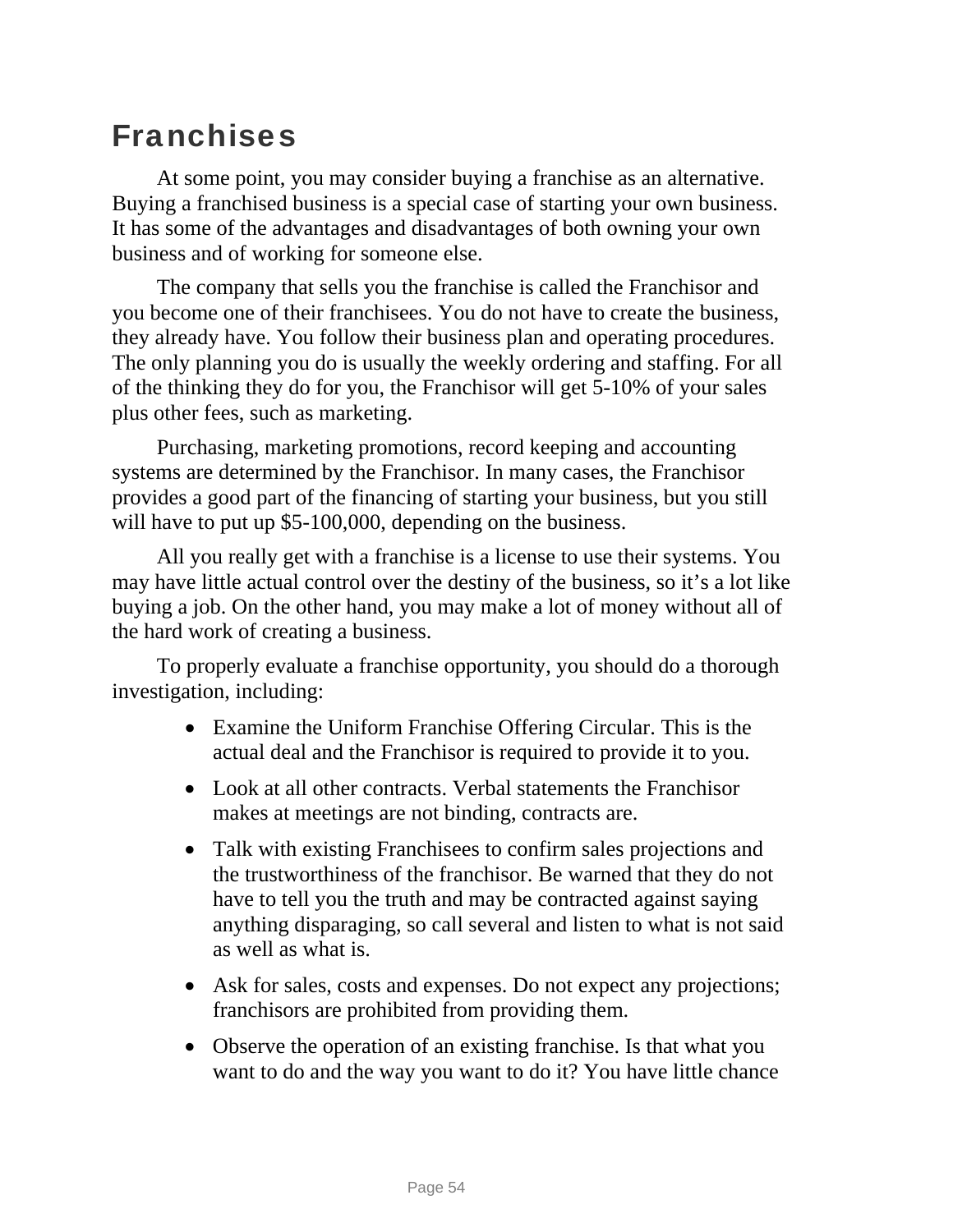to change things once you buy the franchise and will be doing it their way for a long time.

• Remember that the products or services arte not as important as the integrated business system, which is all that differentiates the franchise from its competition. Just how good is this system you are licensing at running a business?

# Starting a Business Checklist

### *Don't quit your day job until you….*

- $\Box$  Complete the vision into a complete, integrated system for doing business.
- $\Box$  Do a personal need assessment. Just how much money do you need to live on each month?
- $\Box$  Find a source for health insurance on you and your dependants, include the cost in your personal needs.
- $\Box$  Compile a complete list of what you need to start the business, accurately priced.
- $\Box$  Come up with a marketing plan.
- $\Box$  Design systems to run the business so it does not run your life.
- $\Box$  Based on solid fact and research, compile the income, cost and expense projections for the business, month-by-month, for at least three years.
- $\Box$  Have a solid plan to secure all operating licenses and permits. **But** do not get sales or income tax accounts until you need them.
- $\Box$  Understand and be prepared to handle taxes and regulations that apply too your business. Check with Zoning, Building, Fire Marshal and Health Department.
- $\Box$  Compile a list of contacts and advisors. Include the ones you have at work if that does not violate a non-compete agreement.
- $\Box$  Finish a business plan. It must include all of the above.
- $\Box$  Get a lawyer and an accountant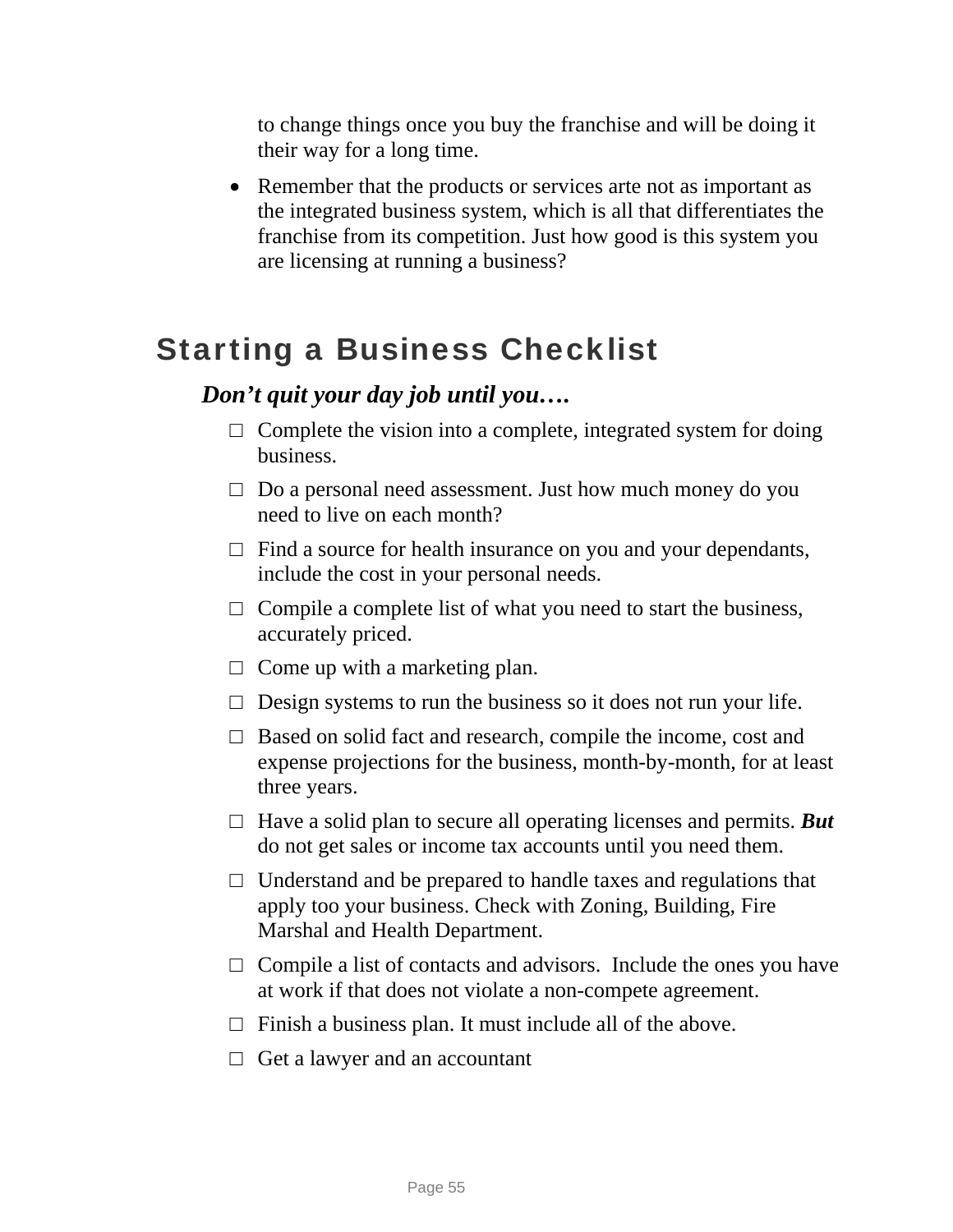- $\Box$  File Necessary Papers to create the business with Town Clerk or Secretary of State.
- $\Box$  Establish a line of credit. You will not get a home equity loan after you quit your day job. Likewise, apply for necessary credit cards before you quit.
- $\Box$  Get legal with your software. You will need technical support.
- $\Box$  If you can, start your business part time, after hours to test the concept.
- $\Box$  Plan your exit from your job. You may need to work just a little longer to qualify for benefits. Do not burn your bridges. Everyone you work with is a potential customer or referral agent. Telling your boss to shove it is a bad idea.

# References & Resources

## AT THE LIBRARY

Search the materials file by subject, such as business, management, marketing or small business. You can also search the directories at bookstores and online vendors, such as Amazon, for books to buy or request from your library.

Among the facilities at the reference desk, you will find:

- *A Professional Reference Guide* An excellent starting point, providing a list of trade associations and organizations. Those organizations are a great source of information on your industry.
- *Data Sources for Business and Market Analysis* Sources of market data
- *Encyclopedia of Business Information Sources* Lists handbooks, periodicals, directories, and trade associations on more than 1200 specific industries and business subjects. It is a good starting point to search for information on a particular business.
- *Small Business Sourcebook* Guide to the informational services and sources for over 100 different types of small businesses.
- *Encyclopedia of Associations* Trade and professional associations throughout the United States that can help existing business owners keep abreast of industry developments, and provide start-up business owners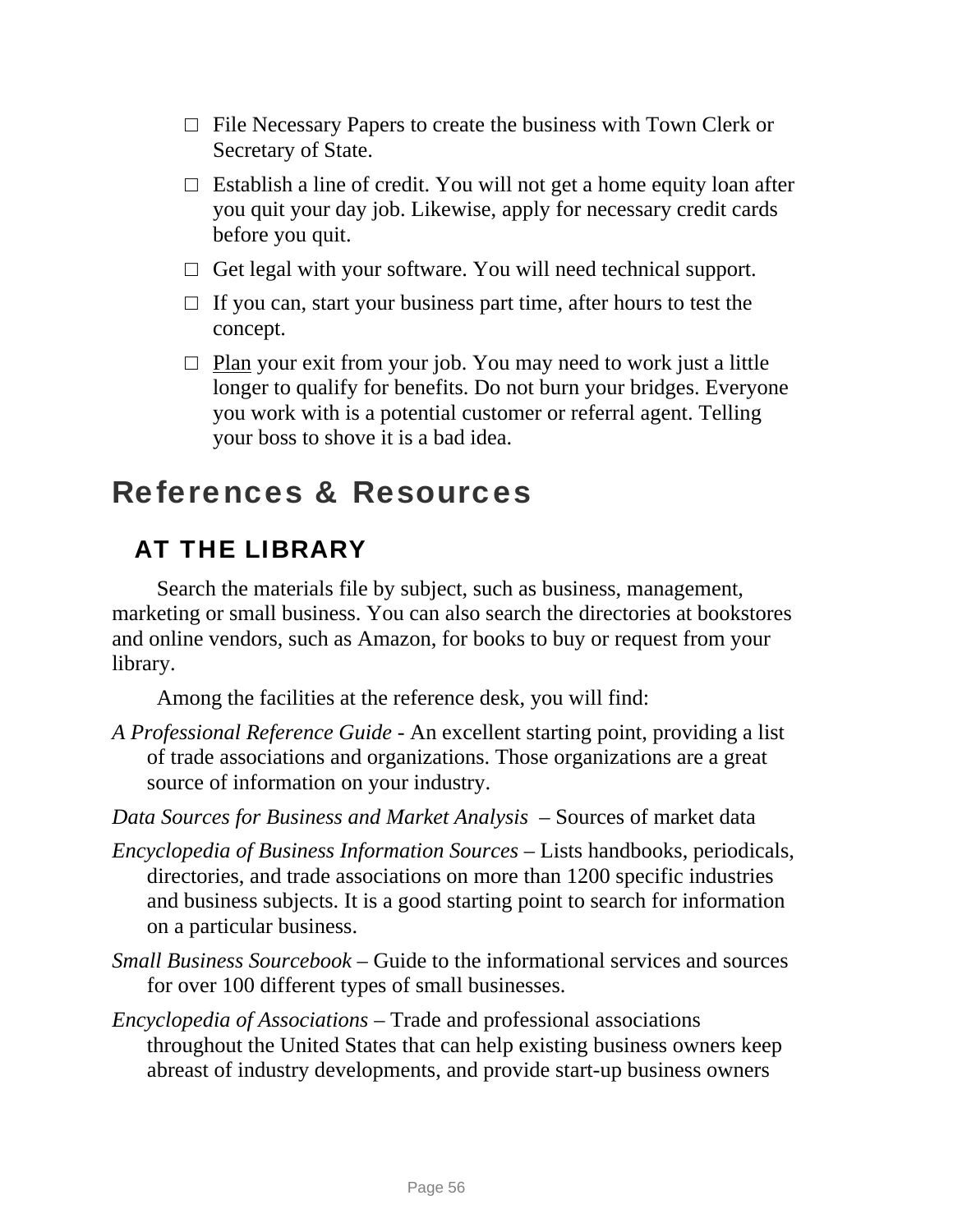with valuable market information. Most associations will readily work with start-up business owners.

- *National Trade & Professional Associations of the United States* Similar to the Encyclopedia of Associations, this lists trade and professional associations throughout the United States.
- *Simmons Study of Media and Markets* A comprehensive market survey of media audiences and product use in the United States. It provides detailed information on over 100 products categorized by different demographic criteria.
- *Acorn Consumer Classification System* Segments potential customers by consumer type based on many criteria including age, wealth, location, and spending habits.
- *Demographics USA* Provides information on population, ethnicity, age/sex groupings, household related date, consumer expenditure, employment, and occupation data.
- *Standard Industrial Classification Manual* This lists the SIC numbers issued to major areas of business. These numbers are the key to unlocking census data and are used as the basis to determine workman's compensation pricing category.
- Business and Industrial Financial Ratios Updated yearly, it contains IRS data on 37 million United States corporations. The data is organized by industrial groups and provides comparative historical information on key financial criteria. Other publications that provide the same type of information are the *RMA (Robert Morris Associates) Annual Statement Studies, the FRA Financial Studies of the Small Business, and the Industry Norms and Key Business Ratios*.
- *Standard & Poor Industry Surveys* Updated industry statistics and analysis
- *U.S. Industrial Outlook* Provides overview, forecasts, and short profiles for 200 American industries including recent trends and a five-year outlook.
- *Statistical Abstract of the United States* Updated annually, provides demographic, economic, and social information.
- *City and County Data Book* Updated every three years and contains statistical information on population, education, employment, income, housing, and retail sales.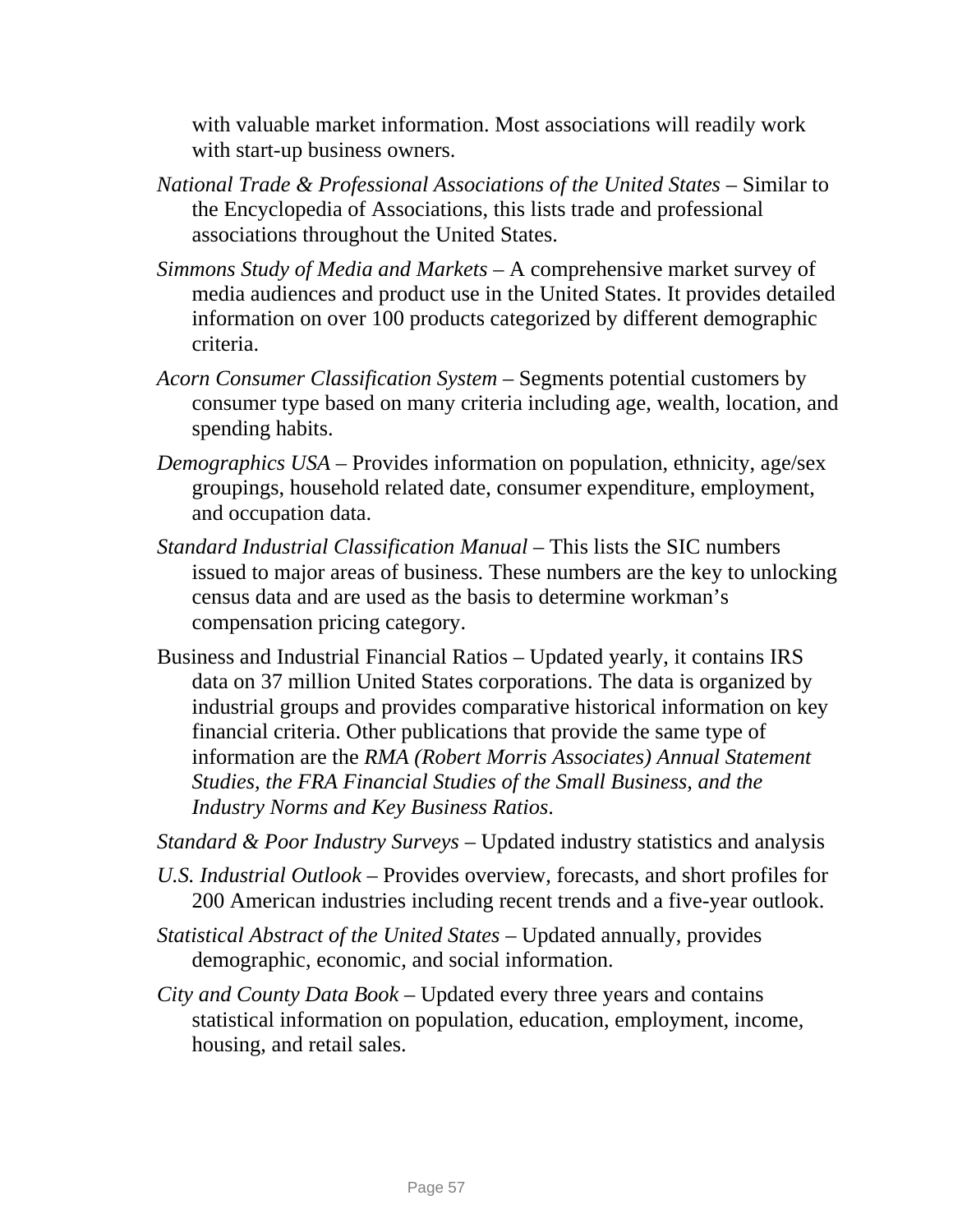- *American Business Climate & Economic Profiles* A concise compilation of facts, rankings, incentives, and resource listings for all 319 Metropolitan Statistical Areas (MSA) in the 50 states.
- *Dun and Bradstreet Directories* List companies alphabetically, geographically, and by product classification. Good for researching competitors and potential consumers.
- *The Thomas Register* Detailed information under more than 52,000 separate product and service headings. This manual lists capabilities and contact headings on more than 148,000 U.S. companies.
- *Predicasts F&S Index* Short abstracts on U.S. companies, products, and industries. Indexes trade associations, government, and specialized business service publications.
- *Marketing Information Guide* Provides a monthly-annotated bibliography of marketing information.
- *Seasons of Business: The Marketer's Guide to Consumer Behavior (1992)* Helps companies to understand what seasoned factors shape customers buying decisions.
- *The Green Book* International directory of marketing research companies and services.

### **On CD/ROM:**

- *American Business Disc Basic information on U.S. companies of all sizes. The CD allows you to search by different criteria, such as: SIC code, geographic location, company name, company sales volume, and number of employees.*
- *ABI/Inform Business periodical references with abstracts searchable by industry, subject, and keyword. Contains articles from 1971 to present.*
- *Business Dateline Contains the full text of articles from nearly 180 regional business magazines, daily newspapers, and wire services.*
- *National Trade Data Bank- Operated by the U.S. Department of Commerce Economic and Statistics Administration. The data bank contains trade promotion information, investment statistics, and international economic data from approximately 20 federal agencies.*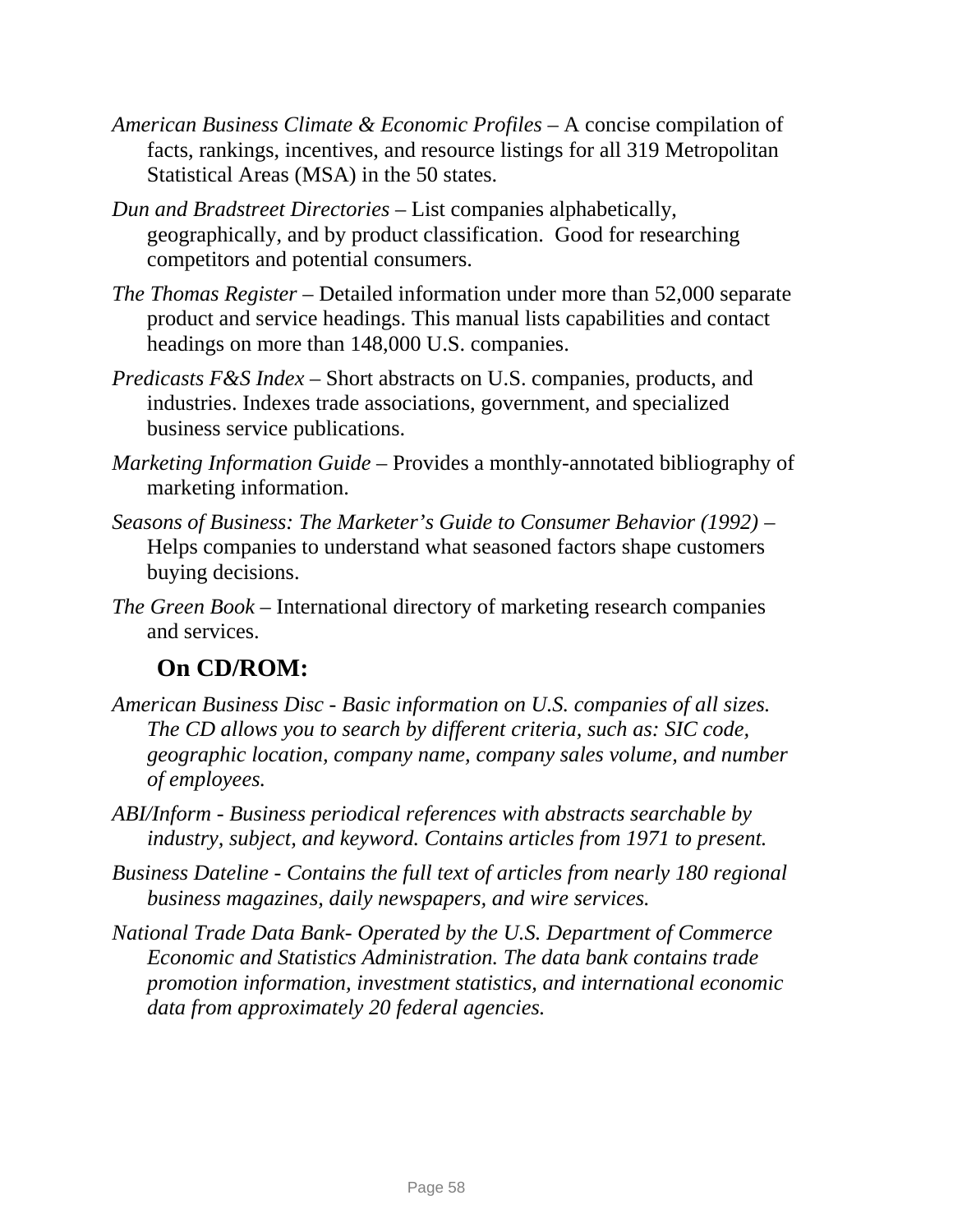### CREDIT BUREAUS

| Equitax: 1-800-525-6285                 | www.equifax.com    |
|-----------------------------------------|--------------------|
| Experian (formerly TRW): 1-888-397-3742 | www.experian.com   |
| Trans Union: 1-800-680-7289             | www.transunion.com |

[www.myfico.com](http://www.myfico.com/) – One credit report, credit score and credit tips for \$14.95

There may be a fee for these reports. You will also have to provide positive identification, which may include the amount of your last payment to one of your creditors, so have your checkbook handy.

If you discover credit problems on your report that are not your doing, you may be a victim of identity theft. Notify the credit bureau immediately. If you confirm that you are a victim of identity theft, notify the Social Security Administration Fraud Unit at 1-800-269-0271.

To prevent identity theft, never give personal identification information, such as your social security number, to anyone unless you know who they are and that they have a valid reason to ask for it. Never put such information on an email.

### FEDERAL RESOURCES

### **U.S. Citizenship and Immigration Service (division of Homeland Security)**

Employer Information

 http://uscis.gov/graphics/services/employerinfo/index.htm I-9 Form http://uscis.gov/graphics/formsfee/forms/files/i-9.pdf

### **Internal Revenue Service**

Home Page: [www.irs.gov](http://www.irs.gov/) 

An easy to use site with downloadable guides, forms and instructions. To view or print the files, you need Adobe Acrobat. You can download it free at<http://www.adobe.com/products/acrobat/readstep2.html>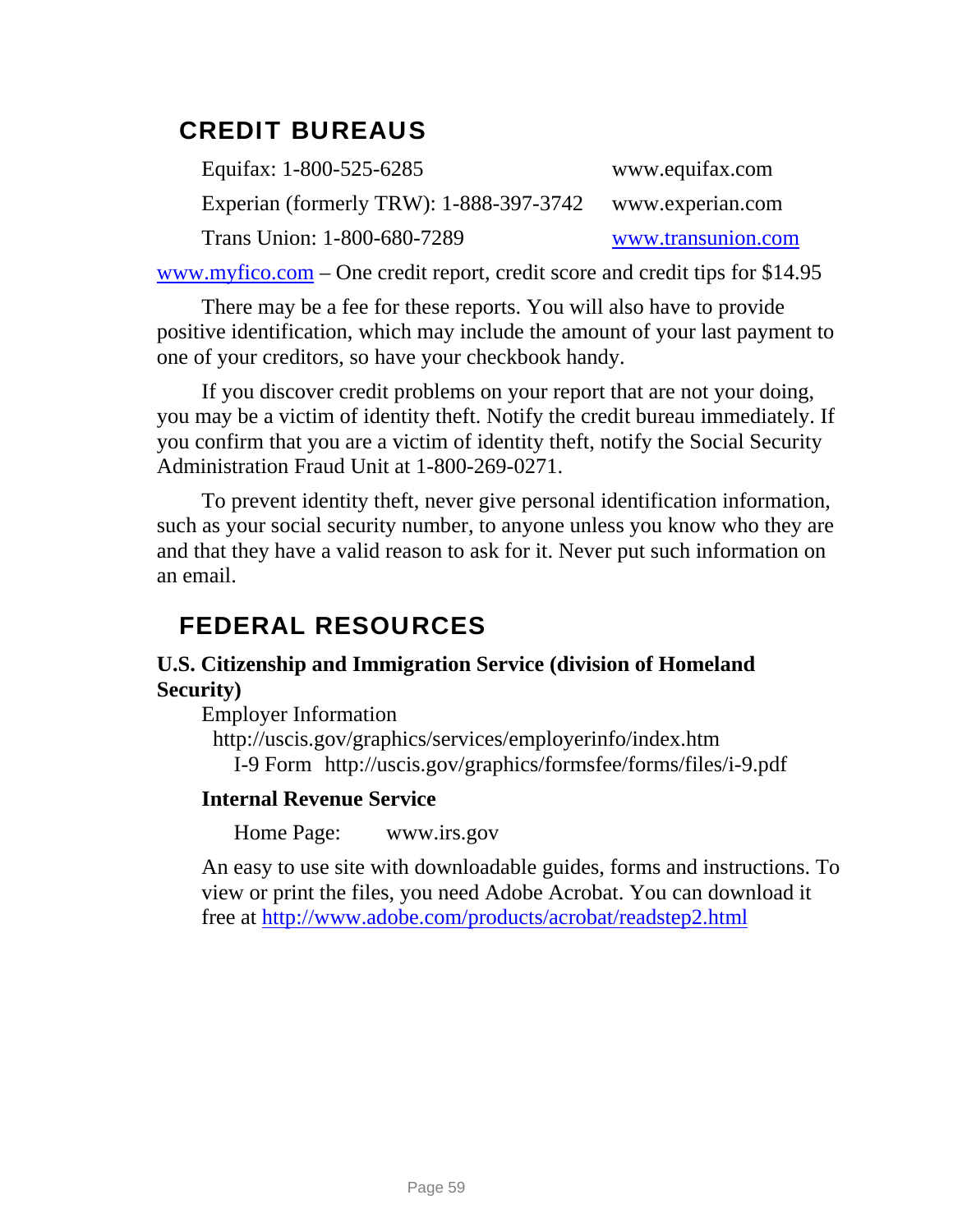### **Useful Internal Revenue Service Materials**

Available on line or at the local office

| <b>Small Business</b>         | Publication 583 Starting a Business and Keeping<br>Records                                       |  |
|-------------------------------|--------------------------------------------------------------------------------------------------|--|
|                               | Publication 17 Your Federal Income Tax                                                           |  |
|                               | Form SS-4 Application for Employer Identification<br><b>Number</b>                               |  |
|                               | Circular E <i>Employer Tax Guide</i>                                                             |  |
|                               | Publication 533 Self Employment Tax                                                              |  |
|                               | Publication 587 Business Use of your Home                                                        |  |
|                               | <b>Publication 3702 Small Business resource Guide</b><br>(CD/ROM)                                |  |
| <b>Sole</b><br>Proprietorship | Publication 334 Tax Guide for Small Business<br>Schedule C and Instruction                       |  |
| Partnership                   | Publication 541 <i>Partnerships</i><br>Form 1041 and Instructions                                |  |
| <b>Corporations</b><br>(C)    | Publication 542 Corporations<br>Form 1120 and Instructions                                       |  |
| <b>S</b> Corporations         | Publication 542 Corporations<br>Publication 2553 and Instructions<br>Form 1120S and Instructions |  |

### TATE RESOURCES

**Connecticut Department of Labor** 

[www.ctdol.state.ct.us](http://www.ctdol.state.ct.us/)

### **State Office (new hire reporting)**

Connecticut Department of Labor Office of Research, Attn: CT-W4 200 Folly Brook Boulevard Wethersfield, CT 06109 Fax: 1-800-816-1108

### **[Department](http://www.drs.state.ct.us/taxassistance/drsrodir.html#norwich) of Revenue Services**

25 Sigoney Street Hartford, CT 06105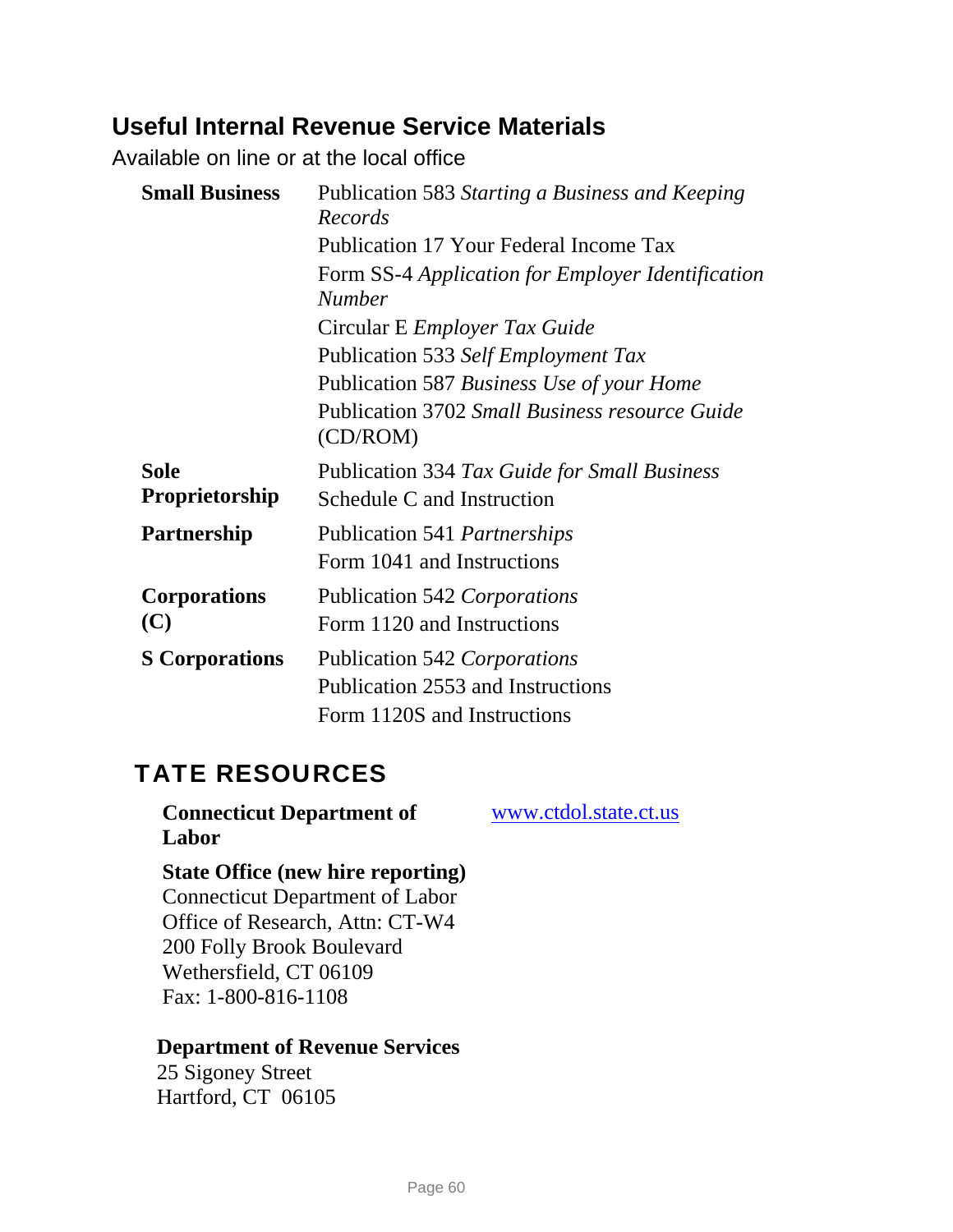[www.drs.state.ct.us](http://www.drs.state.ct.us/)

### **Useful Department of Revenue Services Materials**

Available on line or at the local office

REG-1 *Business Taxes registration Application*  QS-114 *Sales tax Return* 0-88 *Instructions for Sales Tax Return* IP2000 *Getting Started In Business* Connecticut Circular CT, *Employers Tax Guide* IP 99(19), *Building Contractors' Guide to Sales and Use Taxes* Informational Publication 2003(15) *Q & A on Business Entity Tax* 

### **Connecticut Economic Resource Center, Inc.**

1-800-392-2122 [www.cerc.com](http://www.cerc.com/) *Note:* some services are fee-based

- **Smart Start** Licensing Assistance ([www.ct-clic.com](http://www.ct-clic.com/) or [www.CTSmartStart.com](http://www.ctsmartstart.com/) )
- Site Finder: Database of Connecticut's available commercial and industrial properties. [www.CTSiteFinder.com](http://www.ctsitefinder.com/)
- Geographic Information System: demographic and business information through maps
- Demographics: census data including county, zip code, and census tract
- Economic and Demographic Analysis: industry profiles, competitive intelligence, survey research, benchmarking, and evaluation
- Business Lists: lists of foreign-businesses
- Business Resource Index: federal, state, local, and private resources

**ConnStep** – Lean Manufacturing Training (fee) [www.connstep.org](http://www.connstep.org/)

#### **Other Connecticut Agencies**

WBDC (Women's Business Development Center, Stamford 203-353-1750 CEDF (Community Economic Development Fund) ………..800-656-4613 ACCESS Entrepreneurial Center, Willimantic………………860-450-7146 Gateway Entrepreneurial Training Prgm, Gateway Community College,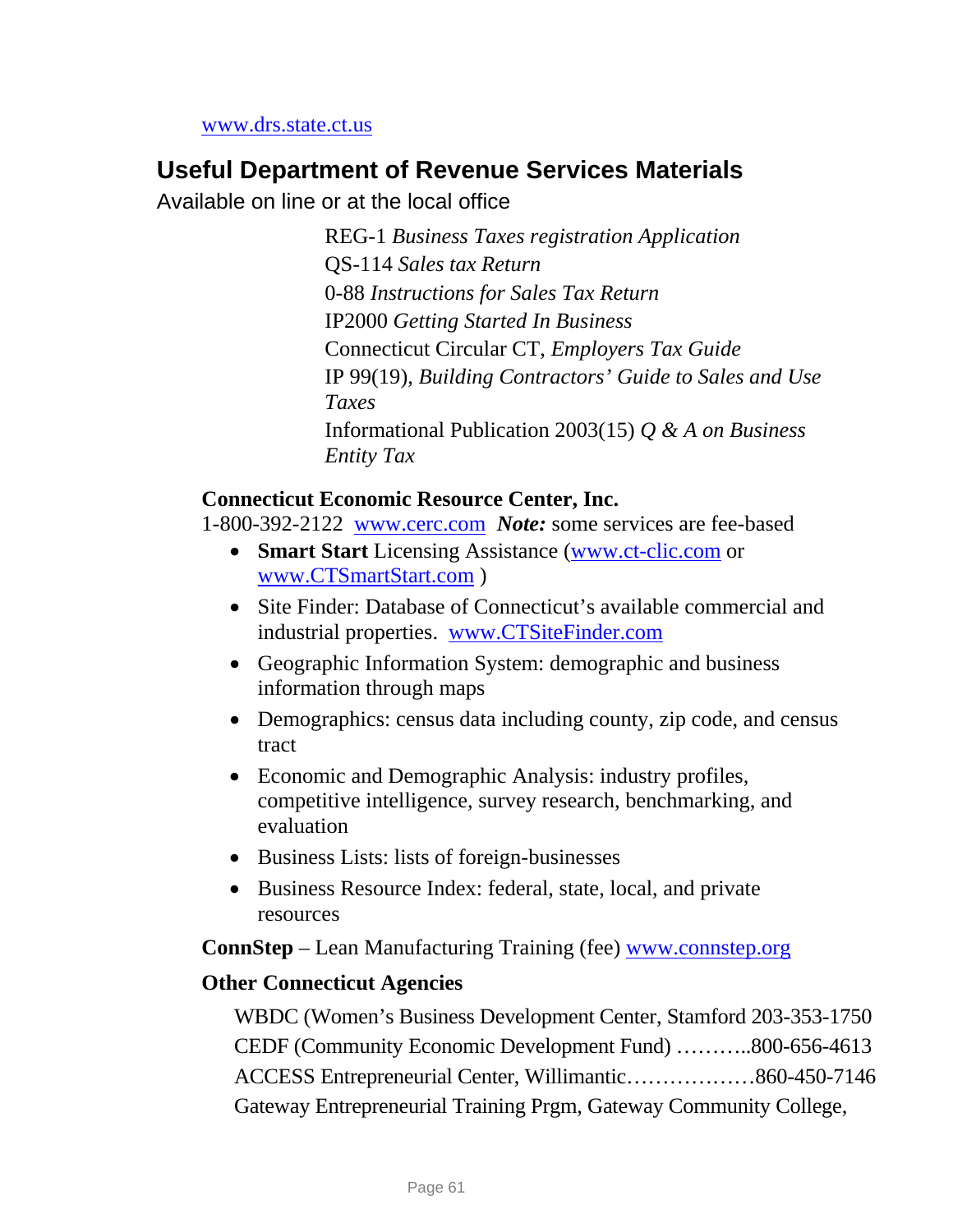| New Haven RBDC (Regional Business Resource Center)203-624-1493     |  |
|--------------------------------------------------------------------|--|
|                                                                    |  |
|                                                                    |  |
| SECTOR (Southeastern CT Enterprise Region), New London888-673-2867 |  |
|                                                                    |  |
| Child Care Facilities Microloan Program, New Haven203-776-6172     |  |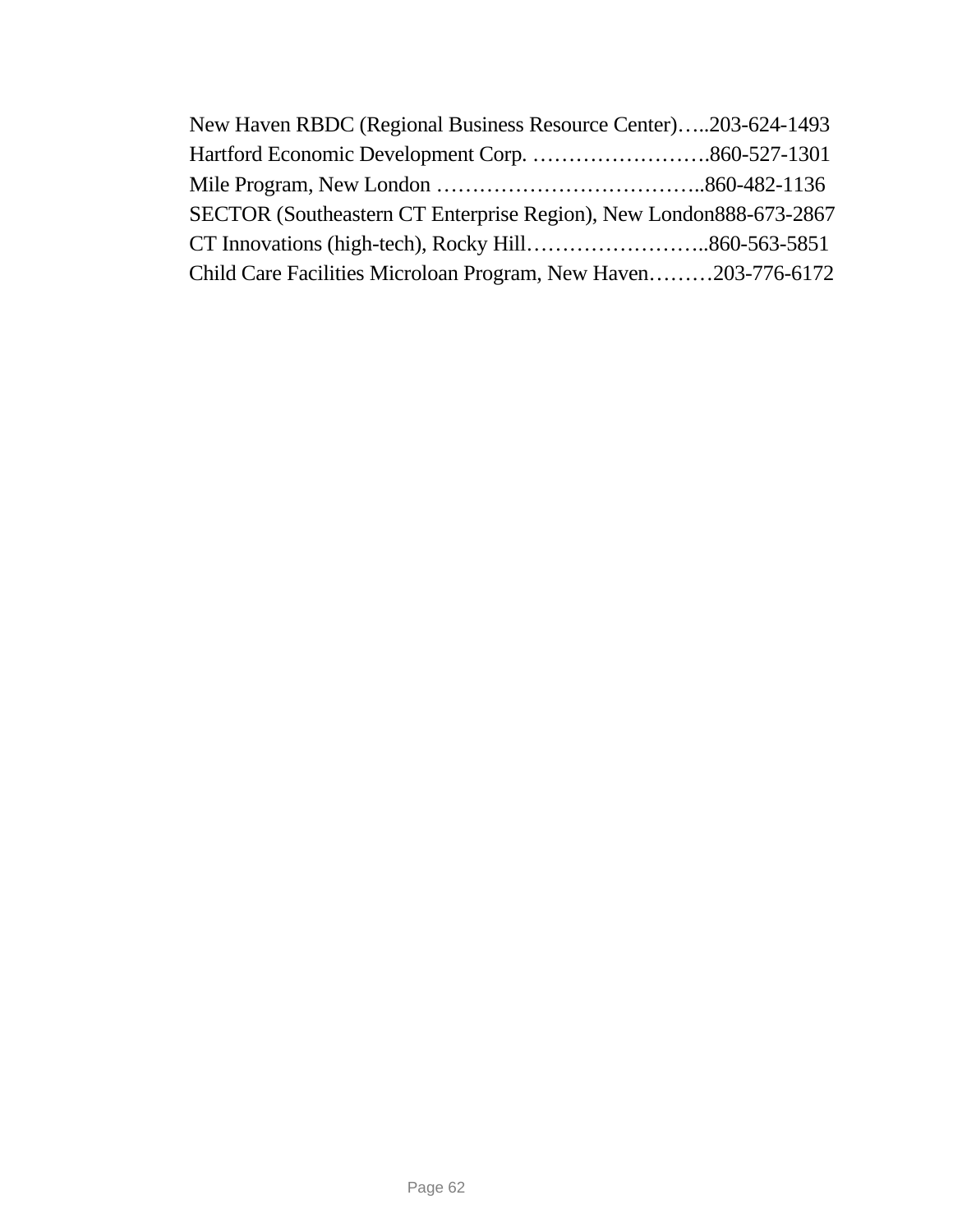### ASSOCIATIONS

### **American Marketing Association www.marketingpower.com 250 Wacker Drive, Suite 200 Chicago, IL 60606**

Publishes annotated bibliographies on marketing topics and has an alphabetically arranged directory of marketing research firms and services.

### **International Council for Small Business www.icsb.org U.S. Association for Small Business and Entrepreneurs 905 University Avenue, Room 203 Madison, WI 53715**

A Professional organization for educators and entrepreneurs interested in the development of a small business.

#### **National Association of Women Business Owners (NAWBO)**

 **www.nawbo.org** 

### **1377 K Street NW, Suite 637 Washington, D.C. 20005**

Helps broaden opportunities for women in business. Offers workshops and seminars providing information and referral services to members, and maintains a database of women-owned businesses.

### **National Federation of Independent Business www.nfib.com 600 Maryland Avenue SW, Suite 700 Washington, D.C. 20024**

The country's largest small business association; it has more than 500,000 member business owners. In addition to representing small business interests to state and federal governments, it distributes educational information and publications, and holds conferences.

### INTERNET SITES

#### **Learning about the internet and how to use it:**

Learning the Net: [http://www.learnthenet.com](http://www.learnthenet.com/)  Internet Terms: [http://www.netlingo.com](http://netlingo.com/)  Internet Reference: <http://www.refdesk.com/>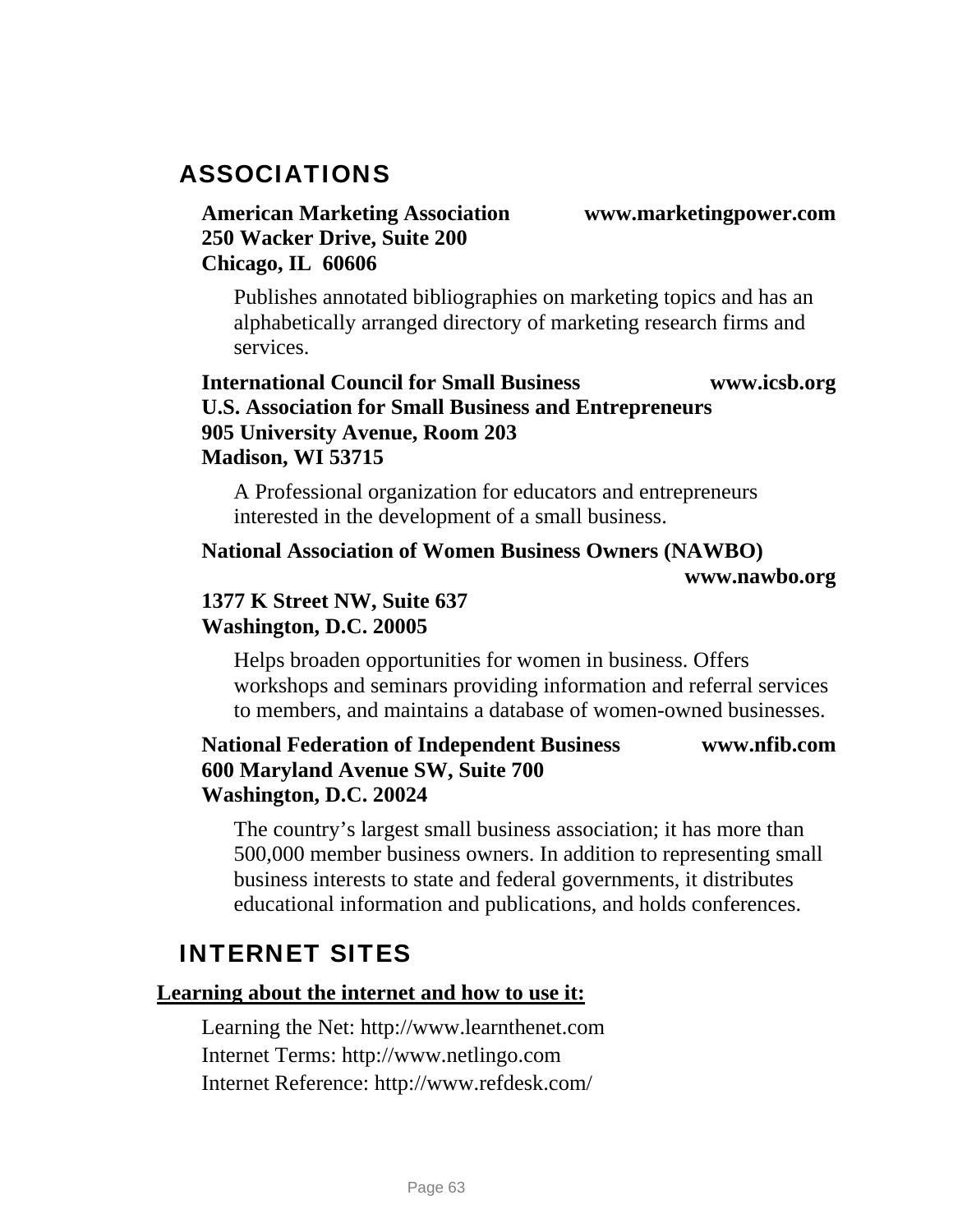Search The Web: [http://www.google.com](http://www.google.com/)

E-Commerce: [http://www.sbasupport.org](http://www.sbasupport.org/) 

### **Internet Search Strategies**

Noodle Tools:

[http://www.noodletools.com/debbie/literacies/information/5locate/](http://www.noodletools.com/debbie/literacies/information/5locate/adviceengine.html) [adviceengine.html](http://www.noodletools.com/debbie/literacies/information/5locate/adviceengine.html)

Georgetown University Library:

<http://www.library.georgetown.edu/internet/effectiv.htm>

### **Small Business Training**

Workshops: [http://www.va-interactive.com/MSBDC/](http://www.va-interactive.com/csbdc/)  Business Legal Forms: [http://www.inc.com/guides/solo\\_business/20676.html](https://sbpostman.business.uconn.edu/exchweb/bin/redir.asp?URL=http://www.inc.com/guides/solo_business/20676.html) Start-Up Guide: [http://www.sba.gov/starting\\_business/startup/guide.html](http://www.sba.gov/starting_business/startup/guide.html)  [Managing Cash](http://www.mastercardbusiness.com/assets/brochure/smallbiz/develop_business_plan.pdf) [http://www.mastercardbusiness.com/assets/brochure/smallbiz/manage](http://www.mastercardbusiness.com/assets/brochure/smallbiz/manage_cash_flow.pdf) [\\_cash\\_flow.pdf](http://www.mastercardbusiness.com/assets/brochure/smallbiz/manage_cash_flow.pdf)  Writing a Business Plan: [http://www.inc.com/guides/write\\_biz\\_plan/](https://sbpostman.business.uconn.edu/exchweb/bin/redir.asp?URL=http://www.inc.com/guides/write_biz_plan/) Sample Business Plans: [http://www.bplans.com](http://www.bplans.com/) or <http://www.businessplans.org/businessplans.html> [Business Plan Workbook](http://www.mastercardbusiness.com/assets/brochure/smallbiz/develop_business_plan.pdf): [http://www.mastercardbusiness.com/assets/brochure/smallbiz/develop](http://www.mastercardbusiness.com/assets/brochure/smallbiz/develop_business_plan.pdf) [\\_business\\_plan.pdf](http://www.mastercardbusiness.com/assets/brochure/smallbiz/develop_business_plan.pdf)  Management and Franchise Info: [www.entrepreneur.com](http://www.entrepreneur.com/) Small Business Resources: [www.sbaer.uca.edu](http://www.sbaer.uca.edu/) Young Entrepreneur's Organization (under 40): www.yeo.org

### **Business Management**

American Management Association: [www.amanet.org](http://www.amanet.org/)

Global marketplace Risk Assessment:

[www.assessyourinternationalrisk.org](http://www.assessyourinternationalrisk.org/)

Business Financial management: [www.business-literacy.com](http://www.business-literacy.com/) Woman owned Business: www.womensbusinessresearch.org Best for Business:<http://www.bestforbusiness.com/> Business Owner's Toolkit:<http://www.toolkit.cch.com/> Commerce Clearinghouse (tax, human resources): [http://www.cch.com](http://www.cch.com/)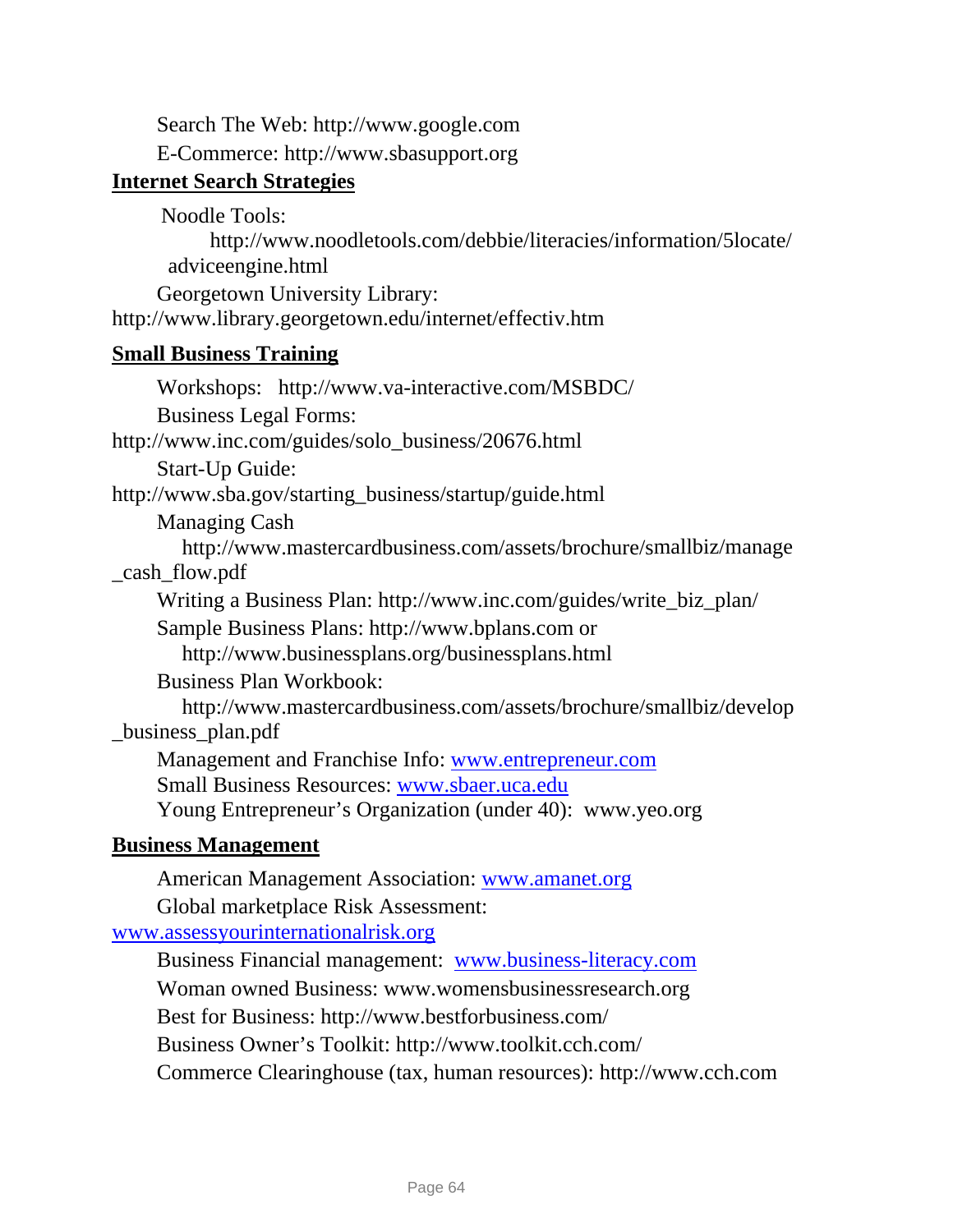**Federal Agencies** (for information and to use their services)

U.S. Government Business resources: [www.business.gov,](http://www.business.gov/) or Regulations and Directory: www.firstgov.gov Export Assistance and Training: [www.export.gov](http://www.export.gov/), or International Trade & Technology: [www.usgtn.net,](http://www.usgtn.net/) or International Trade Organization:<http://www.ita.doc.gov/> The U.S. Census Bureau: www.census.gov/ Demographic Data: http://homer.ssd.census.gov/cdrom/lookup Small Business Administration: [www.sba.gov](http://www.sba.gov/) (resource listings for every state)

The SBA defines a Small business as one that is under:

- 500 employees for most manufacturing and mining industries
- 100 employees for all wholesale trade industries
- \$6 million for most retail and service industries
- \$28.5 million for most general & heavy construction industries
- \$12 million for all special trade contractors
- \$0.75 million for most agricultural industries

Office of the SBA Inspector General:

[www.sbaonline.sba.gov/ignet/ig.html](http://www.sbaonline.sba.gov/ignet/ig.html)

U.S. Department of Labor (Labor Law Information): [www.dol.gov/elaws/firststep](https://sbpostman.business.uconn.edu/exchweb/bin/redir.asp?URL=http://www.dol.gov/elaws/firststep) 

The Bureau of Labor Statistics: http://stats.bls.gov U.S. Department of Commerc[e: www.commerce.gov/](http://:   www.commerce.gov/) Office of Business Liaison: <http://www.osec.doc.gov/obl/> United States Patent and Trademark office: [www.uspto.gov](http://www.uspto.gov/)  U.S. Copyright Office: [www.copyright.gov](http://www.copyright.gov/)

Selling to the Federal government: www.fedbizops.com

#### **Connecticut Agencies**

A complete listing of Connecticut agencies can be found at: [www.ct.gov](http://www.ct.gov/)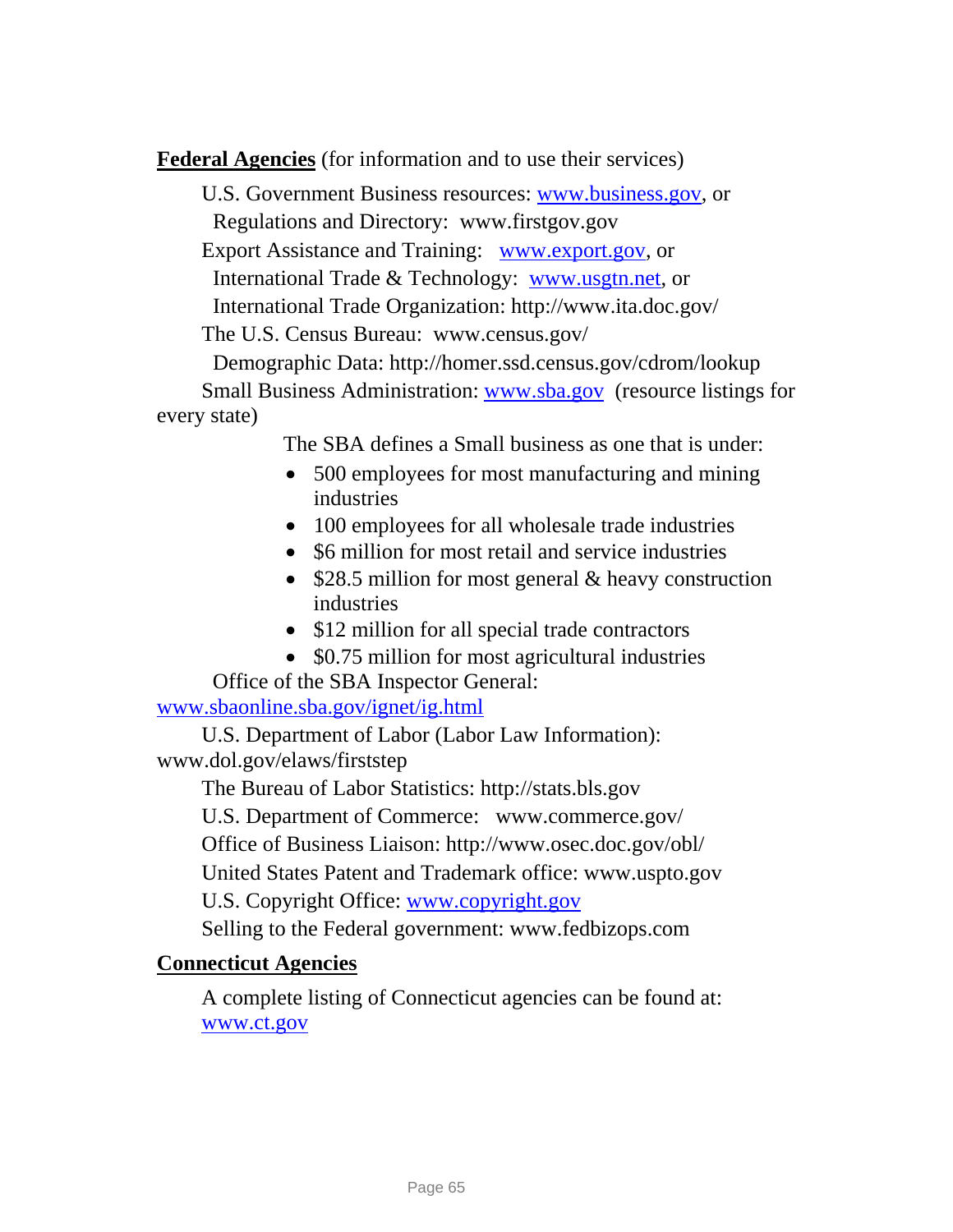### **Company and Industry Information:**

Hoovers: [http://www.hoovers.com](http://www.hoovers.com/) Dun & Bradstreet: [http://www.dnb.com](http://www.dnb.com/)  Industry Links: <http://www.industrylink.com/> Associations Gateway: <http://info.asaenet.org/gateway/OnlineAssocSlist.html> Industrial Newsroom – Optics & Photonics: [http://www.industrialnewsroom.com/news/optics\\_photonics](http://www.industrialnewsroom.com/news/optics_photonics) Industry Links:<http://www.competia.com/express/right.html> Public Records:<http://www.brbpub.com/pubrecsites.asp> Industrial Research Institute:<http://www.iriinc.org/webiri/index.cfm>

Web Page Change Monitoring: [http://www.WatchThatPage.com](http://www.watchthatpage.com/) Interesting Company Analysis: <http://www.footnoted.org/index.html>

Business Research: [http://business-research.info/business-research](http://business-research.info/business-research-links.htm)[links.htm](http://business-research.info/business-research-links.htm)

BizStats: [http://bizstats.com](http://bizstats.com/)

### **Financial Information Sources:**

IPO Monitor:<http://www.ipomonitor.com/> Ten K Wizard:<http://www.tenkwizard.com/> SEC Edgar: <http://www.sec.gov/edaux/searches.htm> FindArticles:<http://www.findarticles.com/PI/index.jhtml> Yahoo Finance:<http://finance.yahoo.com/?u> Quicken: <http://www.quicken.com/> Morningstar: <http://www.morningstar.com/> Bloomberg: <http://www.bloomberg.com/> Financial Analysis and Spreadsheets: <http://pages.stern.nyu.edu/~adamodar/> Financial Data:<http://bigcharts.marketwatch.com/> The Scannery: <http://www.thescannery.com/>

### **News Sources:**

ABC News: <http://abcnews.go.com/> Rocket News:<http://www.rocketnews.com/search/index.html> Newspapers Online:<http://library.uncg.edu/news/> The American City Business Journals: <http://www.amcity.com/>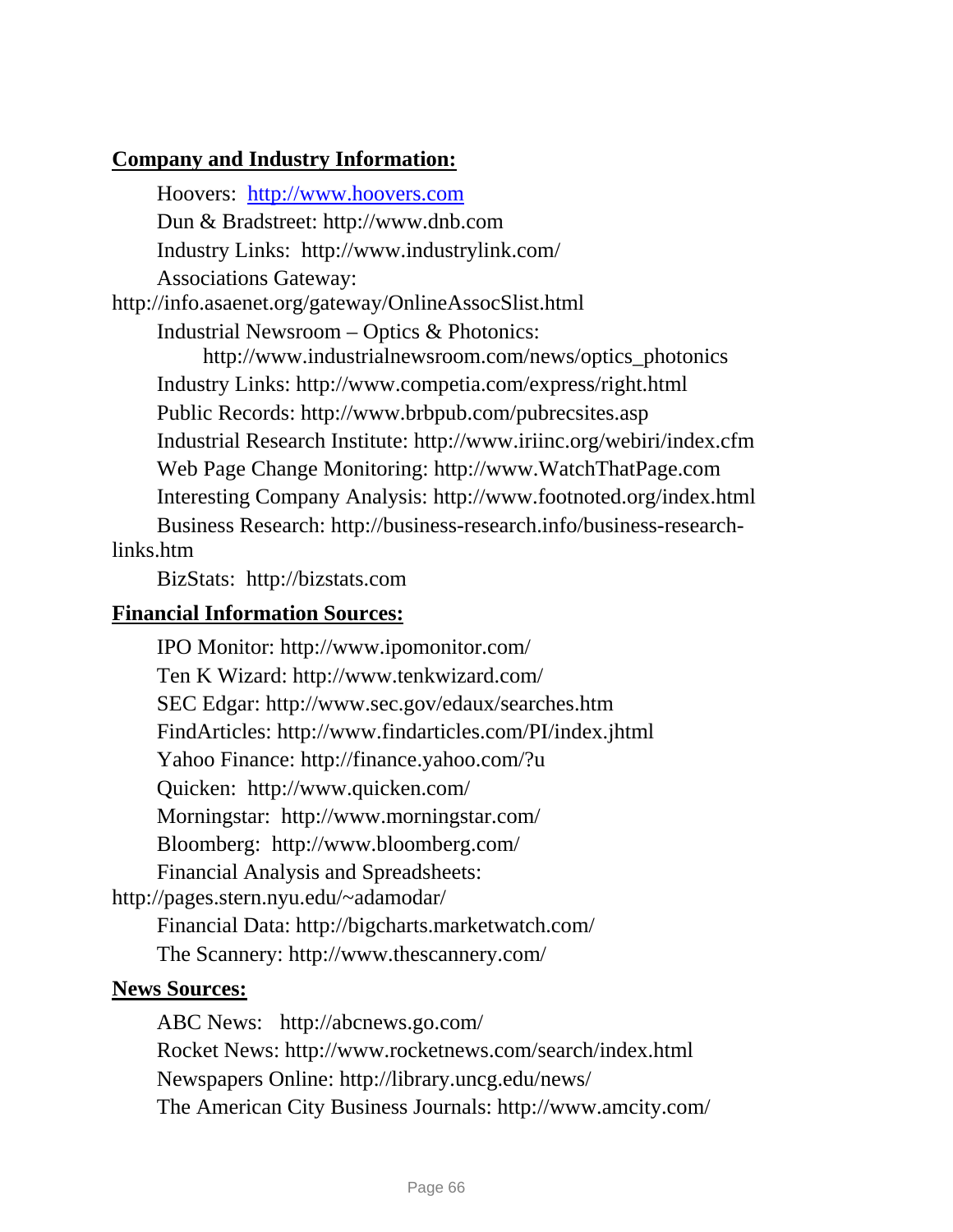New York Times:<http://www.nytimes.com/> Newspaper Links:<http://www.newspaperlinks.com/> Boston Globe:<http://www.boston.com/globe> Forbes: [http://www.forbes.com](http://www.forbes.com/) Individual.com: [http://www.individual.com](http://www.individual.com/) NewsAlerts:

<http://www.marketwatch.com/news/default.asp?siteid=mktw> Feedster News Search:<http://www.feedster.com/> Worldwide Newspaper links: [http://www.thepaperboy.com](http://www.thepaperboy.com/)

**Blogs** (a great source for inside information on the competition):

Blog Searches:<http://www.bloglines.com/>or <http://www.technorati.com/index.html>

#### **Search Engines:**

AlltheWeb:<http://www.alltheweb.com/> Google: <http://www.google.com/> Alta Vista:<http://www.altavista.com/> Vivisimo:<http://vivisimo.com/> Gigablast: [http://www.gigablast.com](http://www.gigablast.com/)  Public Documents Search Engine: <http://www.searchsystems.net/> Portico Industry Searches: <http://indorgs.virginia.edu/portico/>

### **General Reference and Directories:**

Wikipedia global user-created encyclopedia: [http://en.wikipedia.org/wiki/Main\\_Page](http://en.wikipedia.org/wiki/Main_Page)

> Connecticut State Library: <http://www.iconn.org/> Global Edge:<http://globaledge.msu.edu/ibrd/ibrd.asp> Britannica Online: <http://www.eb.com/> Columbia Concise Encyclopedia: [www.encyclopedia.com/](http://www.encyclopedia.com/) Refdesk.com: <http://www.refdesk.com/> UCSD Reference desk: <http://libraries.ucsd.edu/refshelf.html> Corporate Library:<http://www.thecorporatelibrary.com/> CEO Express: <http://www.ceoexpress.com/default.asp> CI Seek: [http://ciseek.com](http://ciseek.com/)  Internet Public Library:<http://www.ipl.org/ref/index.text.html> American Society of Executive Associations: [http://info.asaenet.org](http://info.asaenet.org/)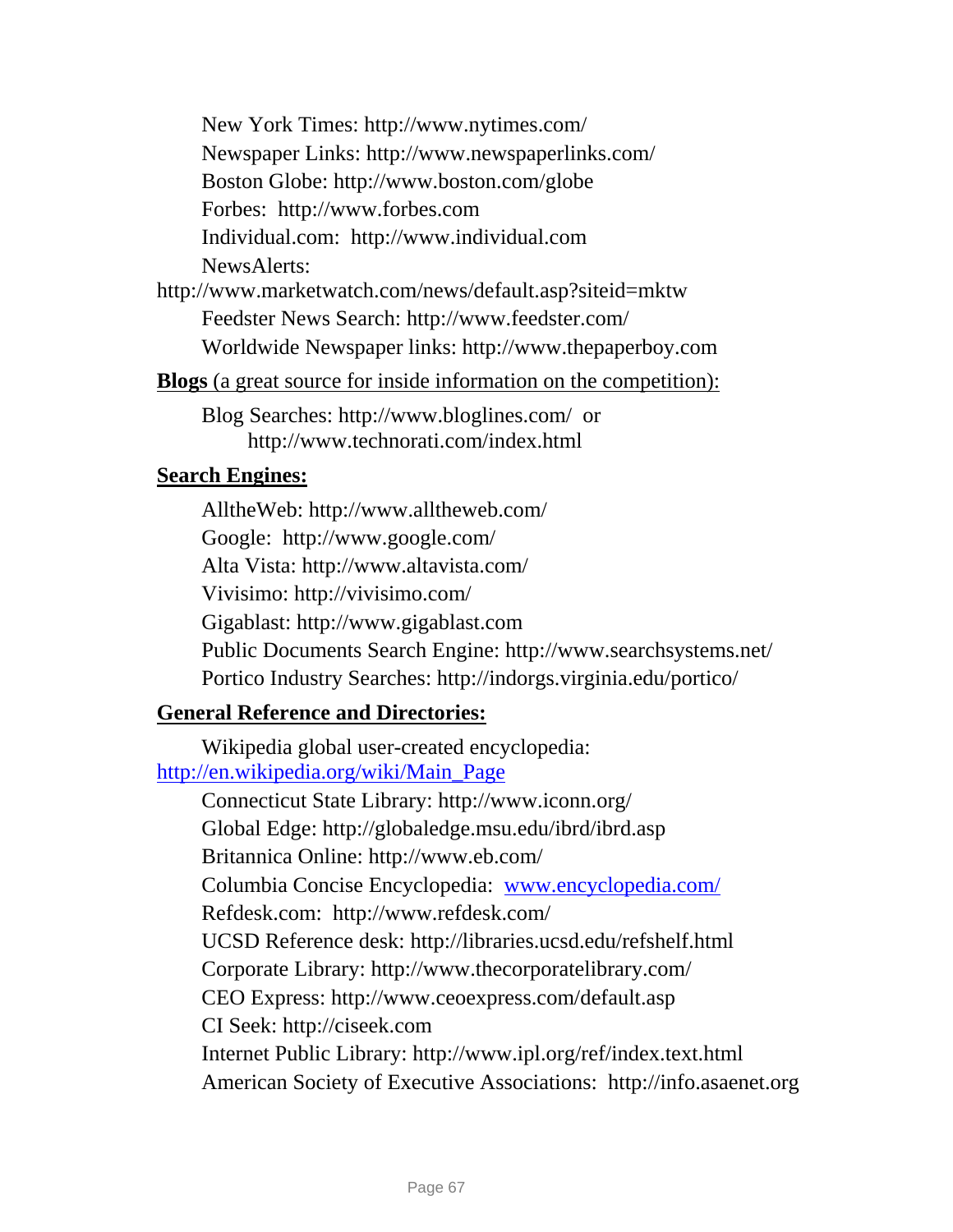Librarian's Index to the Internet: <http://lii.org/> Information on People: [http://www.ZoomInfo.com](http://www.zoominfo.com/)  Melissa data (mailing lists, market statistics): [http://melissadata.com](http://melissadata.com/) Zapdata (mailing lists, market statistics): [http://zapdata.com](http://zapdata.com/) Information Please: [http://www.infoplease.com](http://www.infoplease.com/)  [Miser](http://www.umass.edu/miser): <http://www.umass.edu/miser> ResearchBuzz (What's new on the net?):<http://www.researchbuzz.com/>

### **Government Information & Public Records:**

US Government Portal: [http://www.FirstGov.gov](http://www.firstgov.gov/) Public Records:<http://www.searchsystems.net/> State & Local Records: [http://www.StateLocalGov.net/index.cfm](http://www.statelocalgov.net/index.cfm) News About All the States: [http://www.stateline.org](http://www.stateline.org/)  Reports from Government, Think Tanks and Non-Government Organizations:

[http://www.Docuticker.com](http://www.docuticker.com/) 

Non-Profit Organizations: <http://www.guidestar.org/>

### **Trade Shows:**

Trade Show Database: <http://www.tradeshowdatabase.com/index>

### **Patent & Technology Resources:**

Patent and Trademark Office: [http://www.uspto.gov](http://www.uspto.gov/) Patent Café:<http://www.patentcafe.com/directory/directory.asp> World Patents: <http://www.pcug.org.au/~arhen/> European Patents: [http://www.espacenet.com](http://www.espacenet.com/)  Japanese Patents: [http://www.jpo.go.jp](http://www.jpo.go.jp/) World Intellectual Property Organization: <http://www.wipo.int/> Prior Art Database: [http://ip.com](http://ip.com/) -- or - <http://www.priorartdatabase.com/> National Science Foundation: [http://www.nsf.gov](http://www.nsf.gov/)  Science Central:<http://www.scicentral.com/> Patent Alert:<http://www.patentalert.com/> Business & Technology: <http://www.brint.com/links/> Wiley Interscience:<http://www3.interscience.wiley.com/cgi-bin/home> Metric Group Patent Citations Tool:<http://www.patentcitations.com/> R&D Magazine:<http://www.rdmag.com/scripts/default.asp>